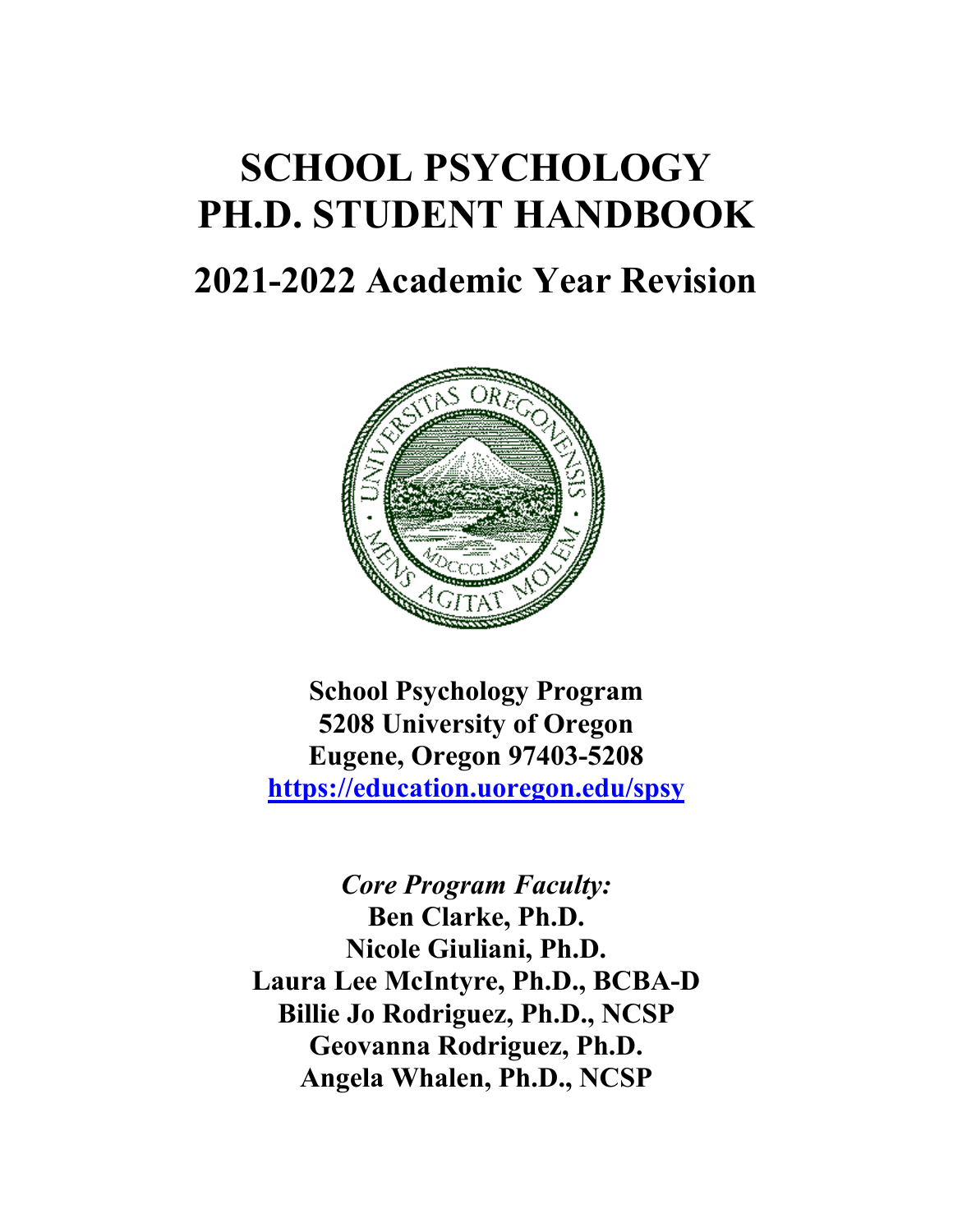# **CONTENTS**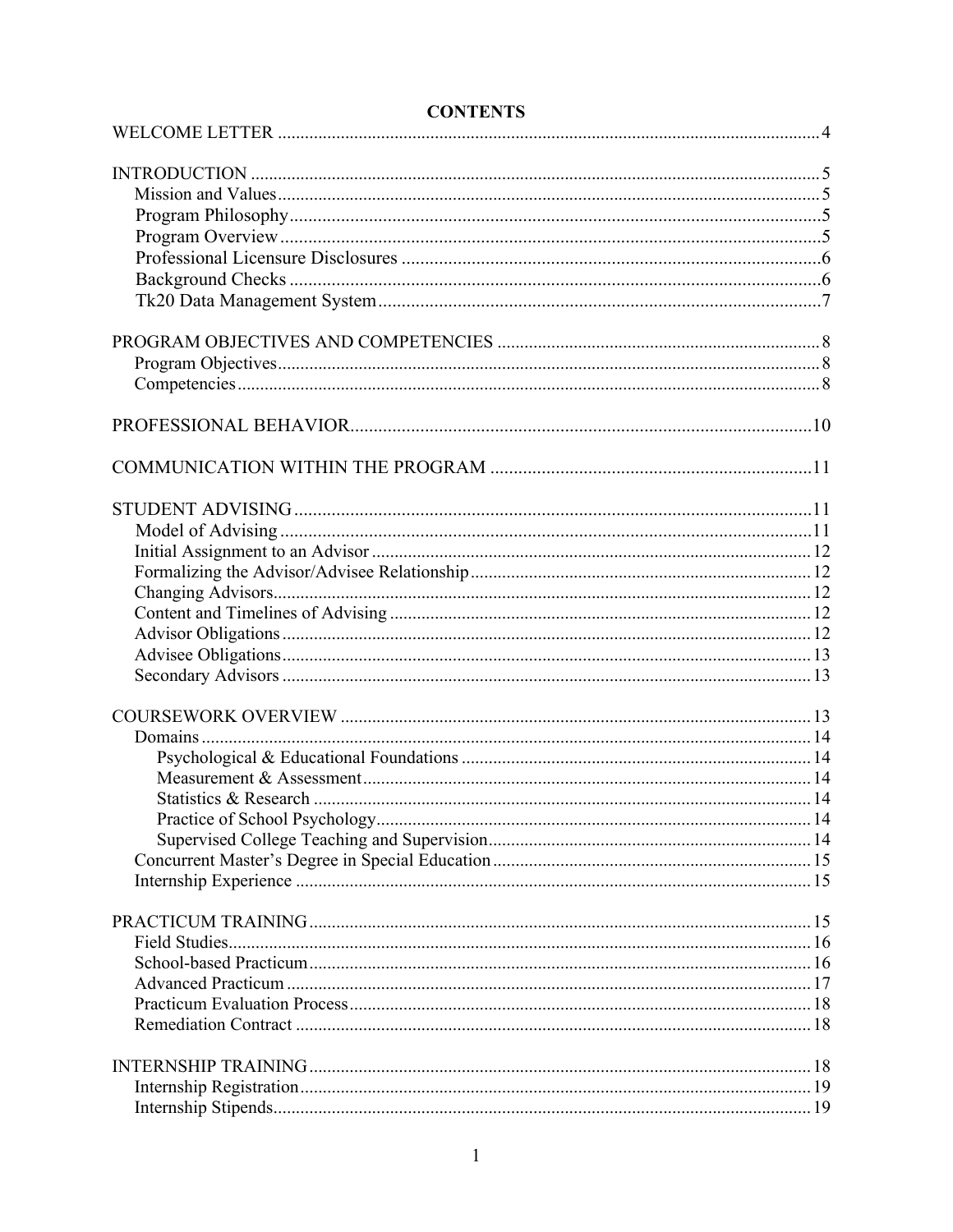| STUDENT ACTIVITIES SUMMARY, PROFESSIONAL COMPETENCIES PORTFOLIO  37 |  |
|---------------------------------------------------------------------|--|
|                                                                     |  |
|                                                                     |  |
|                                                                     |  |
|                                                                     |  |
|                                                                     |  |
|                                                                     |  |
|                                                                     |  |
|                                                                     |  |
|                                                                     |  |
|                                                                     |  |
|                                                                     |  |
|                                                                     |  |
|                                                                     |  |
|                                                                     |  |
|                                                                     |  |
|                                                                     |  |
|                                                                     |  |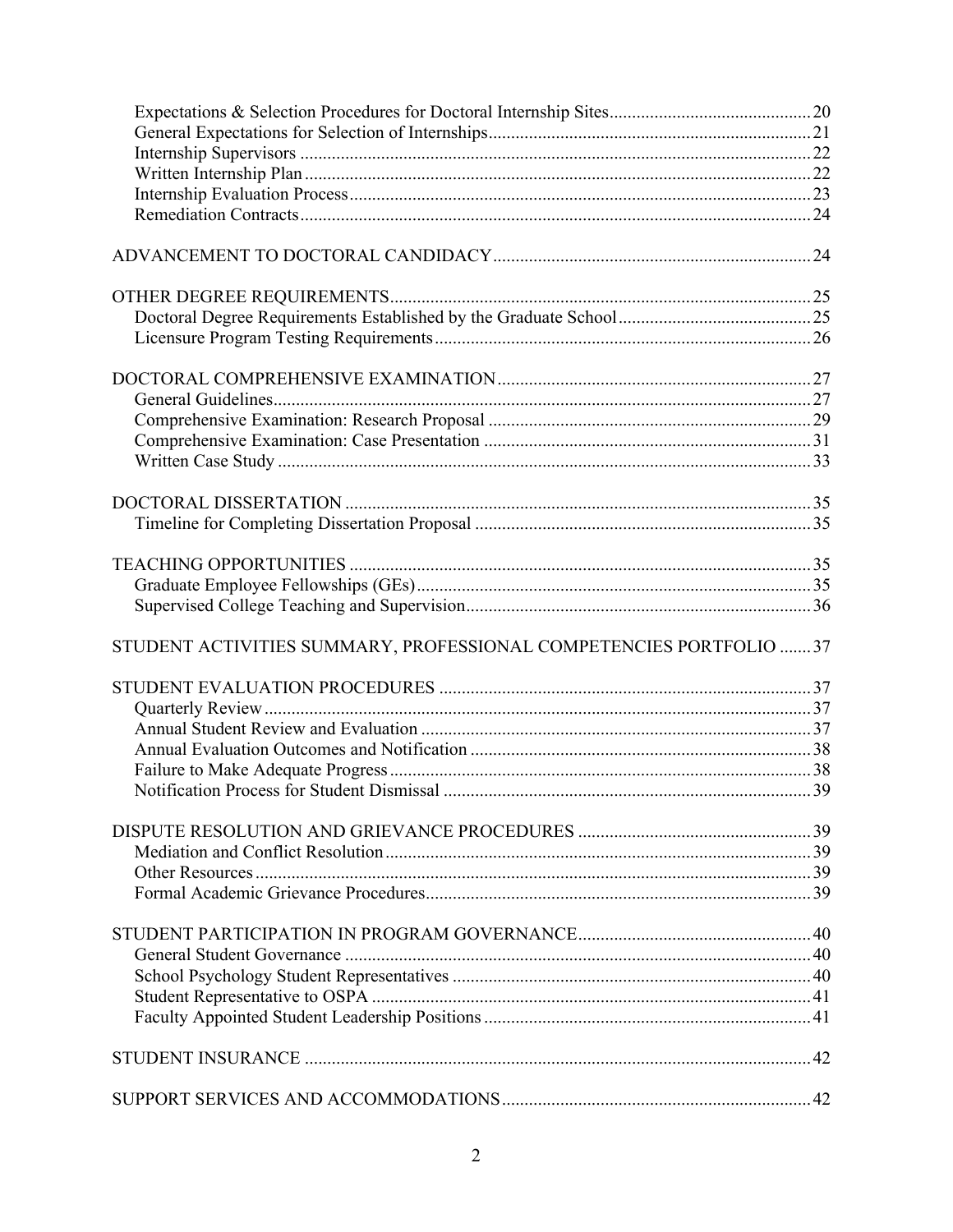| SWITCHING DEGREE PROGRAMS WITHIN THE SCHOOL PSYCHOLOGY PROGRAM  46                 |  |
|------------------------------------------------------------------------------------|--|
|                                                                                    |  |
| APPENDIX B: Formal Proposal of Intent to Take Comps: Research Proposal Portion51   |  |
| APPENDIX C: Formal Proposal of Intent to Take Comps: Case Presentation Portion  52 |  |
|                                                                                    |  |
|                                                                                    |  |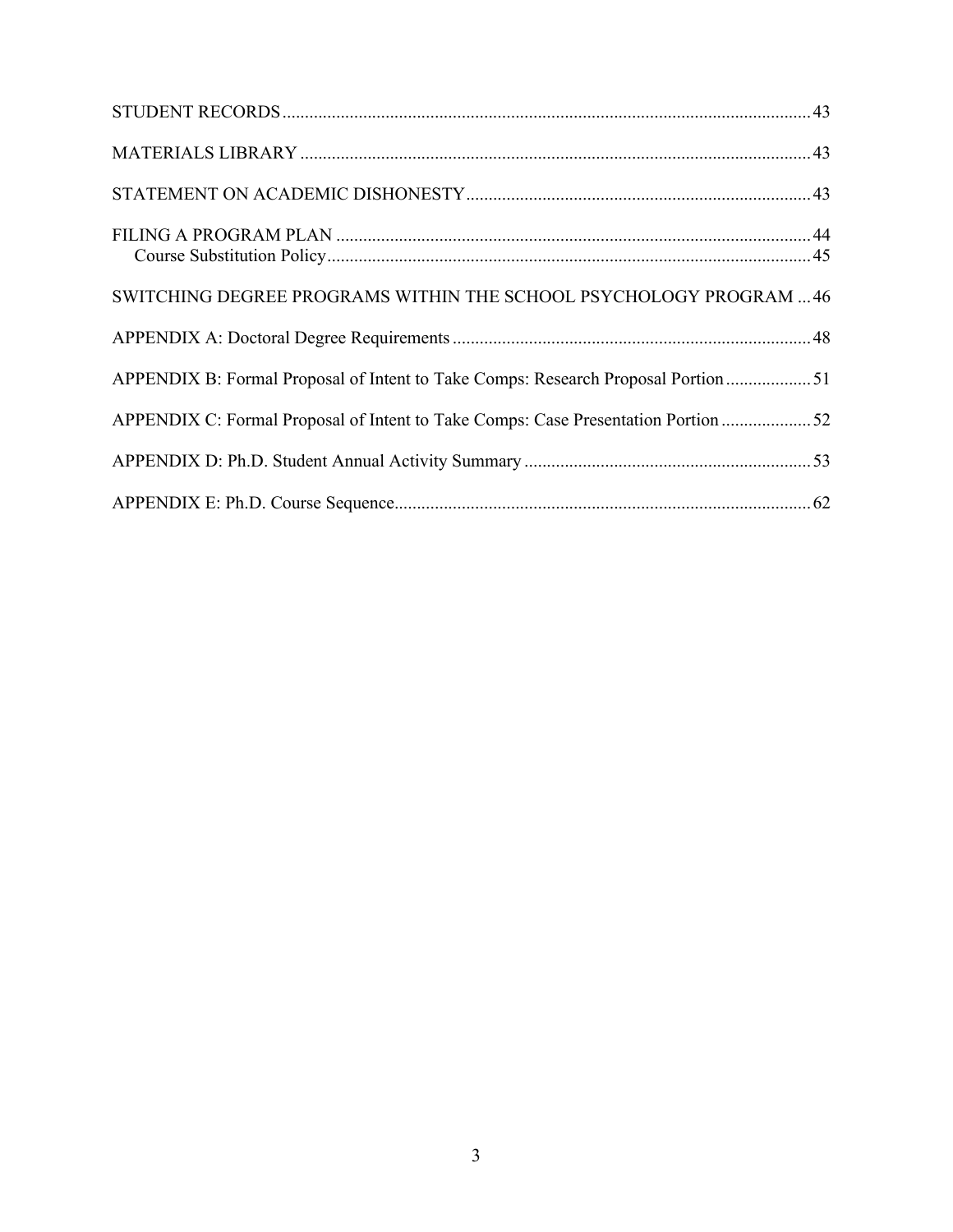#### **WELCOME!**

Welcome to the School Psychology Program at the University of Oregon. We are pleased that you have joined us in our nationally recognized program, and we look forward to working with you. Our program has a long and distinguished history of making major contributions to the fields of psychology and education, both nationally and internationally. We are particularly proud of our tradition of training leaders and innovators in our field, and of the success of our graduates. We also value greatly the collegial, collaborative, and supportive climate that exists in our program. You have been selected as a student in our program because of your prior distinguished record of accomplishments and because of our confidence in your potential to become a successful part of the legacy that the UO program has created and enjoyed.

Our doctoral program is fully accredited by the American Psychological Association (APA), and has full program approval from the National Association of School Psychologists (NASP). Our next APA site visit is scheduled for 2021-22.

The children of our nation represent our future, and their education is of paramount importance. In the UO School Psychology Program you will have the opportunity to obtain the knowledge, skills, and tools necessary to make significant contributions to the education of our children, at the local, regional, and national levels. Through our behaviorally-oriented, prevention and intervention-focused training model we aim to provide our students with cutting-edge experiences in their coursework, practicum and internship experience, and through their participation in research teams.

This handbook is designed to assist you in having a successful experience in our program. It describes the key elements of our Ph.D. program in School Psychology including training objectives, coursework requirements, evaluation plans, procedural issues, and timelines. In addition, the degree requirements for the Ph.D. in School Psychology are included in Appendix A. These materials are an essential tool that you should become very familiar with as you navigate your graduate school experience.

In addition to this handbook, our program website at<https://education.uoregon.edu/spsy> includes additional information regarding the program, such as news, faculty profiles and contact information, and resources. All of the forms and related resources that are described in this handbook are available as downloads or links on the website.

Again, we are glad that you have joined us, and we look forward to working with you during your time as a graduate student.

Regards,

Angela Whalen, Ph.D., NCSP Clinical Professor & Co-Director, School Psychology Program

Laura Lee McIntyre, Ph.D., BCBA-D Professor & Co-Director, School Psychology Program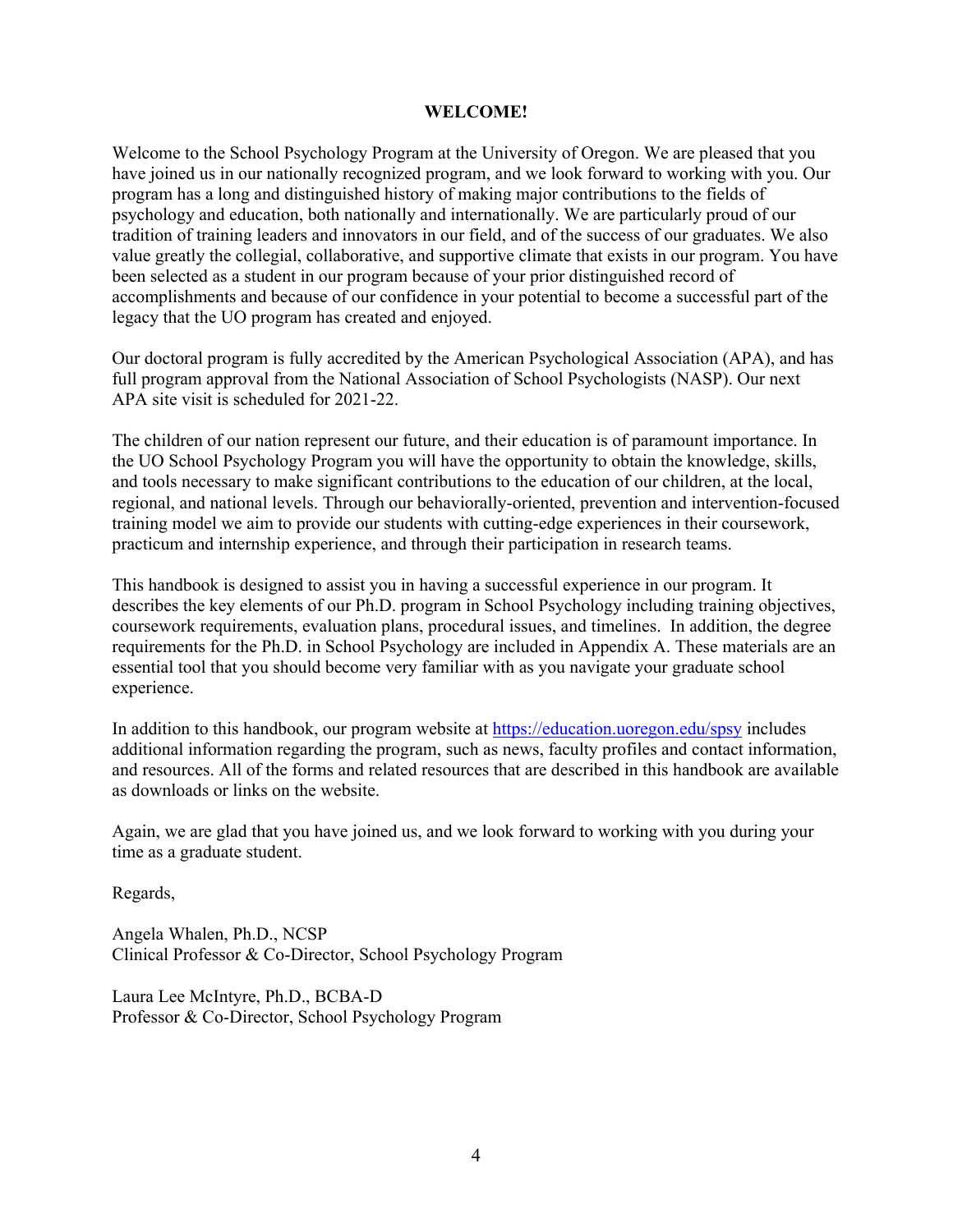# **INTRODUCTION**

#### **Mission and Values**

The primary mission of the University of Oregon School Psychology Program is to prepare our students to become *leaders and innovators* in the field of school psychology. Our program is intervention-focused, with an emphasis on prevention and early intervention. We seek to recruit and train students who have the desire to make a substantial impact in the fields of school psychology and education at the state, national, and international levels. We are particularly known for and seek to maintain our strong emphasis on state-of-the-art applied research and development efforts in the field of education. Through these efforts, our faculty, students, and alumni help to improve systems of service in schools, and to improve outcomes for children, youth, and their families. Our scientistpractitioner program values linkages across disciplines and systems, and opportunities for such linkages are built into the program requirements. We value the diversity of backgrounds and characteristics that our students bring to the training program, and we actively seek to maintain and increase this diversity. We also value the empowerment of our students, and the perpetuation of a highly collegial program environment, where we strive for positive and cooperative professional relationships among faculty, among students, and between faculty and students.

#### **Program Philosophy**

We are behaviorally-influenced in our theoretical and philosophical orientations, meaning we focus on observable relations that require *low-level inferences*. Within this general framework, our individual theoretical orientations range from behavior analytic to social-interactional theory. From these perspectives we strive to train school psychologists as scientist-practitioners, with a *dataoriented problem-solving* emphasis. Our program is intervention-focused, training graduate students to conduct and evaluate research and to deliver evidence-based academic and behavioral interventions to children and youth in schools and in related settings within a *behaviorally-oriented perspective* and at a variety of levels. These levels of service delivery and intervention include (a) with individuals, (b) within small groups and classrooms, and (c) across entire schools and systems. Although the program prepares graduates to provide effective evidence-based services to individuals and groups who have a wide variety of needs, problems, or deficits, we particularly value *primary prevention* and *early intervention* approaches, which seek to provide universal screening and prevention services to all students in school settings, and to detect and intervene early before problems become severe. This emphasis supports an *outcomes-driven* model of service delivery, which is focused on health rather than pathology, and is focused on desired outcomes rather than on problems.

# **[Program Overview](file:///C:%5CUsers%5CLaura%20Lee%20McIntyre%5CDocuments%5CProfessional%5CUO%5CLocal%20Settings%5CTemporary%20Internet%20Files%5CContent.IE5%5CLocal%20Settings%5CTemporary%20Internet%20Files%5CContent.Outlook%5CLocal%20Settings%5CLocal%20Settings%5CTemporary%20Internet%20Files%5CAppData%5CLocal%5CMicrosoft%5CWindows%5CTemporary%20Internet%20Files%5CLow%5CContent.IE5%5CLocal%20Settings%5CLocal%20Settings%5CTemporary%20Internet%20Files%5CLocal%20Settings%5CTemporary%20Internet%20Files%5CLocal%20Settings%5CLocal%20Settings%5CAppData%5CLocal%5CLocal%20Settings%5CTemporary%20Internet%20Files%5CLocal%20Settings%5CTemporary%20Internet%20Files%5CContent.IE5%5CLocal%20Settings%5Cprogram%20files%5Cqualcomm%5Ceudora%20mail%5CLocal%20Settings%5CTemporary%20Internet%20Files%5Cprogram%20files%5Cqualcomm%5Ceudora%20mail%5CMy%20Documents%5CMyFiles%5Cschool%20psychology%20program%5Cspsy%20web%20pages%5Cspsy%20grad%20handbook%5Chandbook%20.htm#Program_Overview#Program_Overview)**

The doctoral program in School Psychology at the University of Oregon includes an individualized plan of study with 160 quarter credits minimum, culminating in an original research dissertation, a pre-doctoral internship, and the Doctor of Philosophy (Ph.D.) degree. The doctoral program is accredited by the American Psychological Association<sup>1</sup> (APA), and approved by the National Association of School Psychologists<sup>2</sup> (NASP) and the Oregon Teacher Standards and Practices Commission<sup>3</sup>. This program prepares students to qualify for state board of psychology examiner's licensure as a professional psychologist, as well as state department of education certification or licensure as a school psychologist in Oregon. Students who complete this program are eligible to apply for the Nationally Certified School Psychologist (NCSP) credential offered by the National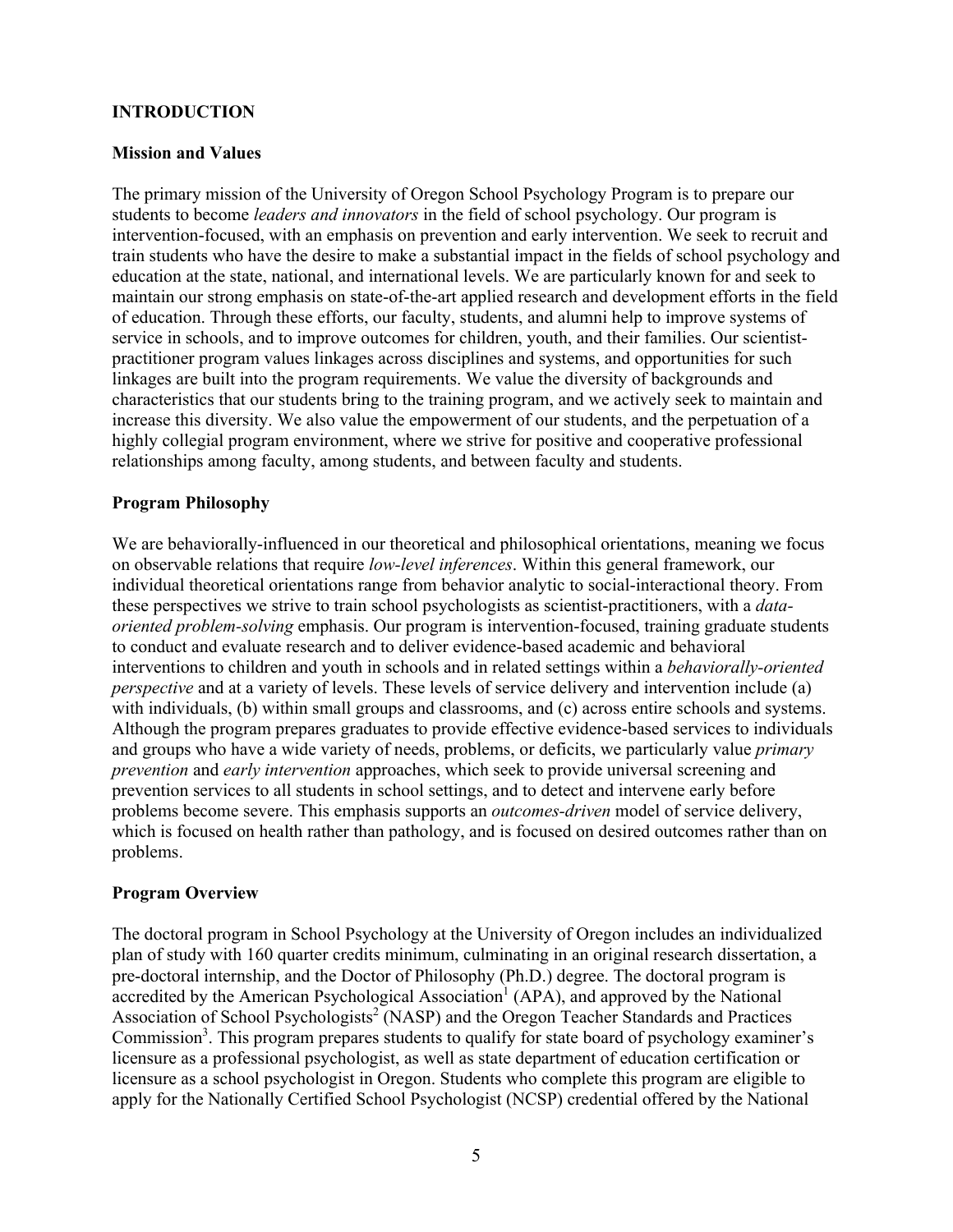Association of School Psychologists (NASP). It should be noted that students must complete a minimum of 600 school-based internship hours in order to be eligible for the NCSP credential.

Students are not required to earn a master's degree as they progress toward their Ph.D., but may elect to do so through completion of a M.S. degree in Special Education. Students interested in pursuing a concurrent M.S. degree in Special Education should work with their SPSY Advisor and the SPED Program Director to develop a program plan. Please be aware that additional coursework in special education is required.

# **Professional Licensure Disclosures**

This program has been designed to meet the educational requirements for school psychologist licensure in Oregon through the Oregon Teacher Standards and Practices Commission. Each state and territory is responsible for setting its own eligibility requirements and standards for licensure, including whether to accept licenses or education completed outside their jurisdiction.

While transfer to other states and territories *may* be possible, the College of Education has made no determination that its programs meet requirements for professional licensure in any states or territories outside Oregon. It is strongly recommended that those who intend to seek licensure outside Oregon contact the related licensure agency in that state for information regarding licensure requirements there *prior to enrolling in a licensure program in Oregon*.

For additional information, including contacts for educator licensing agencies outside Oregon, please contact coelicensure@uoregon.edu.

This information is provided in compliance with 34 CFR §668.43 and the requirements for participation in the National Council for State Authorization Reciprocity Agreement (NC-SARA).

# **Background Checks**

The College of Education (COE) is committed to ensuring the protection of minors and other vulnerable populations. As a result, students must have a clear and current background check prior to enrolling in any COE course that requires students to act as a practicing professional (i.e., counselor, teacher, therapist, case manager etc.) or that requires students to be responsible for the care, custody or control of minors and/or other vulnerable populations.

To support this, candidates in TSPC licensure programs complete two checks prior to first field experience: a TSPC clinical practices check and a COE check. Both are required due to changes in TSPC's data system that no longer allow education preparation providers to directly verify clearances conducted through their agency.

TSPC Clinical Practices Check

- Apply through TSPC's eLicensing system [\(https://apps.oregon.gov/TSPC/eLicense\)](https://apps.oregon.gov/TSPC/eLicense)
- Cost at application is \$71
- TSPC emails specific codes and instructions for fingerprinting within 5-7 days; fingerprinting currently costs \$12.50
- Results return in approximately four weeks; candidates are notified of clearance via email
- Candidates provide confirmation of TSPC clearance date to the College of Education at <http://bit.ly/TSPCClearance>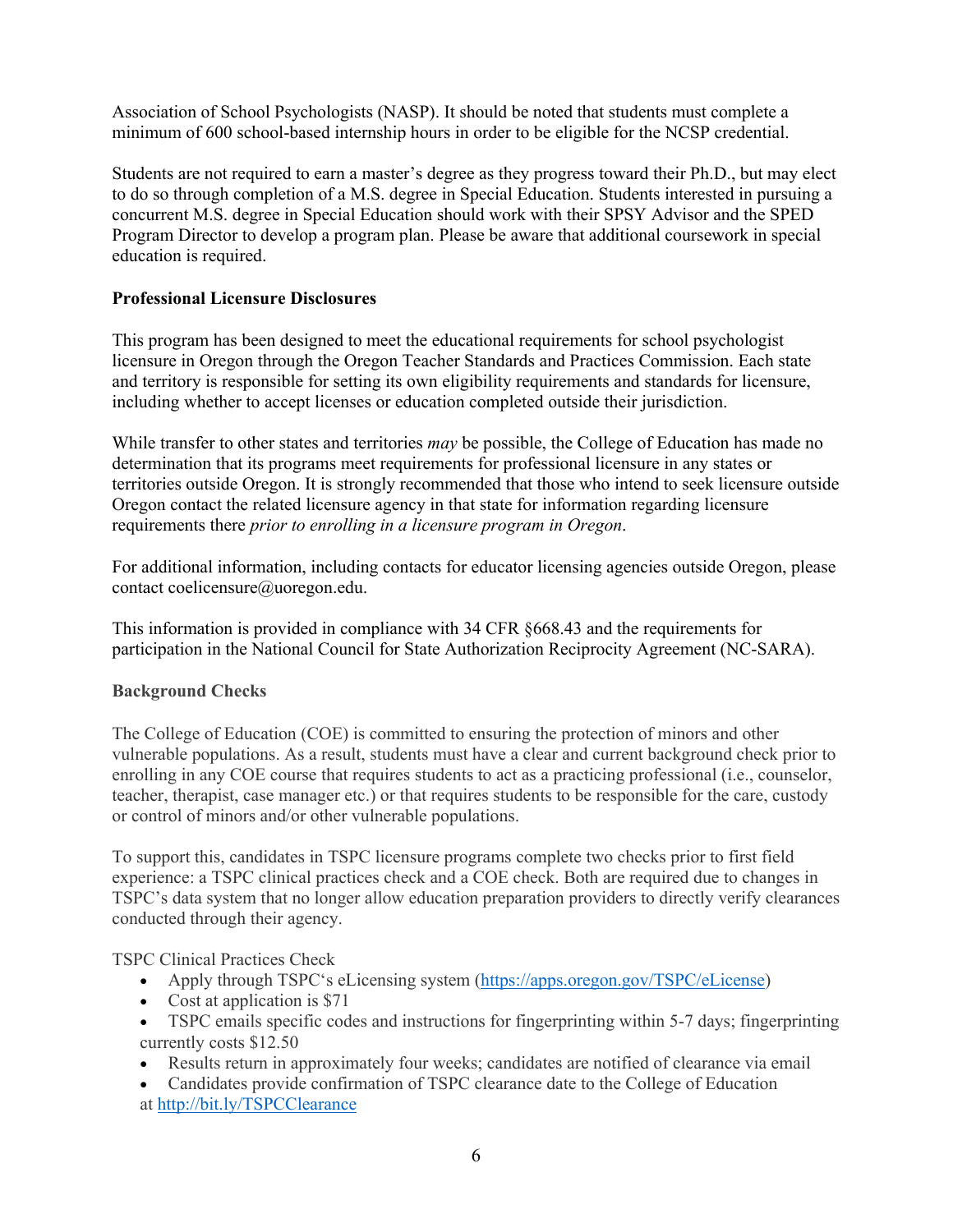COE Background Check

- Application completed through Risk Mitigation Services
- at <http://www.riskmitigation.us/UOCOE>
- Total cost is \$20.50
- Physical fingerprinting is not required
- Results typically return within two weeks
- Results are reported directly to COE

Please direct any questions about these processes to the Licensure and Field Services Team at [coeplacement@uoregon.edu](mailto:coeplacement@uoregon.edu)

# **Tk20 Data Management System**

The College of Education utilizes Tk20, a comprehensive data system that allows programs to serve students better by providing tools for managing field placements, distributing and maintaining field assessments and evaluations, and gathering data for ongoing program improvement and accreditation purposes. Tk20 is provided to students currently enrolled in College of Education degree programs; candidates pursuing degrees outside the COE will be notified by their programs as to when and how to purchase a Tk20 account.

To access Tk20, log in using your Duck ID and password at <https://tk20.uoregon.edu/>

Please direct Tk20-related questions and support requests to  $tk20@$ uoregon.edu.

 $\mathcal{L}=\mathcal{L}$ <sup>1</sup>Commision on Accreditation, American Psychological Association, 750 First Street, NE, Washington, DC 20002-4242; (202) 336-5500; [www.apa.org](http://www.apa.org/)

<sup>2</sup>National Association of School Psychologists, 4340 East-West Highway, Suite 402, Bethesda, MD 20814; (301) 657-0270; [http://www.nasponline.org](http://www.nasponline.org/)

<sup>3</sup>Oregon Teacher Standards and Practices Commission, 250 Division Street NE, Salem, OR 97301; (503) 378-3586;<http://www.oregon.gov/tspc>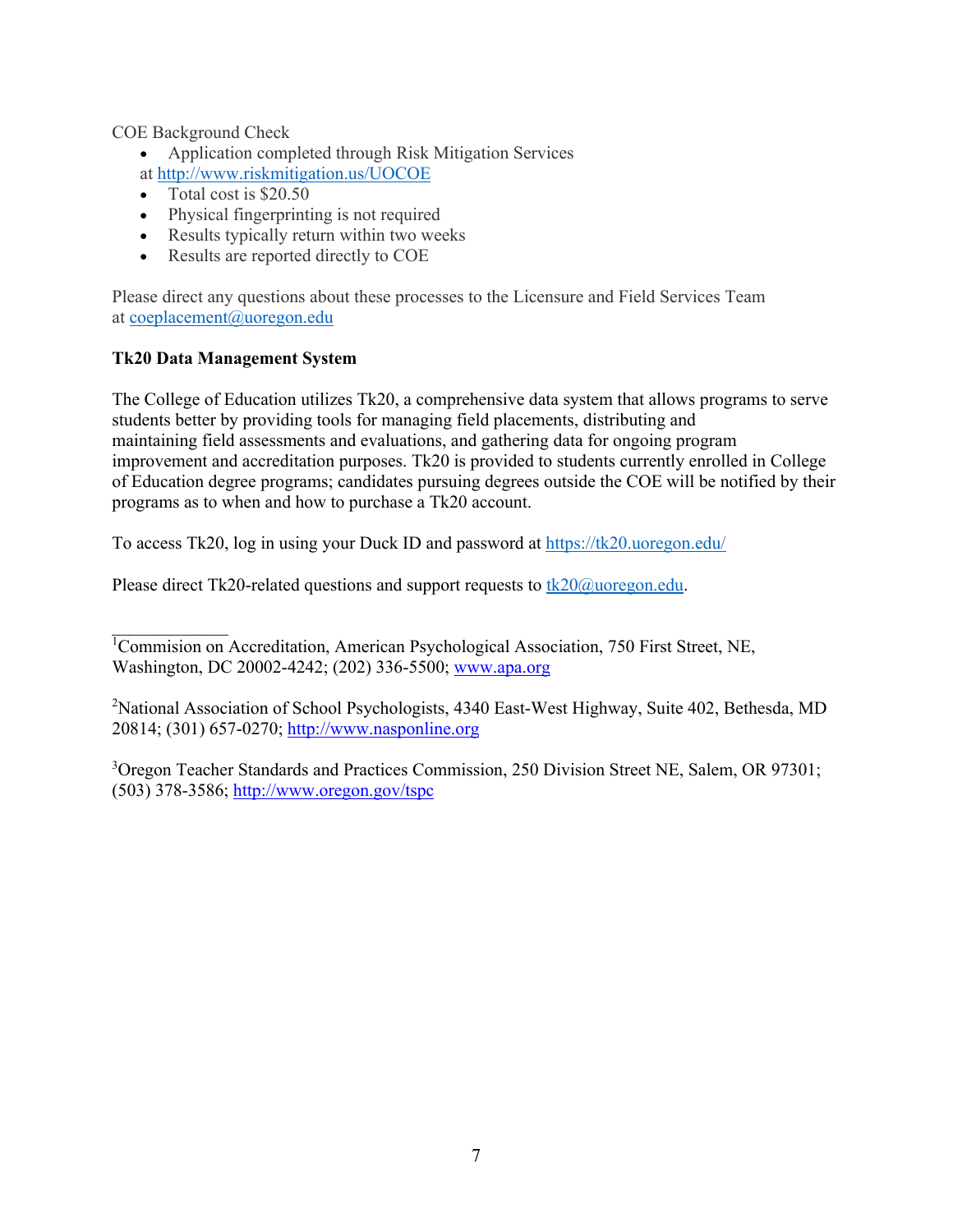# **PROGRAM OBJECTIVES AND COMPETENCIES**

# **Objectives**

Upon completion of doctoral training in school psychology at the University of Oregon, students will be prepared for a variety of careers in the field including careers in university teaching, research, leadership, and provision of school psychological services. This preparation involves completion of eight objectives that are reflective of our mission, values, and program philosophy. Each objective is linked to specific competencies which delineate specific behaviors students will engage in to demonstrate mastery of an objective. As doctoral students in the school psychology program at University of Oregon, students will:

- 1. master basic foundational knowledge in the fields of psychology and education
- 2. develop expertise in planning and conducting applied research in psychology and education
- 3. demonstrate proficiency in professional writing and scholarly analysis
- 4. deliver psychological services in school settings, including assessment, intervention, and consultation skills, with proficiency
- 5. demonstrate skill in teaching, at both the university pre-service level and the professional inservice level
- 6. develop skills in supervision of school psychology services
- 7. demonstrate skills in leadership and professional service
- 8. develop patterns of professional behavior and participate in experiences consistent with becoming a lifelong learner in the field of school psychology

# **Competencies**

As students progress through the program, they develop competencies in several key areas, described next. Students document their progress toward competencies in an annual activities summary and portfolio which is reviewed by program faculty each year. The School Psychology faculty view the following competencies as key skill areas to be attained by all students in the program prior to graduation.

# *1. Students will master basic foundational knowledge in the fields of psychology and education.*

- a. Receive a passing grade (B- or higher) on all courses listed in the Psychological and Educational Foundations domain of the program requirements.
- b. Obtain a passing grade on a scholarly paper in which foundational knowledge in psychology and education is integrated, within a focus on a particular topic of interest to the student (please include a copy of the paper in your portfolio and the faculty member's feedback on your paper).
- c. Document satisfactory understanding and competence in APA required core content areas.

# *2. Students will develop expertise in planning and conducting applied research in psychology and education.*

- a. Obtain a passing score on research proposal section of comprehensive examination. Please include. Please attach a copy of any documentation you received upon successful completion of your research comprehensive examinations. Only include information regarding the final outcome of this exam.
- b. Successful completion (score of 80% or higher) of the Collaborative IRB Training Initiative (CITI) online course for ethical conduct of research (Place a copy of the CITI certificate in your portfolio).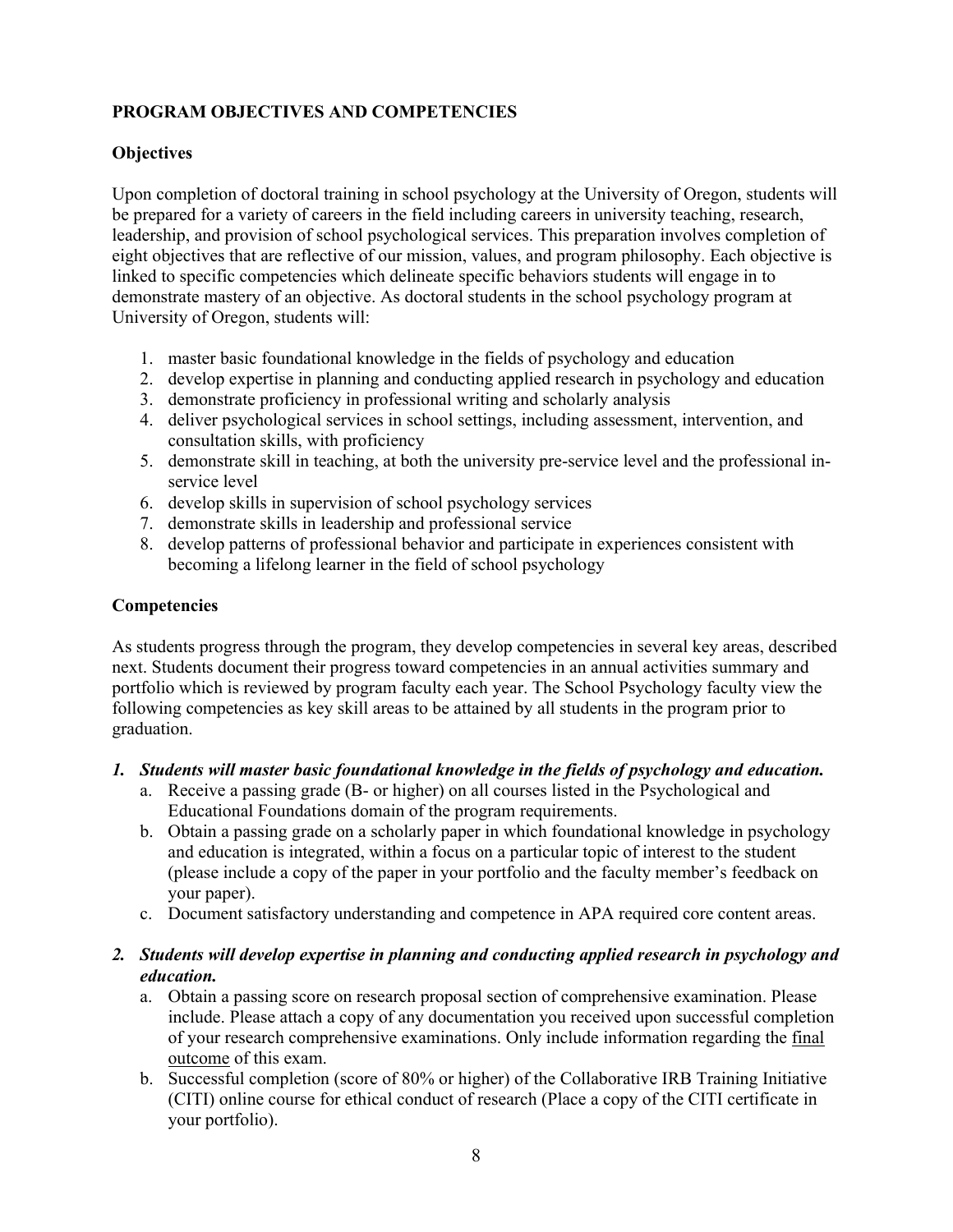# *3. Students will demonstrate proficiency in professional writing and scholarly analysis.*

- a. Receive a passing score on a written review of at least two professional publications. Reviews must either have received a grade of B- or better in a course or scored by a school psychology faculty member. Please turn the reviews in with your portfolio along with any grading rubrics or faculty feedback.
- b. Receive a passing score on at least one comprehensive scholarly paper critically reviewing an area of school psychology and suggesting directions for the field. This could include a concept paper or a review of the literature. Papers must either have received a grade of B- or better in a course or be approved by a school psychology faculty member. If not completed as part of a course, indicate the approving faculty member. Please turn in the paper along with the completed grading rubric or faculty feedback.
- c. Receive a passing score on the case comprehensive examination. Please attach a copy of any documentation you received upon successful completion of the case comprehensive examinations. Only include information regarding the final outcome of this exam.

# *4. Students will develop proficiency in delivering psychological services in school settings, including assessment, intervention, and consultation skills.*

- a. Receive passing scores on at least two comprehensive assessment reports, including one that is focused primarily on academic or cognitive assessment, and one that is focused primarily on behavioral or social-emotional assessment. Reports must either have received a grade of B- or better in a course or be approved by a school psychology faculty member. Please include copies in your portfolio—use pseudonyms or black out identifying information.
- b. Receive a passing score on a written report of an intervention conducted with an individual student presenting with an academic or social-behavioral problem, including pre-intervention data and data collected after implementation of the intervention. Report must either have received a grade of B- or better in a course or be approved by a school psychology faculty member. Intervention report can follow assessment results used for (a) above.
- c. Receive a passing score on a written report of a consultation intervention conducted with a classroom teacher or parent as the consultee. Your report must include pre-intervention data and data collected after implementation of the intervention. Report must either have received a grade of B- or better in a course or be approved by a school psychology faculty member. Intervention report can follow assessment results used for (a) or (b) above.
- d. Receive a passing score on a written report of a consultation intervention, or a proposal for a consultation intervention, conducted at the systems level, such as a school, school system, classroom system, or agency. Report must either have received a grade of B- or better in a course or be approved by a school psychology faculty member. Intervention report can follow assessment results used for (a) or (b) above.
- e. Successfully complete practicum and internship experiences. Submit evaluation reports from all practicum supervisors.

# *5. Students will obtain experience and develop skills in teaching, at both the university preservice level and the professional in-service level.*

- a. Successfully prepare and give at least two lectures in undergraduate or graduate level courses. Please turn in your lesson plan and supporting materials (e.g., Powerpoint slides) with your portfolio. Also turn in a written evaluation (1-2 pages) of your teaching completed by your supervisor in the course.
- b. Successfully plan and conduct at least one in-service training program for professionals or parents. Please include supporting materials (e.g., Powerpoint slides) with your portfolio. Also, please include a brief (1-2 page) analysis of the in-service. Describe the purpose of the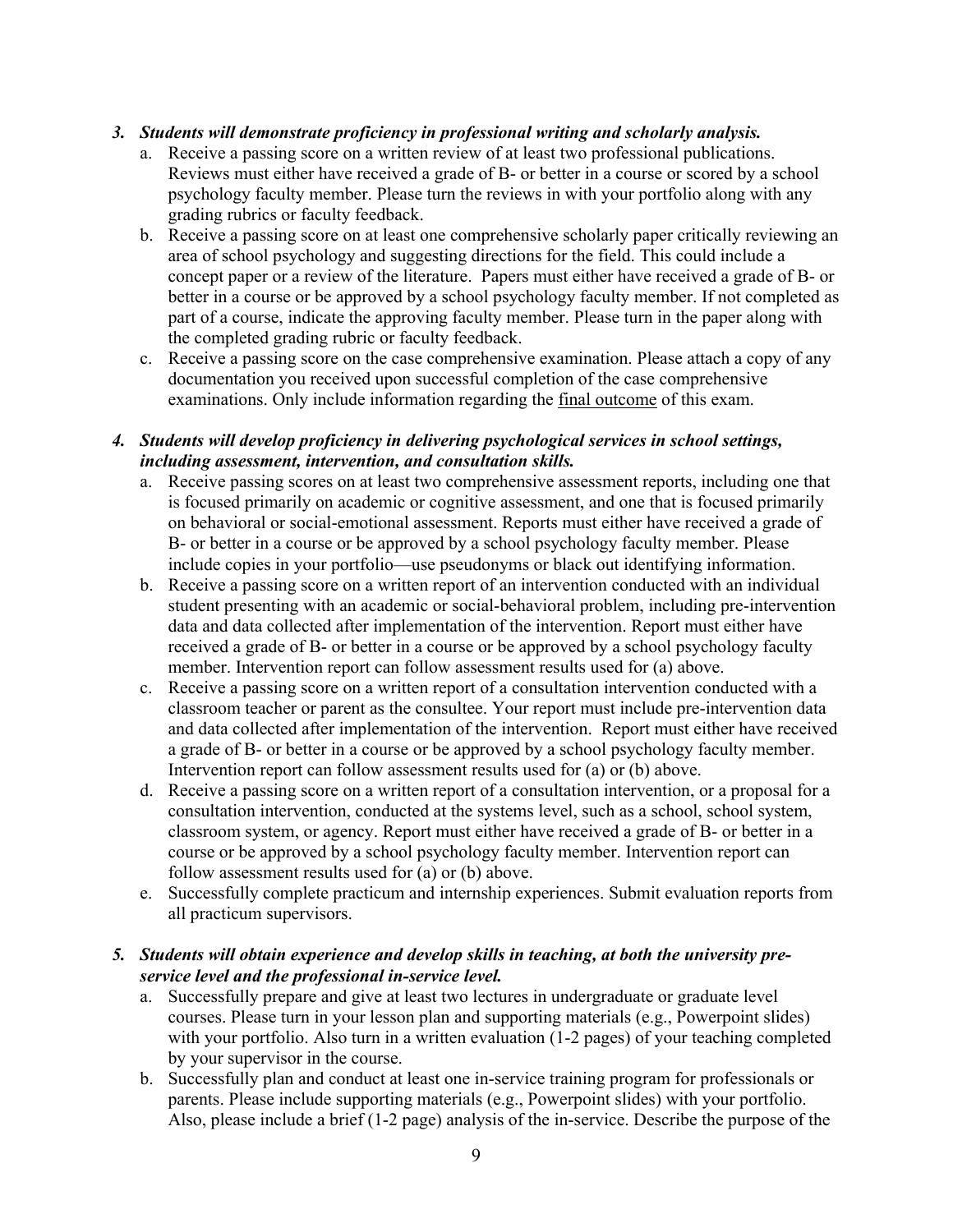in-service, what you think went well, and areas you could improve. Include this analysis in your portfolio

c. Submit evaluations from all individuals who supervised your teaching.

# *6. Students will obtain experience and develop skills in supervision of school psychology services.*

- a. After successfully completing the first two years of practicum and coursework and the SPSY 609/626 school-based practicum, demonstrate satisfactory skills in the provision of supervision of a student enrolled in practicum or practicum-related course, for at least one quarter, while enrolled in SPSY 602 Supervised College Teaching. The Foundations of Clinical Supervision course is a pre-requisite for this experience. You must receive a grade of at least satisfactory in SPSY 602. Also, please write a brief (1-2 page) analysis of your experience. Describe what you think went well, and areas you could improve. Include this analysis in your portfolio.
- b. Submit evaluations for all individuals who oversaw your supervision.

# *7. Students will obtain experience and develop skills in leadership and professional service.*

a. Successfully participate on a committee involved in program, department, college, university, or professional organizational operations for at least one quarter (e.g., service on the ASPS or OSPA board, student member of admissions or search committees). Also, please write a brief (1-2 page) analysis of your experience. Describe the purpose of the committee and the extent to which committee goals were met, in your view. What did you find especially worthwhile about this experience and, if you directed the committee, what might you change about the process?

# *8. Students will develop patterns of professional behavior and participate in experiences consistent with becoming a lifelong learner in the field of school psychology.*

- a. Attend at least two professional conferences or conventions (at least one of which is national), and present a paper, poster or workshop, or participate in a symposium during at least one of these meetings.
- b. Satisfactorily reflect upon a professional training experience outside of regular coursework and professional conferences, such as a special workshop, seminar, or in-service training presentation (note this could be documented as well in 5b). Please write a brief (1-2 page) analysis of your experience. Describe the purpose of the professional training opportunity. What did you find especially worthwhile about this training opportunity? How might this experience impact your professional behavior?

# **PROFESSIONAL BEHAVIOR**

Our students must exhibit professional behavior in all courses and field sites, demonstrating their ability to interact appropriately and effectively as they work with individuals across varied settings. It is imperative that students are able to communicate professionally, manage workload and time demands effectively, and maintain positive and collaborative relationships with colleagues, instructors, and staff at the university and at field placement sites. More specifically, the program draws on four areas to define these professional standards:

1. Students are expected to meet all the personal and professional criteria that are required to become licensed educational professionals. These criteria are grounded in the National Association of School Psychologists (NASP) standards for professional work characteristics, including: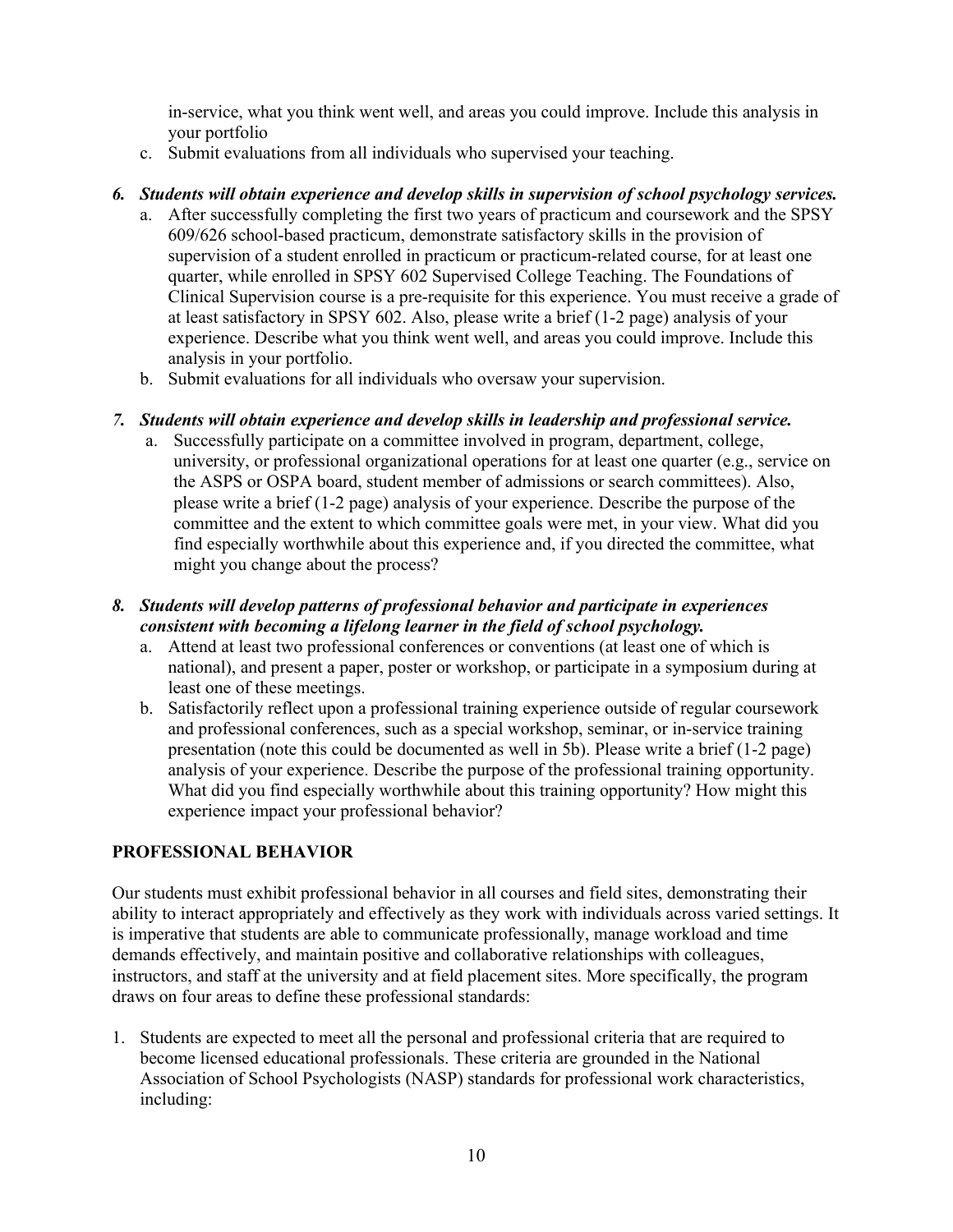- **Effective interpersonal skills,**
- Responsibility,
- **Adaptability,**
- **Initiative,**
- Dependability,
- **Technological competence,**
- Advocacy skills,
- Respect for human diversity,
- Commitment to social justice and equity.
- 2. Students are expected to display the general personal and managerial skills that they will need to function effectively as school psychologists, including the following:
	- Self-awareness,
	- Identifies limits of competency/Seeks and uses supervision effectively,
	- Responsive to supervision and feedback,
	- Commitment to ongoing professional development,
	- Identifies with the profession of school psychology/Conducts oneself as a professional.
- 3. Students should also refer to the [Student Conduct Code](http://www.uoregon.edu/%7Estl/code.htm) [\(http://dos.uoregon.edu/conduct\)](http://dos.uoregon.edu/conduct), which applies to all UO students. It should also be noted that our definition of communication includes verbal, written, and electronic communications.
- 4. For school psychology students, the criteria for professional behavior also include adherence to the ethical conduct standards of the American Psychological Association and National Association of School Psychologists. These ethical conduct codes are available on the websites of the two organizations, located at [www.apa.org](http://www.apa.org/) and [www.nasponline.org,](http://www.nasponline.org/) respectively.

# **COMMUNICATION WITHIN THE PROGRAM**

*It is the practice of the program faculty and staff to use email messaging as the primary means of communication within the program*, such as for making announcements, contacting students, setting appointments and meetings, and so forth. All students in the program should secure access to UO email services and check their messages frequently (at least once per day is recommended). Although students may also have email addresses outside of the UO system, *we request the use of UO email addresses as the primary means of communication within the program, so that student contact information may be easily located on the UO website directory*. Students should notify the program faculty and staff of their email addresses and any changes that are made. Students should be aware that email is not a confidential means of communication. Thus, students should not disclose identifying information regarding clients or research participants over email. Any technology support requests, including those involving email, should be submitted through the UO Service Portal: <https://service.uoregon.edu/TDClient/2030/Portal/Home>

# **STUDENT ADVISING**

# **Model of Advising**

The School Psychology Program employs a "strong student-strong advisor" model of student advising. This model is based on the assumption that although students ultimately make a majority of decisions regarding their program, advisors are actively involved in the decision-making process. For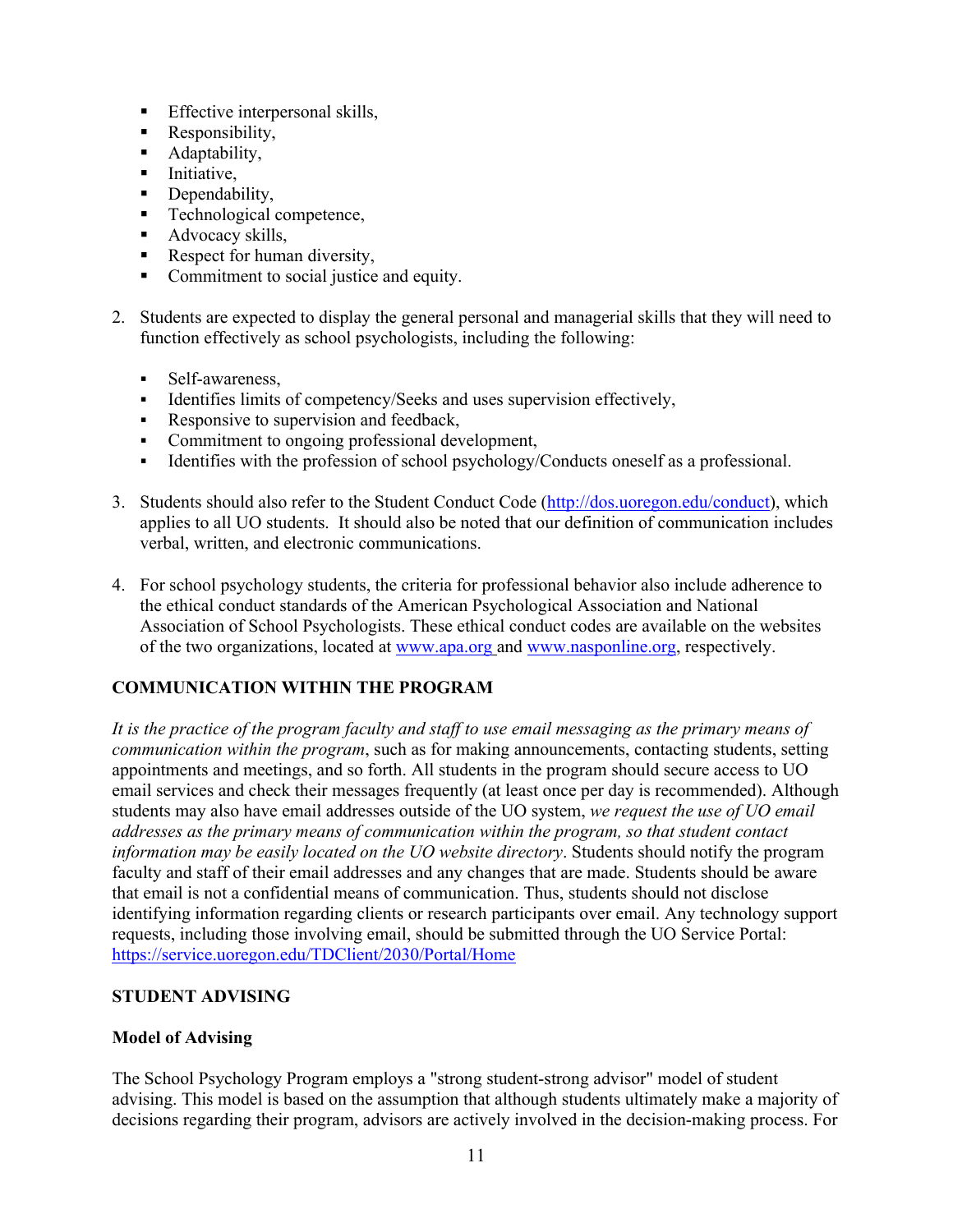example, although students are not required to have their advisor's pre-registration approval on coursework, advisors provide information and guidance regarding the proposed coursework within the framework of each student's individual goals, the School Psychology Program and Graduate School demands.

#### **Initial Assignment to an Advisor**

Upon acceptance into the School Psychology Program, students are assigned to faculty advisors. In making these assignments, the faculty consider a number of factors for doctoral students, including students' stated interests and preferences, and we strive to make sure an assignment is a good match. However, this initial assignment need not be permanent nor does it symbolize or guarantee compatibility of interests or philosophies.

#### **Formalizing the Advisor/Advisee Relationship**

During their first year in the program, doctoral students identify their advisor in a more formal manner, and determine whether the initial advising assignment should continue beyond the first year. This decision is bilateral, based upon the matching of student and faculty interests, philosophy, and/or working compatibility. Students should talk with their potential advisor about their current interests and long term plans. If it is determined that the student should make a change in advisor from their initial first year assignment, the student should reach an agreement with their prospective new advisor, and should submit a completed [Change of Advisor form](http://interact.uoregon.edu/pdf/sas/AChngAdvsr.pdf) to [spsy@uoregon.edu.](mailto:spsy@uoregon.edu)

#### **Changing Advisors**

Because student or faculty goals and interests may change over time, and because people may have stylistic "mismatches," it is important to note that the advisor-advisee relationship may change based upon initiative from either participant. Before this change takes place formally, or another advisor is secured, we encourage both participants to discuss the matter. This initial step facilitates the professional treatment of these matters and precludes miscommunication by other parties. If it is determined that the student should make a change in advisor from their initial first year assignment, students should talk with a potential new advisor about their current interests and long term plans. The student should reach an agreement with a prospective new advisor, discuss the change with the initial advisor, and submit a [Change of Advisor form](http://interact.uoregon.edu/pdf/sas/AChngAdvsr.pdf) to  $spsy(\omega)$ uoregon.edu.

# **Content and Timelines of Advising**

Students should meet at least *quarterly* with their advisor to plan coursework, review their Competencies Portfolio, work on professional growth assessment, and discuss long-term goals. The content of these meetings is meant to be *consultative* regarding future planning and *evaluative* in terms of student experiences and competencies to date. These quarterly meetings are to be formative in nature; that is, evaluation is designed to improve the student's skills, not be a complete summative evaluation.

#### **Advisor Obligations**

Advisors are role models for their advisees and serve as a valuable resource to students' professional and scholarly development. Advisors maintain open communication with their advisees and treat their advisees with respect and professional courtesy. Advisors are to be available to meet, and do so at least *quarterly* to review the student's performance within the goals and guidelines of the School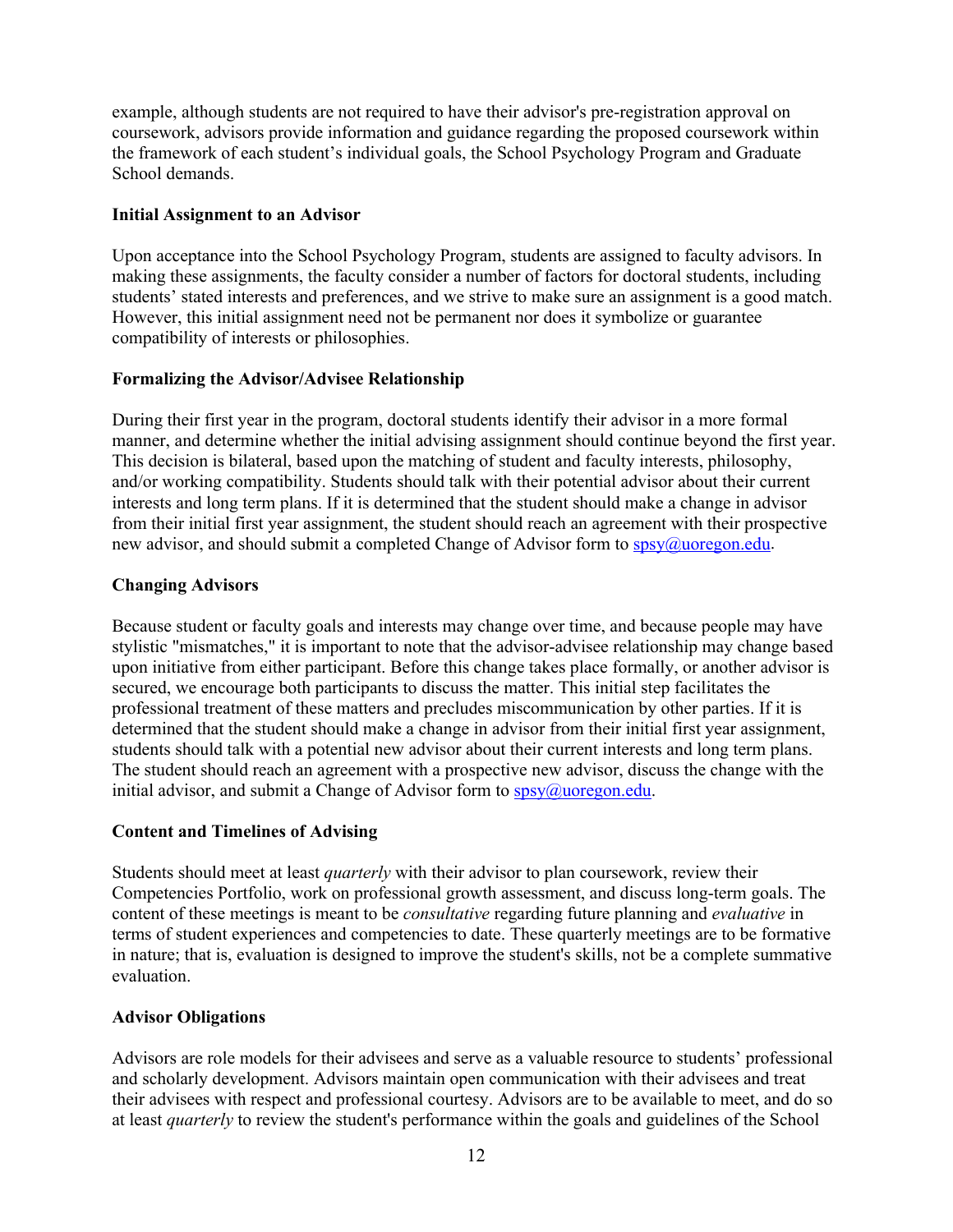Psychology Program, the College of Education, and UO Graduate School requirements. Advisors monitor the progress of the student with respect to timelines from these three groups and participate in an annual formal review and evaluation process for each of their advisees. Unless there are extenuating circumstances, program faculty will respond to student (both advisee and non-advisee) emails within 48 hours (excluding weekends).

# **Advisee Obligations**

Advisees should initiate regular meetings with their faculty advisor. Students should email their advisors to schedule quarterly advising meetings (more frequent meetings should be scheduled if needed). Advisees should come prepared to advising meetings and have a list of questions and topics for discussion. Advisees understand that they are ultimately responsible for a majority of decisions regarding their graduate programs and seek out the necessary information and resources to make informed decisions. Advisees understand that advising meetings are meant to be consultative regarding future planning and evaluative in terms of student experiences and competencies. Advisees treat their advisors with mutual respect and professional courtesy. Advisees agree to communicate openly with their advisor and seek additional support and assistance with professional and personal development, if needed. Although advisors serve an important function in the professional development of students and serve as the student's "point person" for professional and academic development, advisees understand that additional support and information may be obtained through other mechanisms. For example, advisees may seek out necessary support and information from the School Psychology Program (e.g., support from the Program Director, Academic Program Coordinator), Department (e.g., Department Head), College (e.g., Student Academic Services, Dean's Office, HEDCO Learning Commons), or other University resources (e.g., Graduate School, University Counseling and Testing Center, Center on Diversity and Community, Teaching and Learning Center).

# **Secondary Advisors**

All students will select a secondary advisor by the end of the second quarter of their first year of graduate studies. The secondary advisor serves an informal role and may provide a range of academic, research, and professional support to the student during graduate school. The secondary advisor does not replace the role of the primary advisor; rather, the secondary advisor provides additional support to the student as desired. Students will complete a Secondary Advisor Form (available from the Academic Program Coordinator) at some point during the first two quarters of their first year of graduate studies. This form indicates the student's selection of a secondary advisor and the faculty member's agreement to serve as secondary advisor. The student and secondary advisor will sign the form and the student will file the form with the Academic Program Coordinator, who will place it in the student's permanent academic file. The process for changing a secondary advisor is identical to the process of changing advisors (see earlier section).

# **COURSEWORK OVERVIEW**

Specific coursework requirements and related requirements for the Ph.D. degree in School Psychology are found in the appendices to this handbook. Foundation courses for the School Psychology Program are divided into several basic domains, based on recommendations by APA and by NASP for doctoral training. In addition to completing the basic required academic courses, doctoral students complete two supervised college teaching experiences. Also included are the practicum and internship experiences where specific competencies are to be demonstrated. All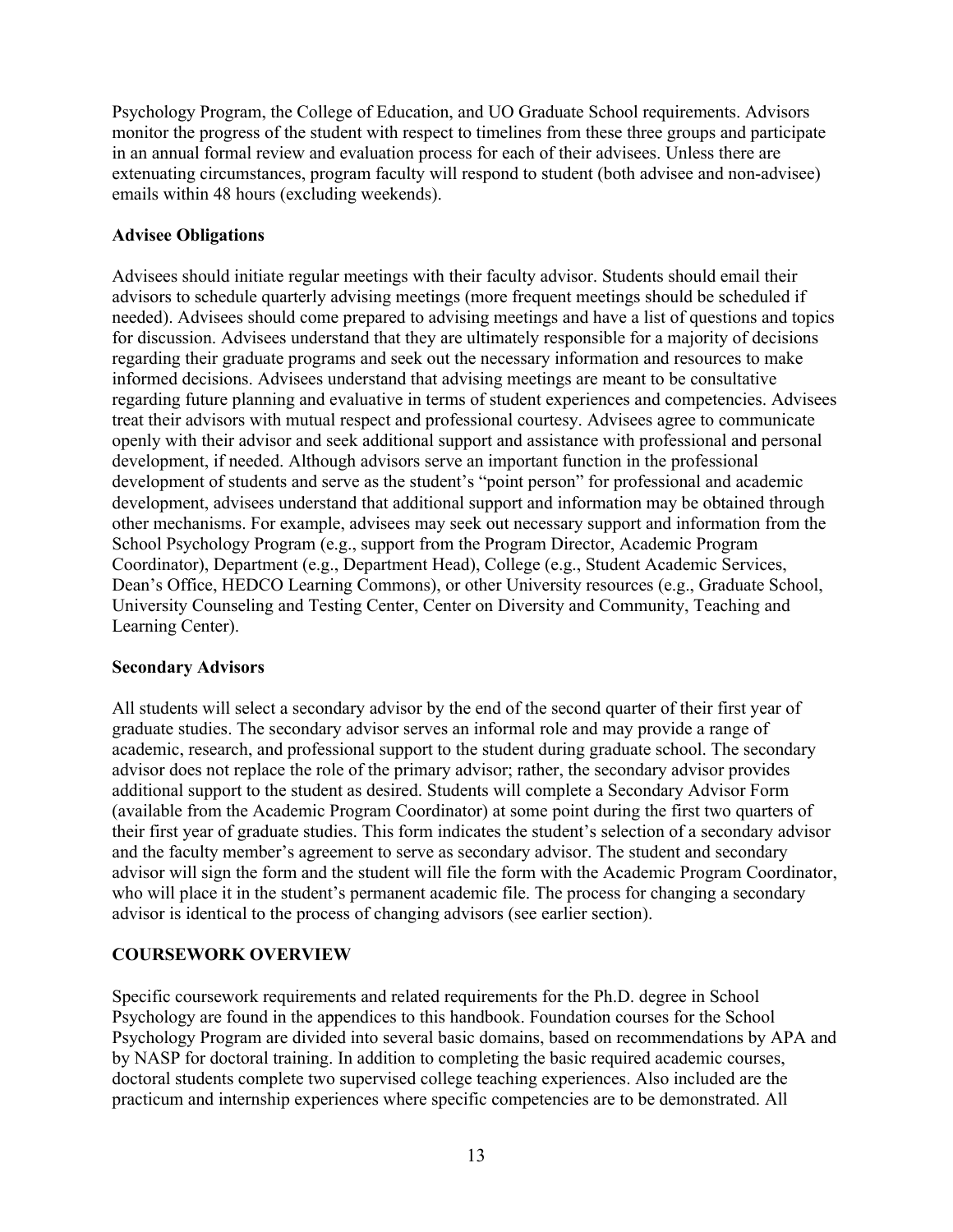courses are selected by students in consultation with their advisor. A general description of each of the basic domains of the School Psychology curricula is as follows:

# **Domains**

# **Psychological and Educational Foundations**

Coursework in this domain is designed to provide the student with exposure to foundational areas of the field of psychology in general and school psychology more specifically. Students are exposed to the following areas: theories of learning and instruction, history of psychology; individual differences in behavior; human development; psychopathology, biological aspects of behavior; cognitive aspects of behavior, and social aspects of behavior.

# **Measurement and Assessment**

The focus in this area is on the collection of systematic information about individuals, groups, and systems; and interpretation of this information for (a) developing effective interventions for individuals and for systems, and (b) enhancing understanding of human behavior. This domain also includes measurement theory and procedures for the collection and interpretation of objective data. Although measurement and assessment is identified as a separate domain, the School Psychology faculty view assessment as linked inextricably to intervention. Hence many of the assessment courses discuss intervention and vice-versa.

# **Statistics and Research**

This domain focuses on the use of quantitative methods to understand and predict behavior, and the use of empirical research methods to forward the science and practice of school psychology. In addition to coursework, this domain includes opportunities for applying research skills directly via research team experience and the doctoral dissertation.

# **Practice of School Psychology**

Courses and experiences in this domain include knowledge of intervention research and practices with students of all ages, including those identified as meeting criteria for disabilities. Core elements include interventions designed to decrease learning and social-behavioral problems, including emotional problems in school settings. These courses emphasize the acquisition of skills that are designed to produce significant and positive changes for individual students as well as across entire systems such as specific settings within a school or an entire school or district.

Coursework in this area is designed to prepare students for work in the field of school psychology and thus includes courses in consultation (for individual students as well as for systems), academic and social behavioral interventions, teaching and supervision (described next), and professional standards and ethics. In addition, students complete applied field study and practicum experiences designed to help students apply what they have learned.

# **Supervised College Teaching and Supervision**

Doctoral students gain experience in teaching and in supervision via two courses. One experience focuses on graduate or undergraduate teaching and is fulfilled by successful completion of SPSY 691 Supervised College Teaching (SCT). The second provides students the opportunity to gain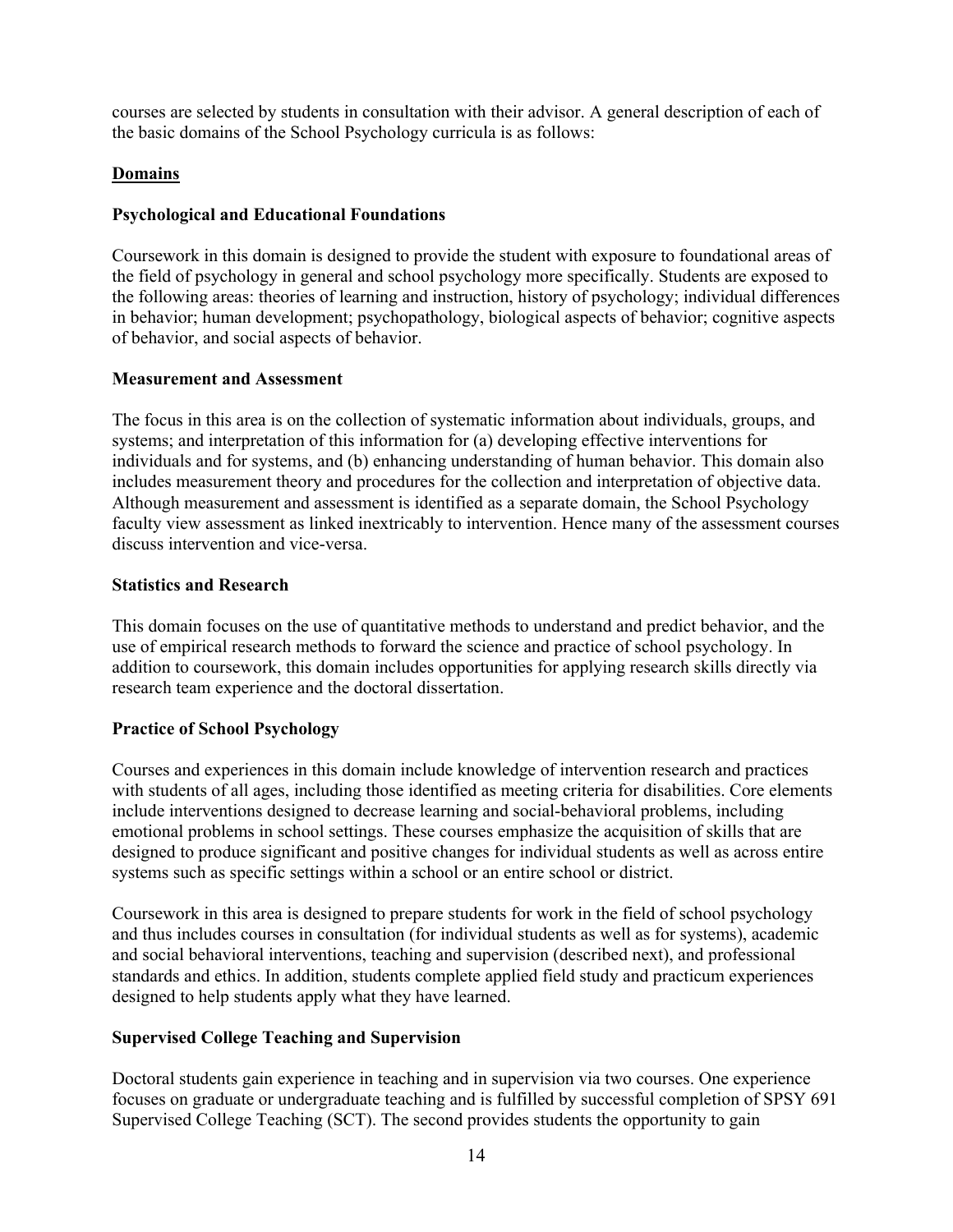experience in the process of supervising others and is fulfilled by successful completion of an additional SPSY 691 Supervised College Teaching experience that involves supervision of others in field experiences or other applied courses. SPSY 662 Foundations of Clinical Supervision is a prerequisite course that must be completed prior to enrolling in a supervised college teaching experience involving supervision of others. See the Teaching Opportunities section of this handbook for additional information on SCTs.

# **Concurrent Master's Degree in Special Education**

Doctoral students in School Psychology may obtain a concurrent Master's degree (M.S.) in Special Education during their programming here at the University. For more information about this optional degree, students can get materials from the Academic Program Coordinator and their advisor in school psychology. Students should also contact the Special Education Program Director to develop an approved Program Plan. Students should complete the Program Plan by the end of their second school year to develop the sequence of courses and/or activities that fits within SPSY requirements and meets the SPED M.S. requirements. Students should be aware that additional coursework and activities are required.

# **Internship Experience**

Consistent with the standards of the American Psychological Association and the National Association of School Psychologists, students complete an internship of one full-academic year equivalence. This requirement may be completed on a full-time basis for one year or on a half-time basis for two years. School-based internships are typically 9-10 months in duration. Clinic-based internships may last 12 months. These experiences are typically paid, and supervision is the primary responsibility of the internship settings. Numerous settings are available within Oregon and nationally. Doctoral students must complete at least 1,500 clock hours of internship experience, with at least 600 hours occurring in school-based settings.

# **PRACTICUM TRAINING**

Along with courses in core concepts, theory, and specialized techniques, students participate in practicum experiences that provide supervised applications of their skills. Students should refer to the current SPSY Practicum Handbook for additional information and guidance related to practicum training.

Doctoral students complete the following field experiences:

- Introductory field studies in school and clinic sites linked to content covered in core school psychology courses.
- A 33-week integrated practicum delivering school psychological services to K-12 students in a local school district (360+ clock hours).

In addition, doctoral students may complete advanced practica related to the student's professional goals and specialization interests. Advanced practica must be approved by SPSY program faculty.

During the field study experiences, students receive supervision from a university faculty member who coordinates observational experiences with an on-site education professional (e.g., building principal, teacher). In school-based practica and advanced practica, students receive supervision from an on-site supervisor who is a licensed school psychologist, a board licensed psychologist, or other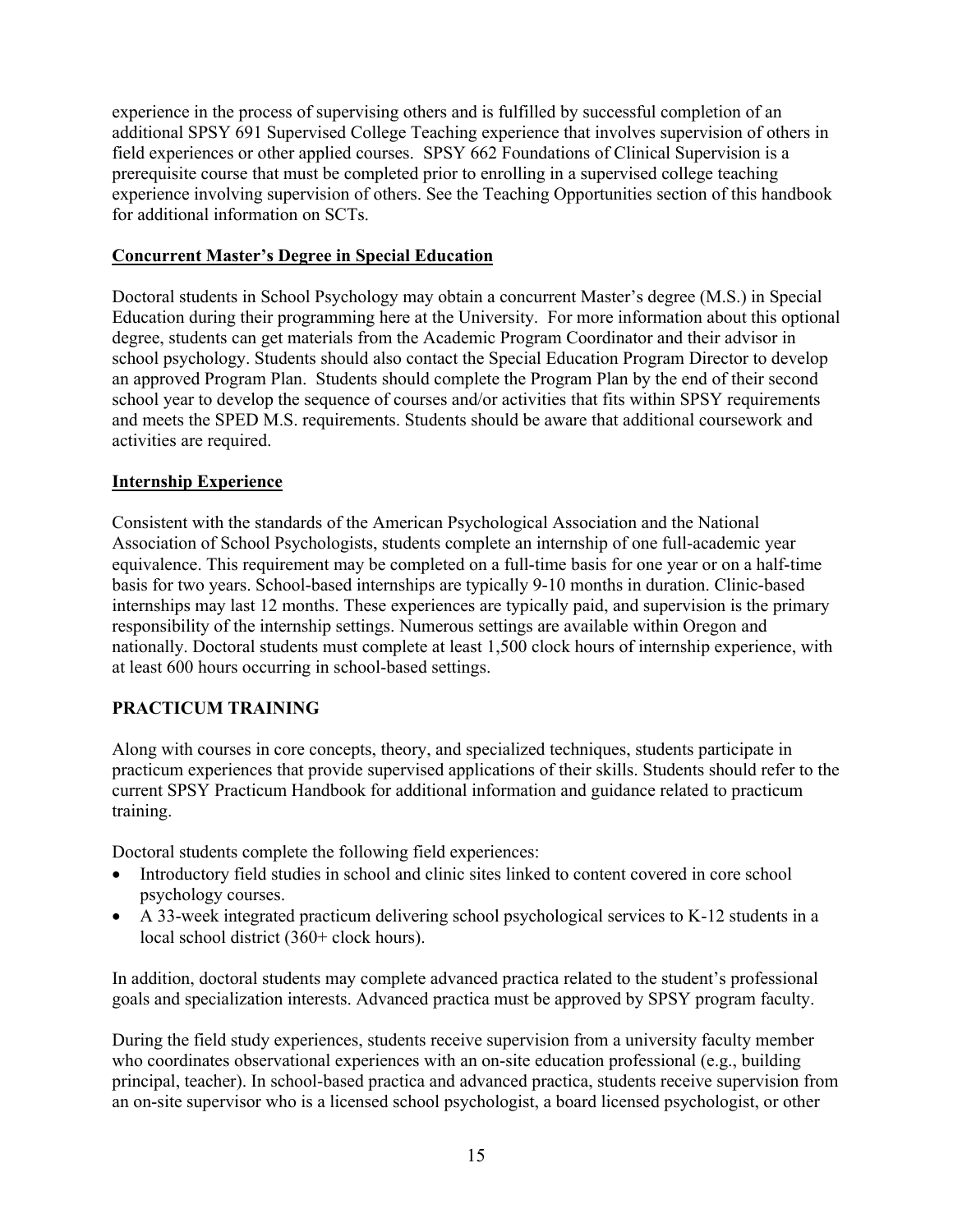appropriately credentialed professional. Across practicum experiences, students work at a variety of settings, such as public school settings and campus-based clinics.

# **SPSY 695 Introductory Field Studies (2 credits)**

Prior to completing the integrated practicum, students will enroll in a Field Studies course to gain applied experience engaging in a number of specific activities related to the practice of school psychology. These activities are primarily observational in nature (e.g., observe school PBIS or RTI team meetings, practice collecting observational data in classrooms or school common areas, attend an IEP meeting), and are linked to core school psychology coursework in the areas of assessment and consultation. Field Studies courses will also expose students to a variety of career paths, as well as roles and responsibilities of school psychologists, through guest lectures from alumni and local school psychologists.

# **SPSY 698 School-Based Practicum (360 Clock Hours, 9 credits)**

For each of the three academic quarters during Year 2, Ph.D. students are placed in a public school setting under the supervision of a licensed school psychologist. Springfield, Eugene 4J, Bethel and South Lane school districts are the primary sites for the school-based practicum. Placements outside of the Eugene/Springfield area are an exception and must be approved by the School Psychology faculty.

Students complete approximately 12 practicum clock hours a week, which includes approximately 9 hours at their practicum site(s) and approximately 3 hours in campus-based supervision. Supervision is provided as follows. Students receive 2.5 hours of group supervision and instruction by the School Psychology practicum coordinator each week. Students receive at least 1 hour of individual supervision each week. 30 minutes of individual supervision is provided by the on-site field supervisor and 30 minutes is provided by a SPSY university supervisor. The graduate student serving as GE for integrated practicum may provide feedback and supervision to graduate students, provided it is in compliance with University policies. However, feedback and supervision provided by the GE shall not replace the 30 minutes of individual supervision provided by the university supervisor each week. Total number of clock hours earned during the school-based practicum is a minimum of 120 per quarter.

By May 15<sup>th</sup> during the spring quarter prior to enrolling in School-Based Practicum, students complete a practicum application that is reviewed by the school psychology practicum coordinator. To apply for this practicum, students must (a) be a student in good standing, (b) have completed core school psychology program courses (SPSY 695 Introductory Field Studies, SPSY 630 Introduction to Consultation, SPSY 663 Professional Ethics, SPSY 661 Principles and Practices, SPSY 671 Behavioral Assessment, SPSY 674 Educational Assessment, SPSY 672 Intellectual Assessment, SPED 528 Law and Special Education, and SPED 540 Early Literacy for Diverse Learners) with a Bgrade or better; (c) have completed additional coursework as specified by the student's academic advisor, and (d) be recommended by their academic advisor for placement.

As part of the application process, each student submits an application including the following materials to the practicum coordinator by May 15th:

• Personal Statement (which includes description of background information and relevant experiences, goals for practicum experiences)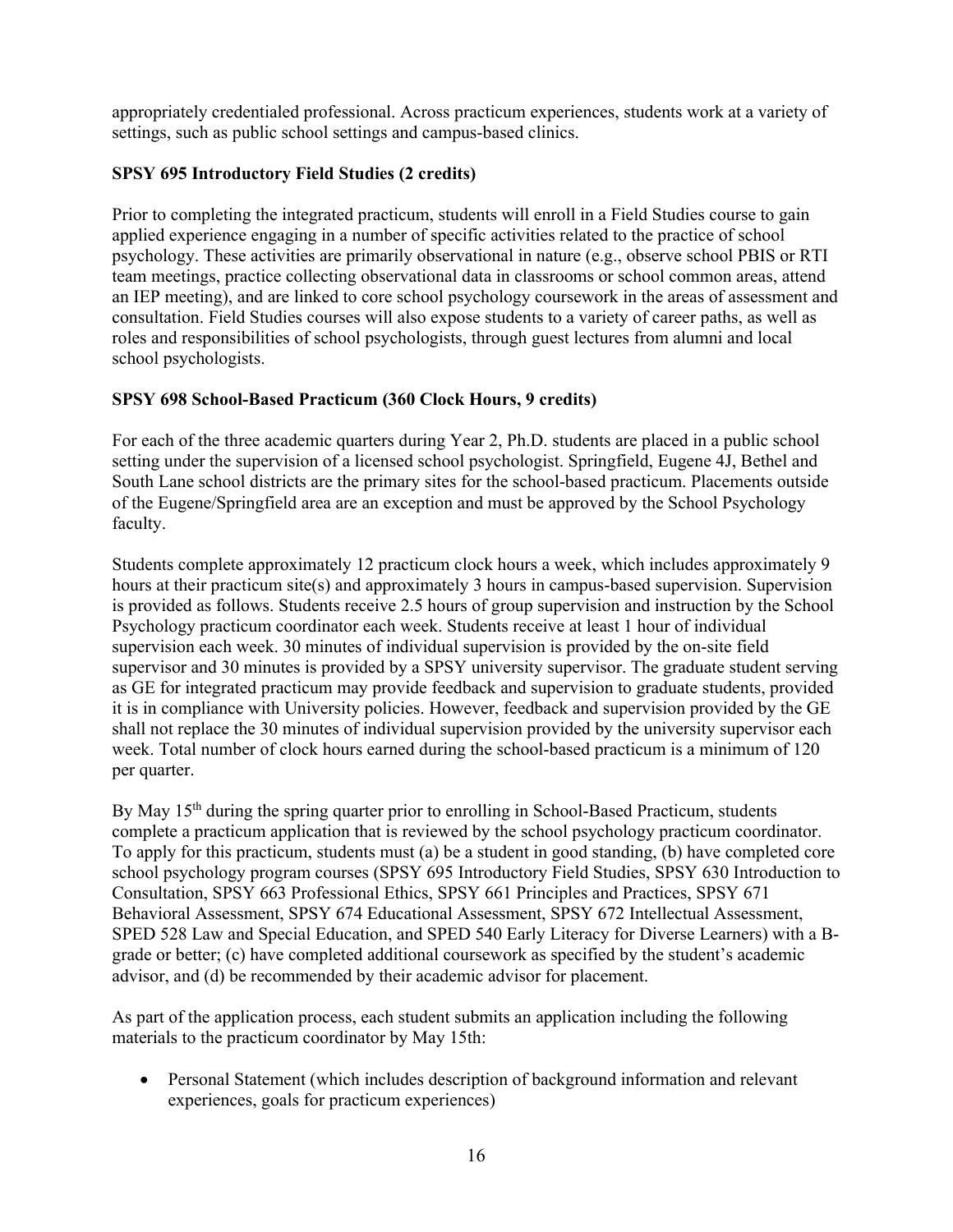- Professional curriculum vita
- Unofficial transcripts as of winter quarter (students submit a copy of spring grades the week before fall quarter of the beginning of practicum)

The School Psychology Program faculty reserves the right to preclude students who have not made sufficient progress within the program from participating in practicum, and to make exceptions on a case-by-case basis. Individualized planning in conjunction with the advisor is highly recommended to discuss timelines, previous experiences, financial constraints and long-term goals with respect to practicum timing and placements.

Placement decisions are made collaboratively by the practicum coordinator and personnel from participating school districts, with input from the School Psychology faculty and in particular, the student's academic advisor. Final decisions regarding enrollment for the school-based experience are made prior to the beginning of the following fall quarter.

# **Advanced Practicum (Year 3-4: 340 Clock Hours)**

School psychology doctoral students are strongly encouraged to complete advanced practicum training during their third and/or fourth year of the program. The goal of the advanced practicum is to allow students to gain expertise in a specific area of applied practice of interest to them. Students choosing this option should plan on completing at least 340 hours to be competitive for APPIC internships (which typically expect at least 1,000 supervised practicum hours).

Advanced practicum opportunities are made available in a variety of ways and may change from year to year. At least once per year, the SPSY program will provide information about approved advanced practicum experiences, including general description of the practicum experience, expected commitment, name of the designated site-based contact person, application process and deadline (if applicable). Students are responsible for contacting the site's designee and applying for practicum experiences of interest. Examples of recent advanced practicum sites include the UO Child and Family Center, UO Center on Teaching and Learning Academic Intervention Clinic, Oregon Social Learning Center, Oregon Health Sciences University Child Development and Rehabilitation Center, and UO College of Education HEDCO Comprehensive Diagnostic Assessment Clinic.

Occasionally, advanced practicum opportunities are available outside of these sites with formal application procedures. Students who are interested in completing advanced practicum experiences in a local school district should contact the program's Practicum Coordinator (not the school district) to inquire about the availability of this type of experience. If/when advanced practicum experiences are available through a faculty-led research team, students should contact the SPSY faculty leading the team to inquire about the experience. If other program-approved opportunities become available during the academic year, information will be shared with all SPSY students by email.

For all advanced practica, students and faculty should understand the following:

- Advanced practicum experiences must be part of an overall written program plan, approved by their academic advisor and overseen by a designated SPSY program faculty member.
- To log practicum hours for APPIC/APA-accredited internship applications, the practicum must be program approved, and you must have supervision from a psychologist.
- At least two weeks prior to the start of the term of practicum, students should work with the designated SPSY faculty to develop a written plan for the advanced practicum experience outlining the practicum goals, expected experiences, credits/expected clock hours,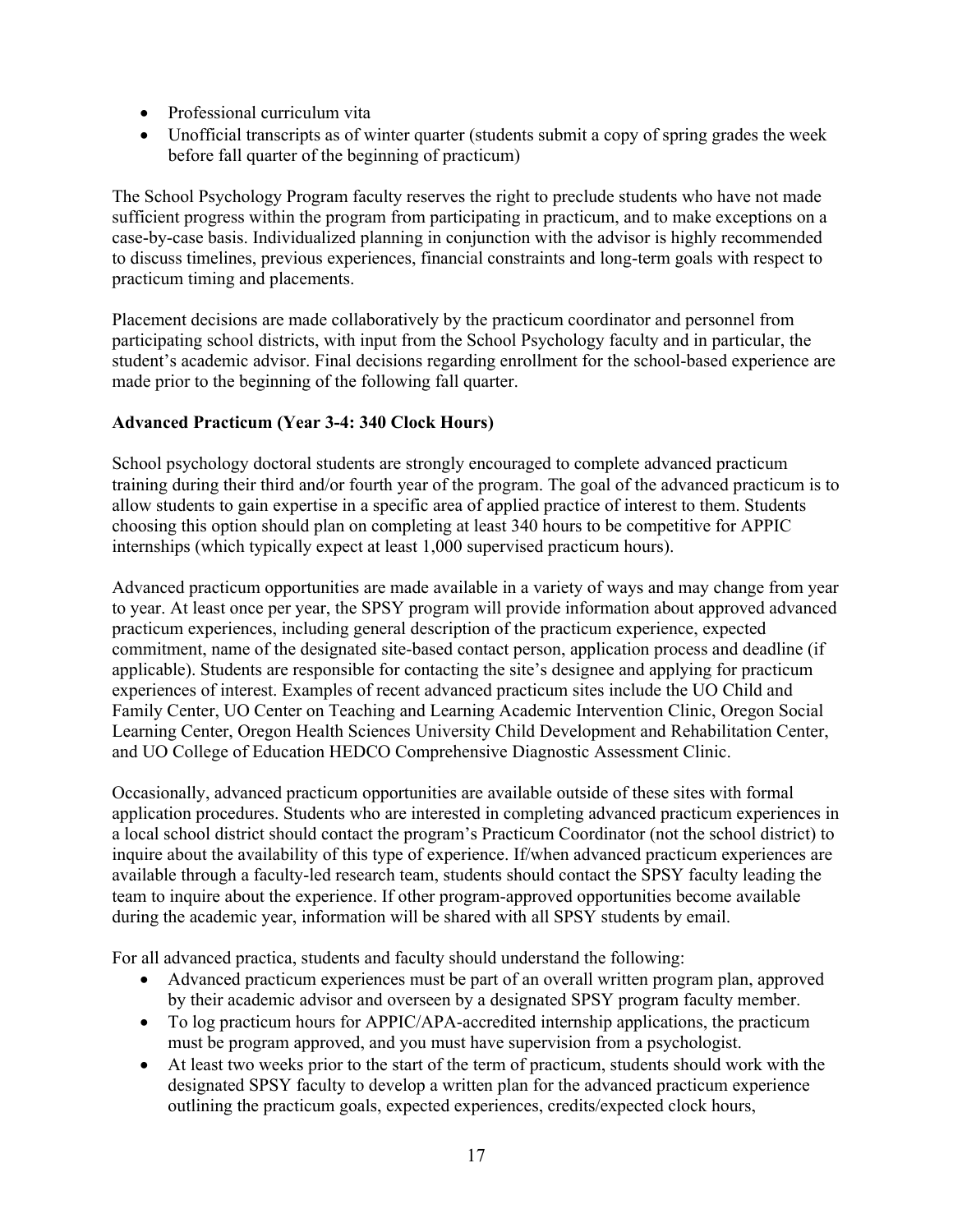supervision plan, and evaluation methods.

- a. Logs (including documentation of supervision), written supervisor evaluations, and any other materials specified in the written plan (e.g., case reports, reflection papers) must be turned in to the designated SPSY faculty on a quarterly basis.
- Students must register for SPSY 609 Advanced Practicum during each quarter that practicum work is be completed (1 credit = 4 hrs/week). The SPSY faculty member designated to oversee the experience will serve as the instructor of record, and assign a grade after logs, written supervisor evaluations, and other identified materials are received.
- In some cases, it may be appropriate for a student to register for either research credit or practicum credit for a field-based clinical research experience. Either option is satisfactory, but students may not "double count" both types of credit for the same experience.
- Students may not earn practicum credits or clock hours for work completed as a paid employee.

# **Practicum Evaluation Process**

Detailed practicum evaluation procedures are provided to students in the SPSY Practicum Handbook, available on the website or from the program's practicum coordinator. The School Psychology Program faculty meets quarterly to review and evaluate each student's progress and conduct a formal annual review of student progress spring quarter. Students' performance in practicum is evaluated throughout each practicum experience using a multiple source evaluation process, including on-site observations, 3-way meetings between the practicum student, on-site supervisor, and university supervisor, course assignments, formal evaluations from field and university supervisors, and progress towards completion of Professional Competencies. Students provide on-going documentation of their practicum-related activities and submit a practicum portfolio at the end of each quarter. Selected materials from these portfolios are included in the student's final year-end evaluation portfolio.

#### **Remediation Contract**

Should there be areas of concern in a practicum student's skills or performance, the university practicum coordinator, the on-site supervisor, and the student may develop a remediation contract. This contract will include input from the student's academic advisor and may include input from other faculty. The university practicum coordinator has primary responsibility for designing, implementing and monitoring the contract. If the contract includes increased on-campus supervised activity, coursework, or additional practicum hours, the student's advisor and the School Psychology Program faculty must approve the contract. The contract will specify how the remediation objectives will be accomplished and evaluated, and a timeline for completion. Practicum grades will be withheld until this plan is fulfilled to the satisfaction of all parties. Students may be placed on probation until remediation contracts are fulfilled. The decision about whether a student is placed on probation is made in collaboration with School Psychology faculty. Primary considerations for whether to place a student on probation include, (a) the nature of remediation required, and (b) student responsiveness to prior feedback.

#### **INTERNSHIP TRAINING**

This section includes a brief overview of the School Psychology Program's internship guidelines. Students should refer to the current SPSY Internship Handbook for additional information and guidance related to internship training.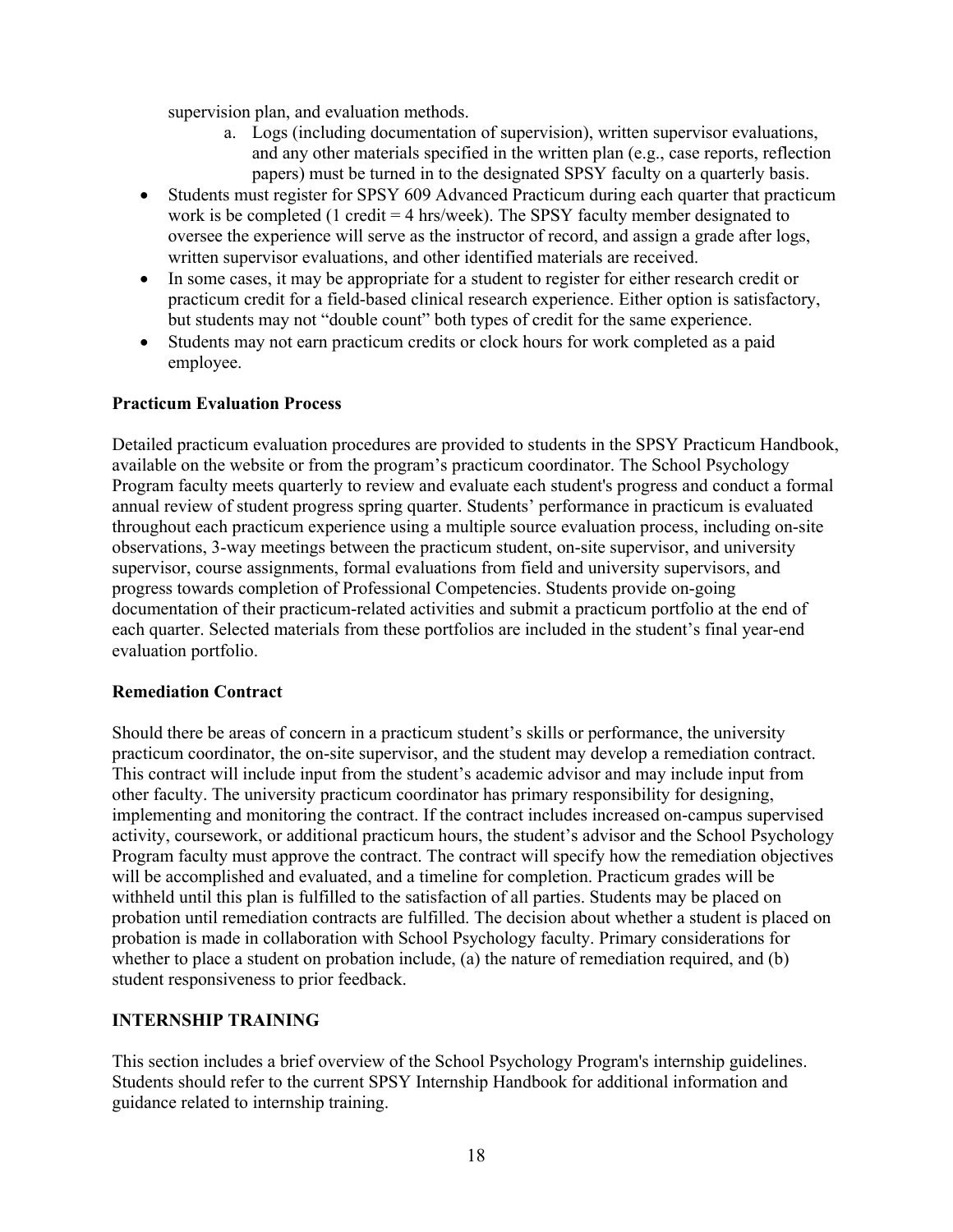Consistent with the standards of the American Psychological Association and the National Association of School Psychologists, doctoral students must complete an internship equivalent to one full-academic year, either on a full-time basis for one year, or on a half-time basis for two consecutive years. The doctoral internship typically occurs during the fifth year of the program.

School-based internships are typically 9-10 months in duration. Clinic-based internships may last up to 12 months. Doctoral students must accrue at least 1,500 clock hours of internship experience, with 600 hours in school-based settings. These experiences are typically paid, and the internship site is responsible for providing the primary supervision. Numerous internship settings are available throughout the United States.

# **Internship Registration**

Students must register for a minimum of 9 credits related to their internship experience. During the year prior to their internship, doctoral students complete 6 credits of SPSY 605 Reading: Pre-Internship Planning credits, and register for 3 credit of SPSY 699 during their final term prior to the internship experience. Upon successful completion of all internship requirements, including passing the Praxis exam, a final grade for the SPSY 699 credit will be awarded.

The UO Graduate School allows doctoral students who have successfully defended their dissertation and received an internship assignment to apply for On-Leave status during internship. During these terms, students will not be required to pay tuition or fees. **If students are eligible for On-Leave status because they have successfully defended their dissertation and received an internship assignment, they are not required to register for 3 credits of Dissertation (SPSY 603) during the term in which they graduate.** 

Doctoral students who have not successfully defended their dissertation prior to embarking on an internship must continue to register for a minimum of 3 credits of Dissertation (SPSY 603) until they successfully defend their dissertation. Once they have defended their dissertation, they become eligible for On-Leave status as described above.

Students are also responsible for complying with all other applicable Graduate School deadlines and requirements related to dissertations and graduation. The On-Leave terms associated with the internship requirement are in addition to the six terms of leave that are available to all doctoral students. Students should be aware that being "On-Leave" or being enrolled at less than a half time level (5 credits) has implications for eligibility for new student loans and repayment of previous student loans. Once a doctoral student is advanced to candidacy, they are considered full-time when registered for 3 dissertation credits.

# EXAMPLES:

*Student A defends her dissertation in Spring Term prior to the internship year. She can be On Leave for up to three terms. The student should also have completed 6 credits of Pre-Intern Planning in the year prior to Internship and registered for 3 credit of Internship in the term prior to beginning internship, so that she completes a total of 9 credits related to Internship (8 credits of SPSY 605 and 3 credit of SPSY 699).*

*Student B defends his dissertation during the Winter Term of his internship year and will complete the internship during the following Summer term. He will register for 3 credits of Dissertation*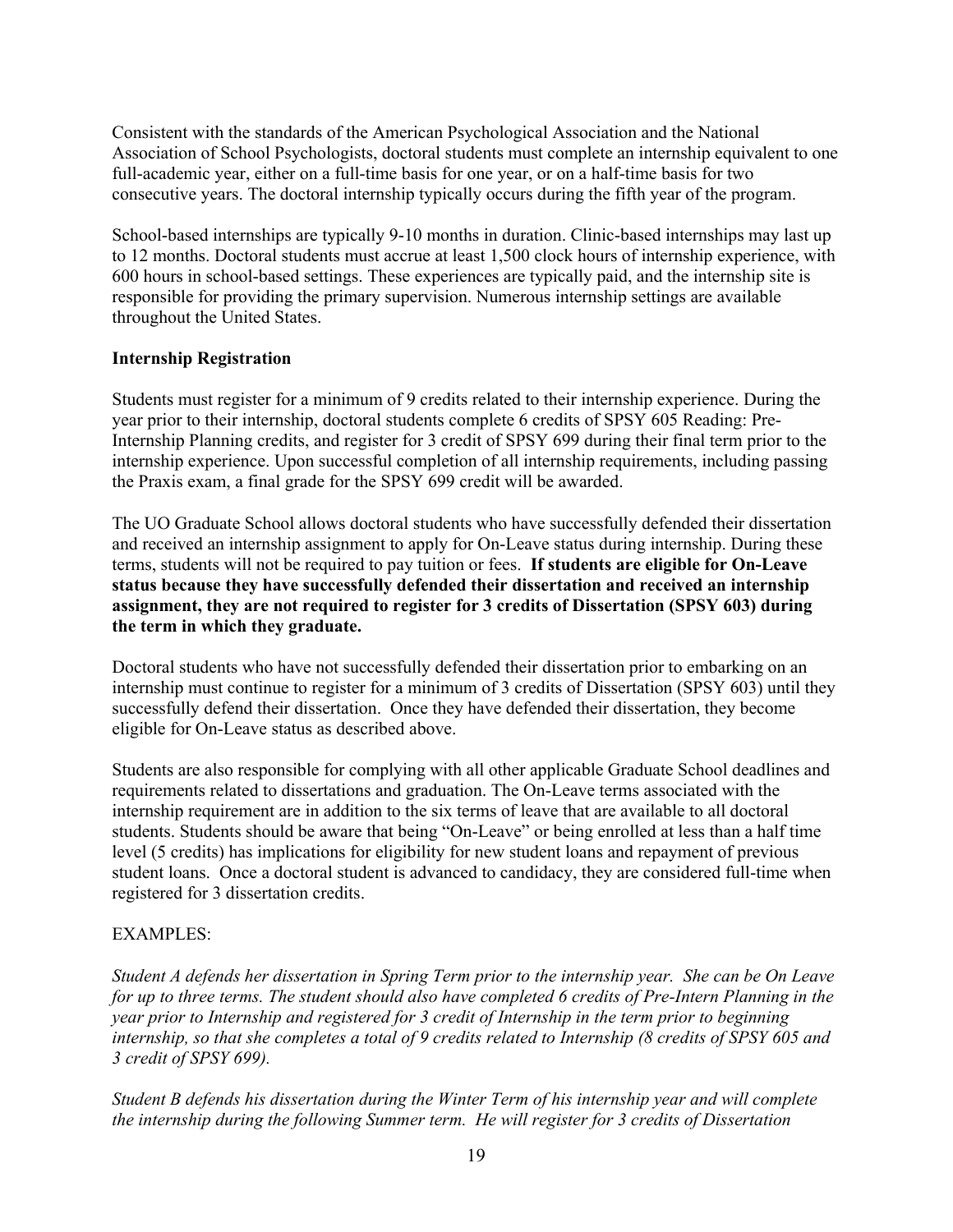*during Fall and Winter terms, be On Leave for Spring and Summer terms. The student should also have completed 6 credits of Pre-Intern Planning in the year prior to Internship and registered for3 credit of Internship in the term prior to beginning internship, so that he completes a total of 9 credits related to Internship (6 credits of SPSY 605 and 2 credit of SPSY 699).*

*Student C defends her dissertation in the Spring term, which is the last term of her Internship year. She will register for 3 credits of Dissertation during Fall, Winter, and Spring Terms. The student should also have completed 6 credits of Pre-Intern Planning in the year prior to Internship and registered for 3 credit of Internship in the term prior to beginning internship, so that she completes a total of 9 credits related to Internship (6 credits of SPSY 605 and 3 credit of SPSY 699).*

Please direct any questions about internship registration to Dr. Laura Lee McIntyre, who serves as the program's Internship Coordinator.

**Students on internship must also be aware of the Graduate School policy on registering for dissertation credits:** Students must be enrolled for a minimum of three (3) credits of Dissertation (SPSY 603) during the term of the oral defense.

#### **Internship Stipends**

Students in the UO School Psychology Program historically have been well supported financially while on their internships. Some school-based internship sites provide a level of compensation similar to that of a beginning school psychologist, and some sites base intern pay on a fraction of a full-time FTE (e.g., .75) beginning psychologist salary. Students who participate in APPIC internships typically receive less compensation. We *strongly* discourage students from participating in non-paid internship experiences, which should only be considered as a "last resort," and after consultation with the student's advisor and Internship Coordinator.

#### **Expectations and Selection Procedures for Doctoral Internship Sites**

As an APA-accredited and NASP-approved program, we expect that our doctoral students will complete their internships at sites that are compatible with our program's philosophy and training objectives, that provide the highest level of training and supervision, and that meet the doctoral internship training standards for APA and NASP. Doctoral students are expected and encouraged to apply for internships at sites that are part of the Association of Psychology Postdoctoral and Internship Centers (APPIC) system (see [www.appic.org](http://www.appic.org/) for more details).

Because there are fewer APPIC internships available for doctoral students than the number of students seeking these internships nationwide, we recognize the need for some flexibility in this requirement. In situations where a student is not able to obtain an internship at an APPIC-member site, or where their training interests or personal circumstances cannot be realistically met through available APPIC sites, students are expected to pursue internship placements at sites that have formal internship programs that meet the basic elements of the Council of Directors of School Psychology Programs (CDSSP) internship training standards. The CDSSP policy is available at [https://sites.google.com/site/cdspphome/2012guidelines.](https://sites.google.com/site/cdspphome/2012guidelines)

Doctoral students who wish to have an internship approved that involves an exception from these guidelines must make a formal written request to their advisor and Internship Coordinator, who will take the request to a faculty meeting for approval by a majority vote of the faculty. The written request must describe the proposed internship, how it deviates from APPIC/CDSSP internship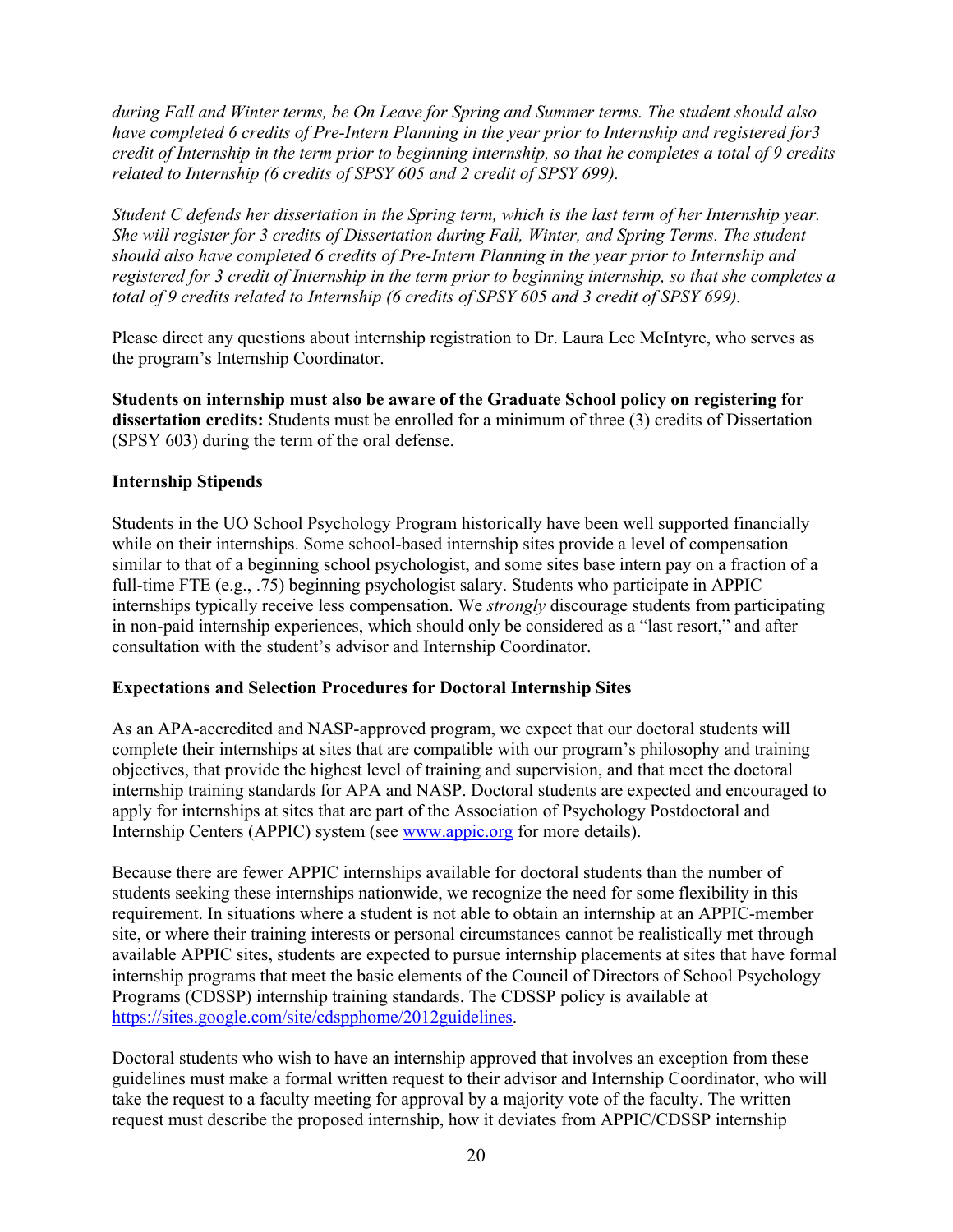standards, and why it meets their particular internship training need. In all instances, interns must receive a minimum of 2 hours per week of individual supervision by a licensed psychologist or licensed/certified school psychologist.

#### *General Expectations for Selection of Internships*

Doctoral students seeking internships through the APPIC process should begin their site screening and application preparations during the summer or early fall of the year prior to their planned internship. The APPIC application deadline and timelines are posted at [www.appic.org.](http://www.appic.org/) The APPIC process generally includes application deadlines in early November, with interviews early winter and the match process concluding in late February.

Selection of internship sites that are not part of the APPIC system generally occurs on a later timetable than the APPIC process. For these internships, prime time for recruitment, applications, and candidate selection is generally from February through May. Many of these non-APPIC internships are advertised by direct recruitment through contacts with our program faculty, by participation in the online NASP Career Center, or through personal contacts and recruitment at the annual NASP convention in winter or early spring each year. Students may also apply directly to specific school districts where they may be interested, through their standard personnel selection processes.

Although internships are sometimes available in the Eugene-Springfield area, there is no guarantee that local internships will be possible. Therefore, *students admitted to our program should understand that an internship out of the local area will likely be necessary*. Students who desire to complete their internship experience locally should typically begin the process during Winter quarter prior to the internship year. Students in this situation should contact local school district personnel (typically, special education directors) to express their availability and interests.

Most internships require an application packet containing an updated curriculum vita, transcripts, letters of recommendation, and a letter describing the applicant's background, professional interests, and kinds of experiences they seek as part of their internship. School districts and other types of internship sites, including those that are members of the APPIC system, conduct their own interview process. Students must comply with each site's timelines for confirmation of their acceptance or rejection of an internship offer, and their internship must be approved in advance by the program's Internship Coordinator, prior to formal acceptance of the internship offer.

The internship must be distinct and clearly unique from students' prior practicum and fieldwork experiences. Students are encouraged to pursue internship experiences in systems other than where they completed their practicum training requirements. If a student desires to conduct part or all of their internship within a local school district where they have completed prior practicum training, then the internship plan must make clear how the internship provides the student with a unique advanced professional training experience.

Because of the inherent potential for conflicts of interest, difficulties in receiving appropriate supervision, and the necessity in some cases of going through a complicated petition process for approval of dual status (faculty-student), *University of Oregon staff positions or GE positions, including positions in academic departments or the College of Education's research and outreach units, are generally not appropriate for internships, and will likely not be approved.*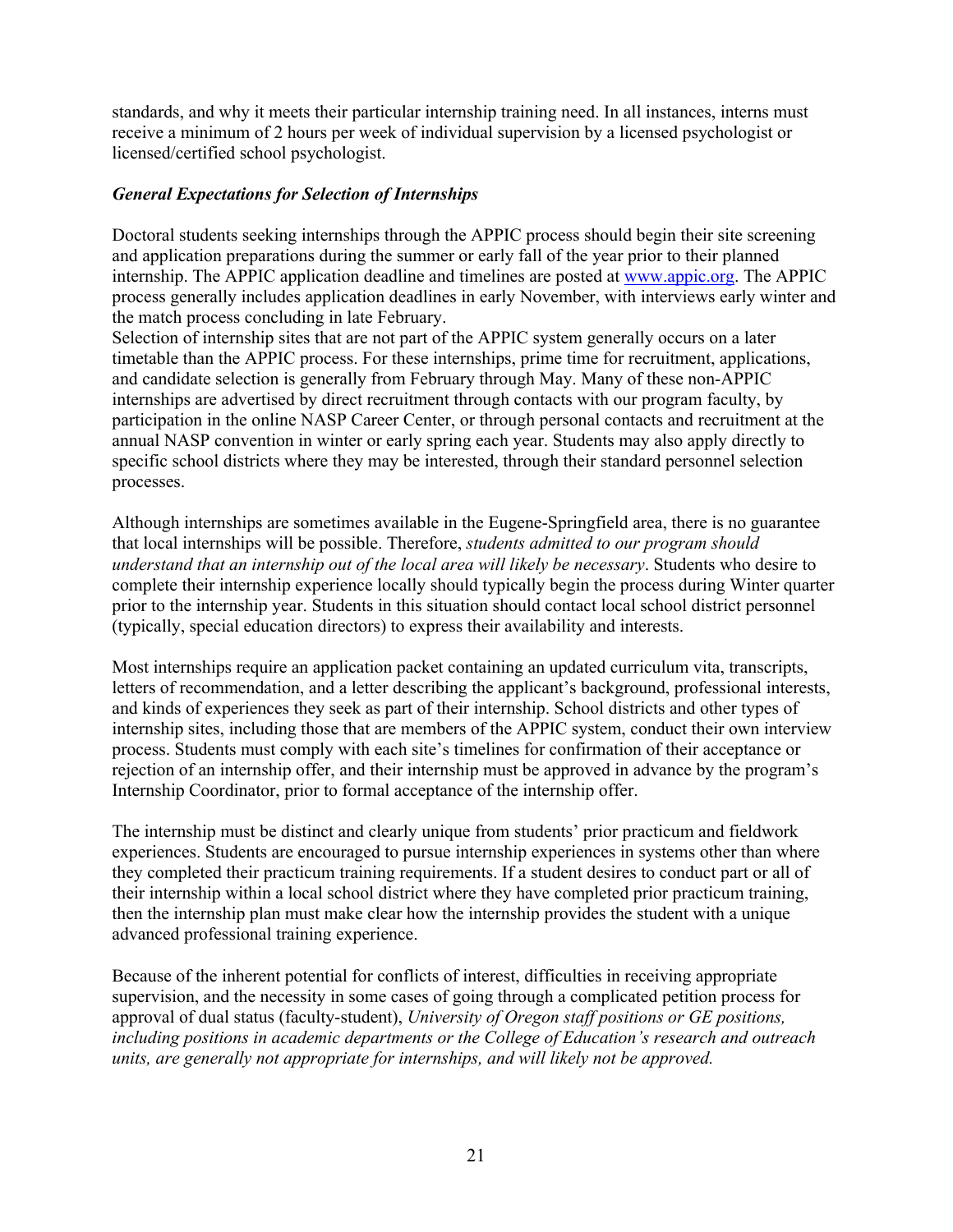# **Internship Supervisors**

Field supervisors of doctoral interns must hold a doctoral degree in psychology, and in accordance with APA and APPIC Internship Guidelines, must be appropriately credentialed psychologists (e.g., board licensed or state department of education certified). Internship supervisors from sites that are not APPIC accredited must be approved by the Internship Coordinator and verification of their training and credentials may be required. History of supervision of University of Oregon school psychology interns and compliance with university supervision and evaluation procedures is weighted heavily in approving internship supervisors.

The supervisor is required to provide *at least two hours of individual, face-to-face supervision time per week*. If the student's internship plan specifies that they will have two supervisors, it is acceptable for the individual supervision to be split between the two supervisors. Additional supervision beyond the two required hours may be desirable at times at the discretion of the employing internship site and field supervisor. In addition, we require at least two additional hours per week beyond the individual supervision for purposes of supervised didactic training and professional development. These additional two hours could be group supervision, case presentations, seminars, observing the supervisors, attending staffing meetings, or other appropriate activities that are specified as part of the intern's written plan.

# **Written Internship Plan**

The intern, in conjunction with their on-site supervisor, develops an internship plan that specifies objectives, goals, and activities to complete during the internship year and during specific academic quarters. The program's Internship Coordinator gives final approval to the internship plan, which must be submitted to the Internship Coordinator, signed by the field supervisor and intern, *no later than the first day of internship or the beginning of Fall quarter classes, whichever is first*. For students completing APPIC internships, contracts may be submitted to the Internship Coordinator within 1-week of the commencement of their internship. The written internship plan is different from an employment contract, which is usually issued by the employing agency, and specifies conditions of the appointment rather than the types of activities in which the intern will be engaged.

Each internship plan or contract should be unique and individualized according to the training interests of the intern, the opportunities, rotations, and demands of the internship site, and the specific assignment of the field supervisor. There is no language template that all internship plans must follow. All internship plans must include information on the following (please place this information in separate sections with appropriate headings):

- General description of internship site
- General goals for the internship year
- Specific goals for each academic quarter, such as rotations, site placement, etc.
- Specific, quantifiable objectives for your internship (e.g., types of services provided, populations and problems you will gain expertise with, activities you will engage in)
- Supervision; who will provide supervision, hours of supervision per week, and types of supervision (e.g., individual, group)
- Specification of educational or training components of the internship, such as supervision, groups, in-service training opportunities, research opportunities, etc.
- If applicable, specification of how much time per week will be released from service activities to allow the intern to work on their thesis or dissertation research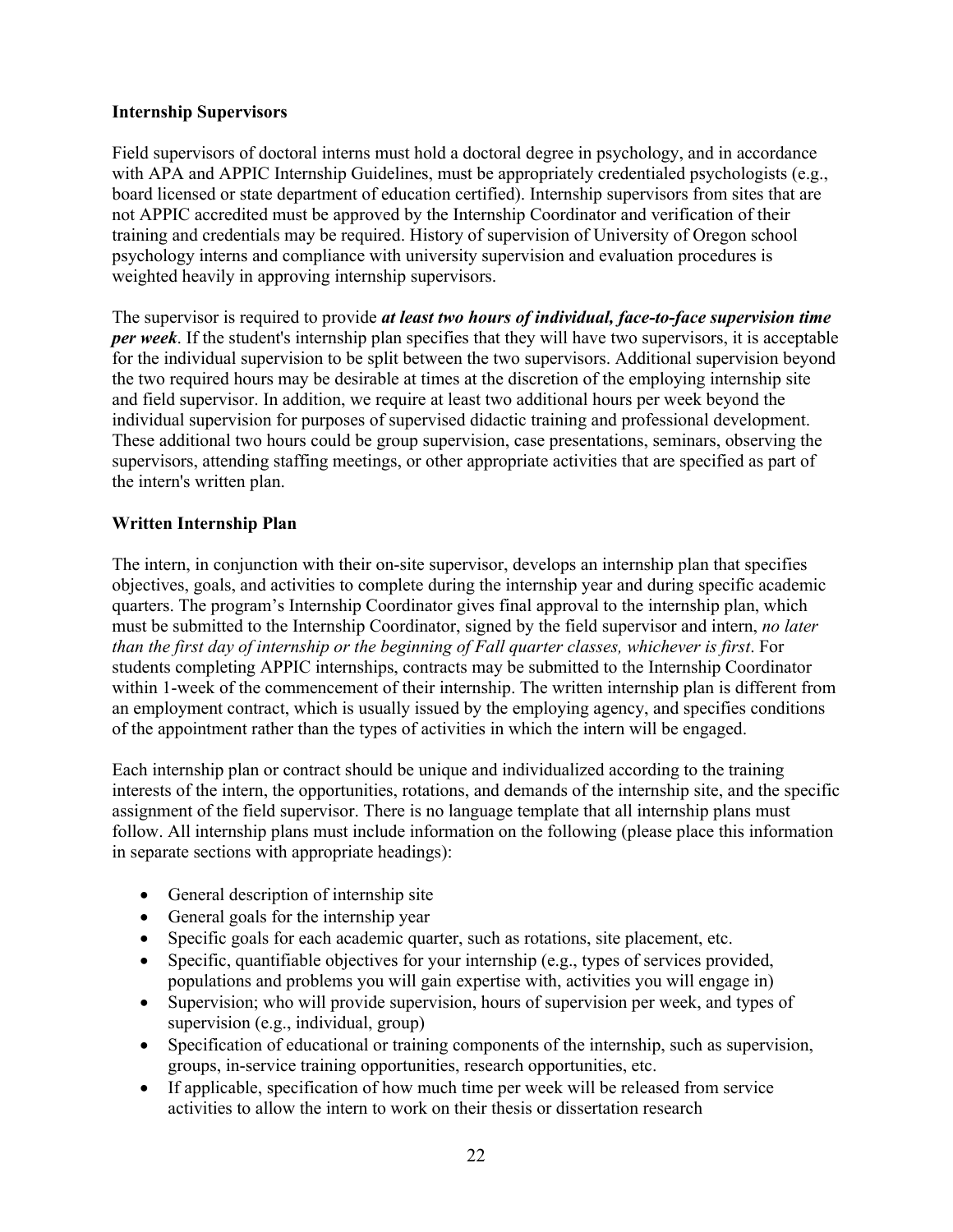• A statement regarding procedures and timelines for evaluation of the intern's performance

An Internship Plan Addendum should be submitted to the Internship Coordinator for students completing internships with multiple rotations (e.g., two 6-month rotations). At the beginning of the student's second rotation, an addendum to the Internship Plan should be submitted to the Internship Coordinator that reflects additional information regarding the intern's training goals, objectives, activities, and supervision. Sample internship plans may be viewed by contacting the program's Internship Coordinator.

# **Internship Evaluation Process**

An intern's performance is evaluated throughout the quarter, quarterly, and annually using multiple processes and products. The internship evaluation process is primarily between the student and the on-site supervisor, and it is not appropriate for UO faculty to serve as field supervisors for internship work.

A conference between the intern, the supervisor, and the program's Internship Coordinator must be held mid-term during each academic quarter that the intern is completing internship requirements. This conference is for the purpose of facilitating communication between the program and the internship site, ensuring that program standards and requirements are being met, and to support any consultation or problem-solving that is necessary for the student to have a successful experience. The mid-term conference may be conducted as a three-way conference call or a video conference. The mid-term conference is scheduled sometime during weeks 4, 5, or 6 of the UO academic term. **It is the responsibility of the intern to work with his or her supervisor and the program's Internship Coordinator to arrange a time and place for the conference.**

In addition to supervisory meetings throughout the quarter, on-site supervisors meet at the end of each quarter with the intern to complete and review evaluation forms. *All evaluation forms must be received by the School Psychology Program Internship Coordinator by the second day of finals week each quarter*. Summer term internship evaluation forms must be received by the Internship Coordinator no later than Tuesday of the  $8<sup>th</sup>$  week of summer session. The specific due dates for each quarter are communicated by the Internship Coordinator to interns. The Internship Coordinator reviews all internship evaluation materials, assigns grades, and is responsible for organizing the involved professionals to settle any disagreements.

Interns and their field supervisors are required to submit the following materials to the UO School Psychology Internship Coordinator (through the Tk20 online portal) at the end of each academic quarter of the internship, no later than the second day of finals week for that quarter:

- A completed UO Quarterly Intern Professional Behavior Evaluation Form (available on the program website), with the number of internship clock hours completed for that quarter and to date, verified by the intern and the field supervisor
- A completed Intern Evaluation form (available on the program website)
- A log of the intern's clock hours, broken down by appropriate service and training categories, and signed by the intern and field supervisor
- For the final term of internship, a log of the intern's clock hours (preferably a cumulative weekly log), broken down by appropriate service and training categories, and signed by the intern and the field supervisor. The program's internship log form is available on the program website.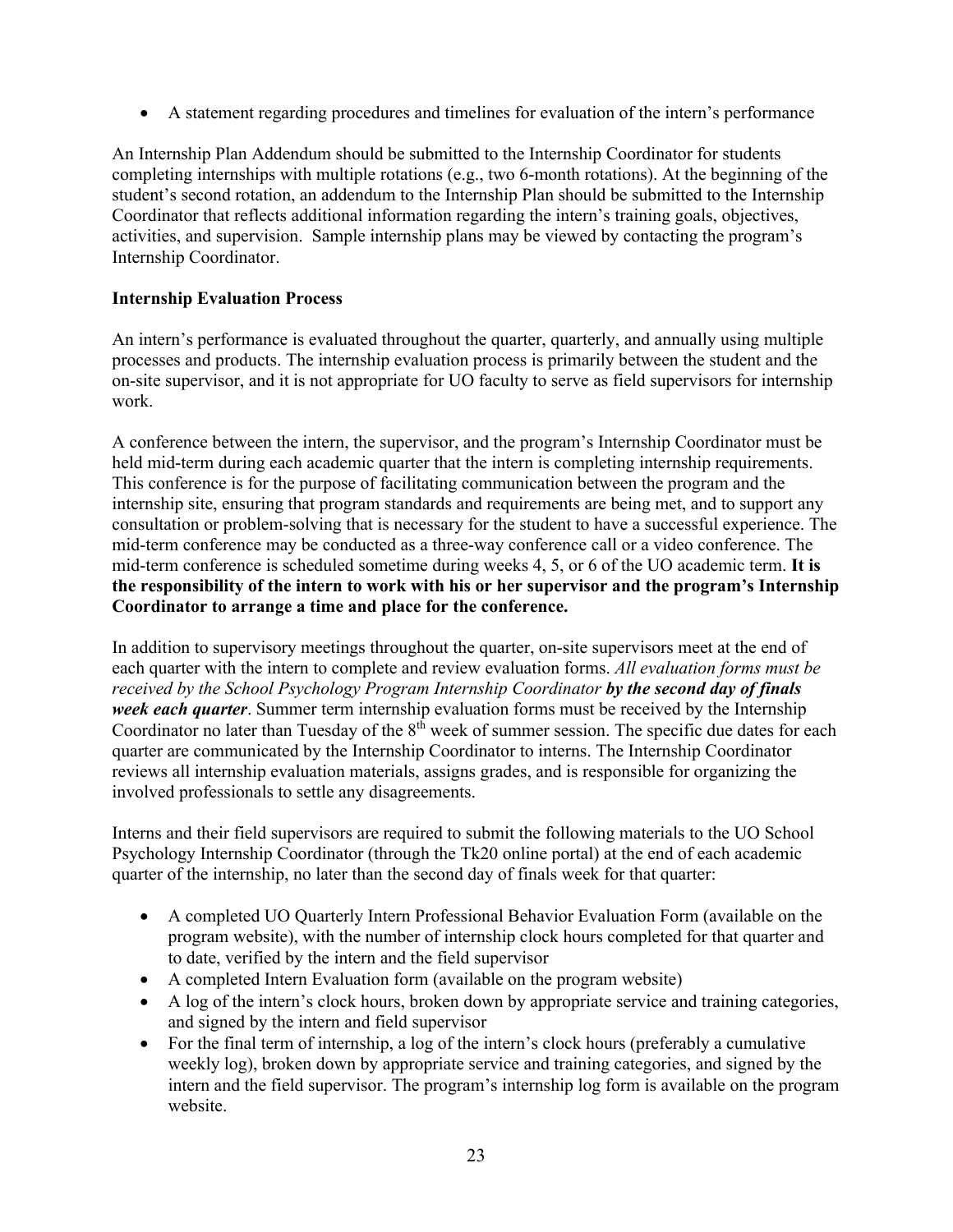- Two case study reports must be submitted to the university Internship Coordinator (through the Tk20 online portal), one of which may have been completed during practica. See Internship Handbook or Internship Coordinator for additional detail regarding current report requirements and due dates. The required reports include:
	- o An academic/cognitive consultation case study with supporting documents.
	- o A behavioral/mental health consultation case study with supporting documents.
- Other relevant materials, such as any evaluation notes, summary letters, or internship site evaluation forms can be sent directly to the UO School Psychology Internship Coordinator.

# **Remediation Contracts**

Should there be areas of weakness or concern in an intern's skills or performance, the intern, the onsite supervisor, and the program's Internship Coordinator may develop a remediation contract. The Director of Training and the intern's advisor must be notified and may work in cooperation with the Internship Coordinator and on-site supervisor to determine appropriate goals and actions to take. This contract may include more on-site supervised activity or hours. The program's Internship Coordinator and field supervisors must approve any remediation activity that would require additional school fieldwork opportunities. The contract will specify how the remediation objectives will be accomplished and evaluated, and a timeline. The university will withhold internship grades until this plan is fulfilled to the satisfaction of all parties. Students will be placed on probation until remediation contracts are fulfilled. Although each situation will be considered individually and remedial activities may be pursued, receiving a failing grade for internship may result in a student's termination from the UO School Psychology Program.

# **ADVANCEMENT TO DOCTORAL CANDIDACY**

Within the UO College of Education, the purpose of advancement to candidacy includes:

- 1. Providing Ph.D. students with an opportunity to demonstrate their knowledge and expertise in specific areas of study.
- 2. Setting the occasion for Ph.D. students to integrate their knowledge and skills in professional activities related to their scholarship and teaching.
- 3. Evaluating Ph.D. students' competence in their general and professional knowledge and their capacity to successfully conduct and defend a dissertation.

Advancement to doctoral candidate status in the school psychology program occurs after a student (a) completes their basic core program coursework, which generally requires three years of full-time study in the program, (b) has completed their integrated school-based practicum, and (c) has successfully passed their comprehensive examination.

The process for advancing a student to doctoral candidacy is set in motion by the Program Director and the Academic Program Coordinator, after the student has passed their comprehensive examination. It is the Graduate School, not the program, that makes the formal determination of advancement to candidacy, following recommendation of the student by the program.

Students may not register for dissertation credits, hold a dissertation proposal meeting, or otherwise begin work on their Ph.D. dissertation until they have been advanced to doctoral candidacy.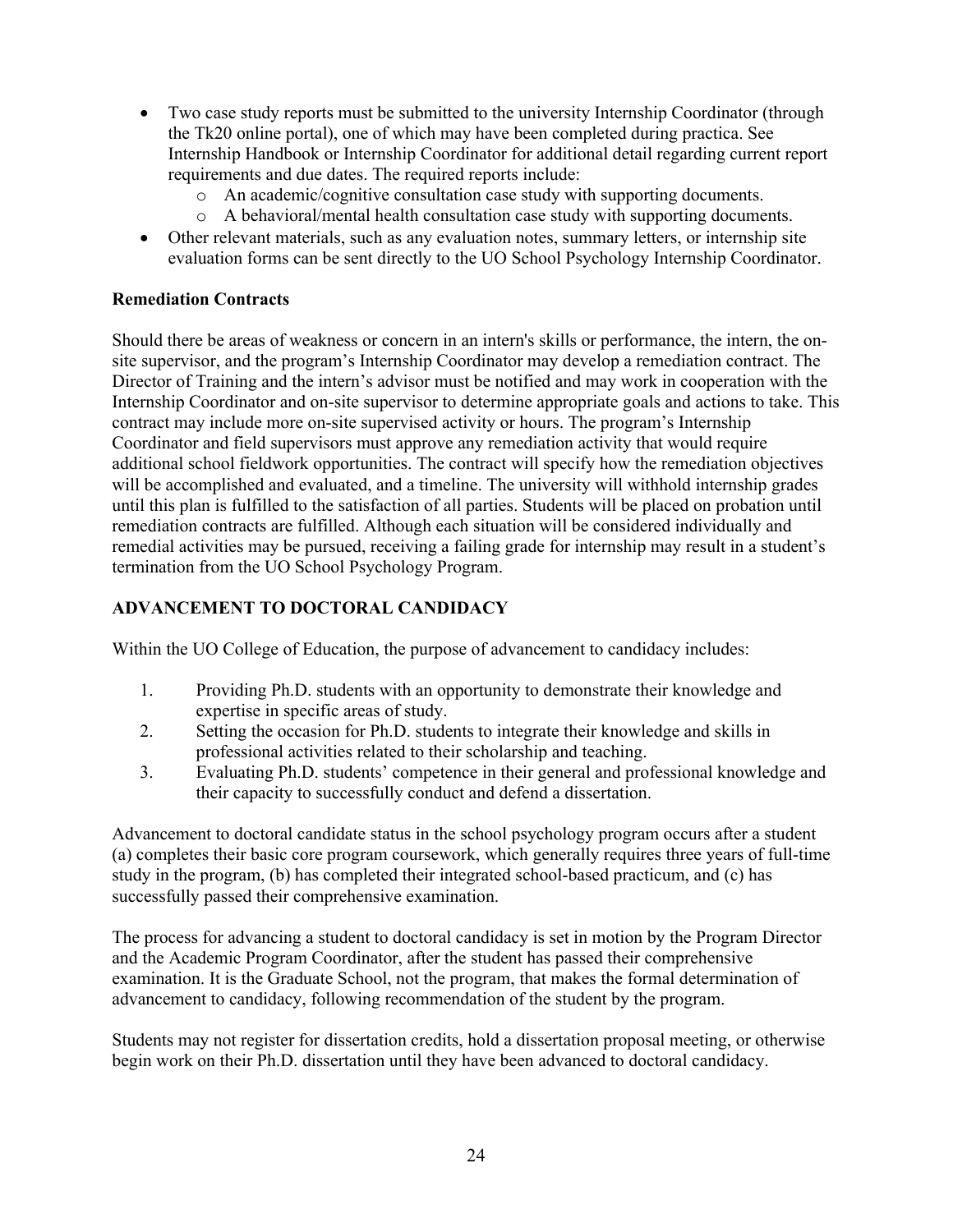# **OTHER DEGREE REQUIREMENTS**

#### **Doctoral Degree Requirements Established by the Graduate School**

Many of the requirements for earning a Doctor of Philosophy degree at the University of Oregon have been established by the Graduate School. These requirements are explained in detail on the Graduate School's website (http://gradschool.uoregon.edu), and are summarized briefly as follows:

Minimum coursework requirement. The student must complete the equivalent of at least 81 quarter credits of graduate-level work over the course of 3 years, beyond the bachelor's degree.

Residency. At least one academic year must be spent in residence on the Eugene campus after the student has been classified as an admitted doctoral student.

Dissertation hours. The student must complete a minimum of 18 credit hours of SPSY 603 dissertation credits. Dissertation credit is recorded P/N (pass/no pass). Dissertation credit may not be earned until the student is advanced to doctoral candidacy status. The student must be enrolled for a minimum of three (3) credits of Dissertation (SPSY 603) during the term of the oral defense and in some cases, the term they graduate.

Dissertation. All doctoral candidates submit a dissertation based on independent and original research. The dissertation must contribute significantly to knowledge in the field, and conform to the standards outlined in the *University of Oregon Thesis and Dissertation Style and Policy Manual*, which is available from the Graduate School's website.

Research Compliance. Students who engage in research that involves human participants must receive approval of their research procedures from the UO's Research Compliance Services office *before* beginning to collect data. In addition, all students must successfully complete the University's Collaborative IRB Training Initiative (CITI). CITI is a web-based training; go to <https://www.citiprogram.org/> for more information and to take the CITI.

Dissertation Committee. The dissertation committee includes at least four instructional faculty members (3 inside members – including the Chair – and 1 outside member) with the rank of assistant professor or higher. The Chair and at least one core member of the committee must be on the Graduate Faculty within the Department of Special Education and Clinical Sciences. The institutional representative/outside member must be from outside the Department of Special Education and Clinical Sciences but may be from within the College of Education. The committee must be approved by the Graduate School Dean *no later than six months before the final oral defense of the dissertation*.

Dissertation Oral Defense. Formal, public defense must take place on campus at a date set by the committee Chair and approved by the Graduate School. The time and place of the defense must be publicly posted. The dissertation committee must be present at the defense.

Committee Approval of Dissertation. Approval requires a unanimous vote of the committee.

Submission of Dissertation. Following approval of the dissertation, a final copy of the dissertation must be uploaded and submitted electronically to the Graduate School. *At the time of submission, be*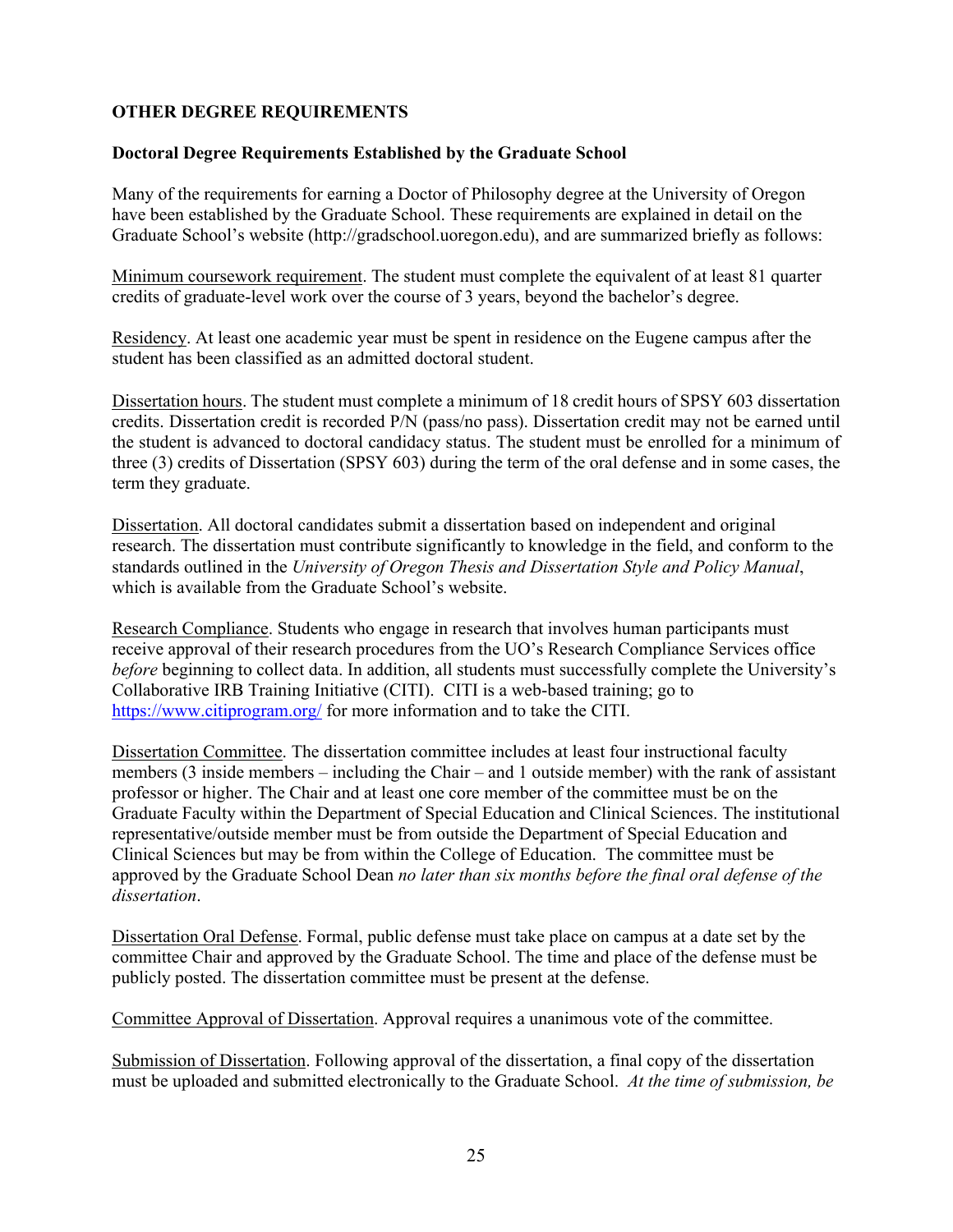*sure to double-check the Grad School's website for current submission requirements and procedures:* <http://gradschool.uoregon.edu/>

Time Limit. The required on-campus residency, passing of comprehensive examinations, and completion of the doctoral dissertation must all be accomplished within a seven year period. If this period is exceeded, either a second year of residency or a new set of comprehensive exams or both are required.

Continuous Enrollment. Graduate School regulations require "continuous enrollment" until all program requirements have been completed, unless on-leave status (maximum time of 6 academic terms) has been approved. To remain in compliance with the Continuous Enrollment Policy, the student must be registered for a minimum of 3 graduate credits each term. Summer session registration is not required unless the student is using university facilities or faculty or staff services (for example, doctoral students taking exams or submitting papers for advancement to candidacy). If a graduate student does register for summer session, they must register for a minimum of 3 credits. This includes students enrolled in the SPSY 606 field study at the CTL clinic, and students not in residence while writing a dissertation but using faculty assistance, university services or facilities such as sending chapters to an advisor by email for feedback. Approval of request for on-leave status guarantees the student's right to return to the program in good standing by the end of the requested time of leave. Under certain circumstances, students may petition the Graduate School and request an exemption to the continuous enrollment policy. Students and advisors should work together to submit these petitions to the Graduate School. Students who leave a program without approval of on-leave status or who fail to return by the end of the approved leave face two consequences:

- 1. The student must file a petition for readmission (Grad School general petition form). Departmental approval of the petition is not automatic; the department may deny the request, or may attach other stipulations to the approval. The petition should be submitted along with the Permission to Re-Register form, which can also be found on the Grad School's website.
- 2. Any changes in degree requirements and procedures adopted by the Graduate School or the Department during the student's absence will apply to the readmitted student's program of study.

Policies and procedures related to on-leave status can be found on the Grad School's website at this link (under Policies & Procedures): [http://gradschool.uoregon.edu/policies-procedures/leave.](http://gradschool.uoregon.edu/policies-procedures/leave) The actual forms can be accessed via links from this page or by going to Current Students > Academic Forms on the Grad School's homepage.

# **Licensure Program Testing Requirements**

The School Psychology Ph.D. program is accredited by the National Association of School Psychologists (NASP) and approved by the Oregon Teacher Standards and Practices Commission (TSPC). As such, the program includes requirements related to licensure for school psychology practice in Oregon through TSPC, and eligibility for the Nationally Certified School Psychologist (NCSP) credential through NASP.

Because licensure requirements may change from time to time and without notice, we strongly suggest that all of our students apply for TSPC licensure immediately upon graduation, regardless of the state in which they ultimately become employed. Having TSPC licensure in Oregon may be advantageous, or even required, when applying for other state licenses or credentials. The College of Education and School Psychology Program cannot make recommendations for out of state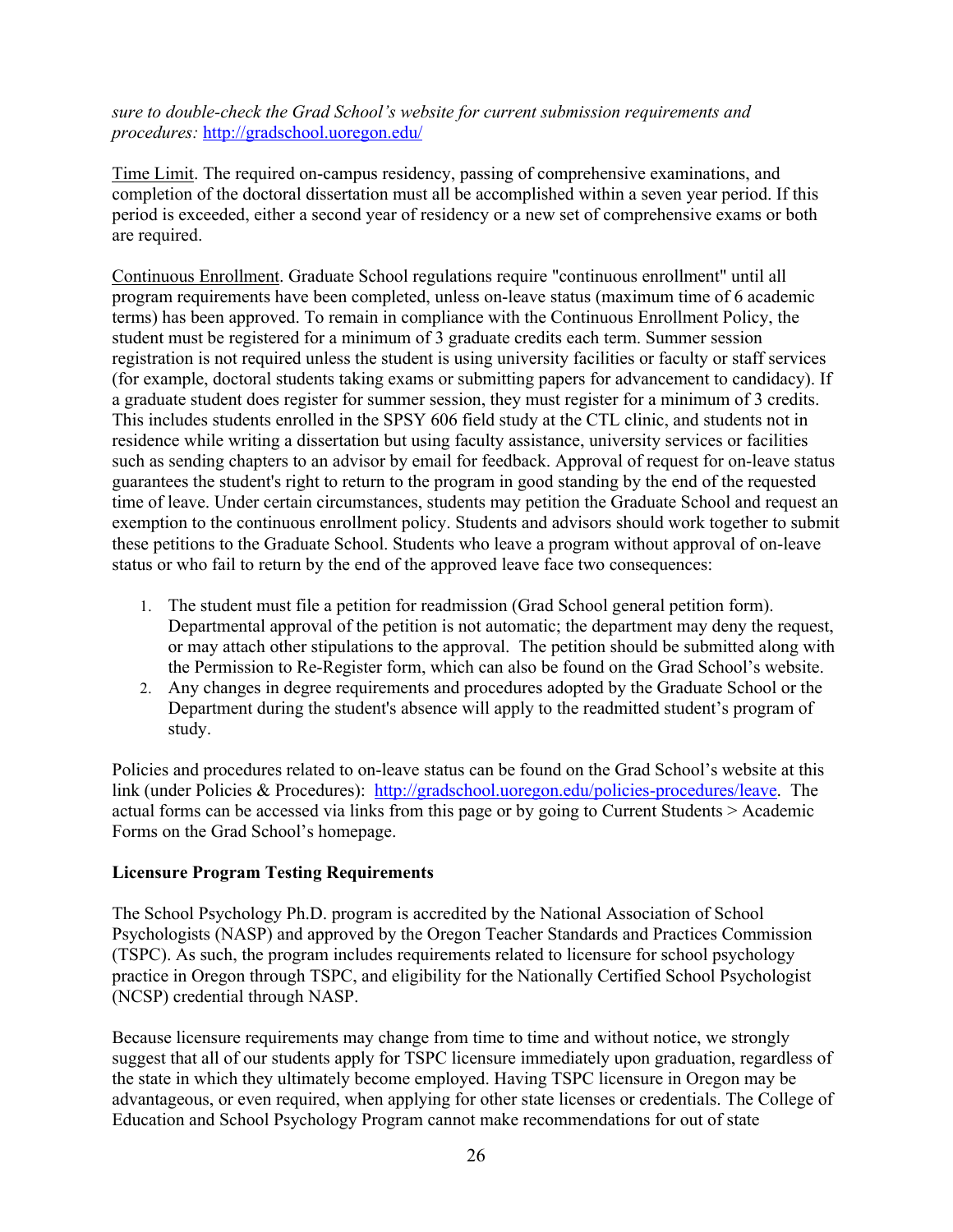licenses/certificates unless students have met all Oregon TSPC licensure requirements at the time of the licensure application.

As part of the School Psychology Ph.D. program, students are currently required to pass one exam:

1. Praxis II Specialty Area Test: School Psychologist. This exam must be passed prior to internship completion and graduation. Students should list the UO College of Education as a score recipient. It is recommended that students take this test at least 6 weeks prior to internship completion, because it can take up to 4 weeks for score reports to be sent to UO.

Students who do not pass a required exam may retake the exam according to instructions provided by the testing company. However, UO must receive an official score report showing a passing score before the student will advance to the next phase of the program (i.e., graduation).

Upon completion of all program and licensure requirements, graduates should contact the UO College of Education Licensure Analyst/Student Records Coordinator at [coelicensure@uoregon.edu](mailto:coelicensure@uoregon.edu) for assistance in applying for their Oregon TSPC license.

Graduates are also eligible to apply for the NCSP credential; information is available from [https://www.nasponline.org/.](https://www.nasponline.org/)

# **DOCTORAL COMPREHENSIVE EXAMINATION**

The primary purpose of the comprehensive examination is to evaluate a student's qualification to pursue a doctoral degree in school psychology. The examination is aligned with the scientistpractitioner model and thus consists of two projects, (1) a research proposal focused on a question of social significance and (2) oral presentation of a case with an accompanying written case study report. The purpose of the research proposal is to document a student's skill in developing a research question, synthesizing relevant literature, and designing an empirical study to answer the research question. The case presentation allows students to demonstrate skills in case conceptualization, assessment, intervention, and consultation.

Students are not admitted to doctoral candidacy until both components of the comprehensive examination have been passed. Upon successful passage of both components of the examination the faculty will recommend the student to the Graduate School for advancement to doctoral candidacy. The Graduate School grants doctoral candidacy status.

# General Guidelines

• Role of the advisor and colleagues: The student's academic advisor will play a key role in assisting the student in developing a timeline for the comprehensive examinations and in developing a general plan for the research proposal and case presentation. Students may review research proposals and case presentations developed by other students; however, the work turned in/presented must be the student's own. Once committee approval is reached (see Composition of Examination Committees), the student will work independently on the examination. Receiving assistance from other students, from faculty, or from professional colleagues is considered a violation of academic honesty as per UO Student Conduct Code [\(http://dos.uoregon.edu/conduct\)](http://dos.uoregon.edu/conduct) and may be grounds for dismissal from the program.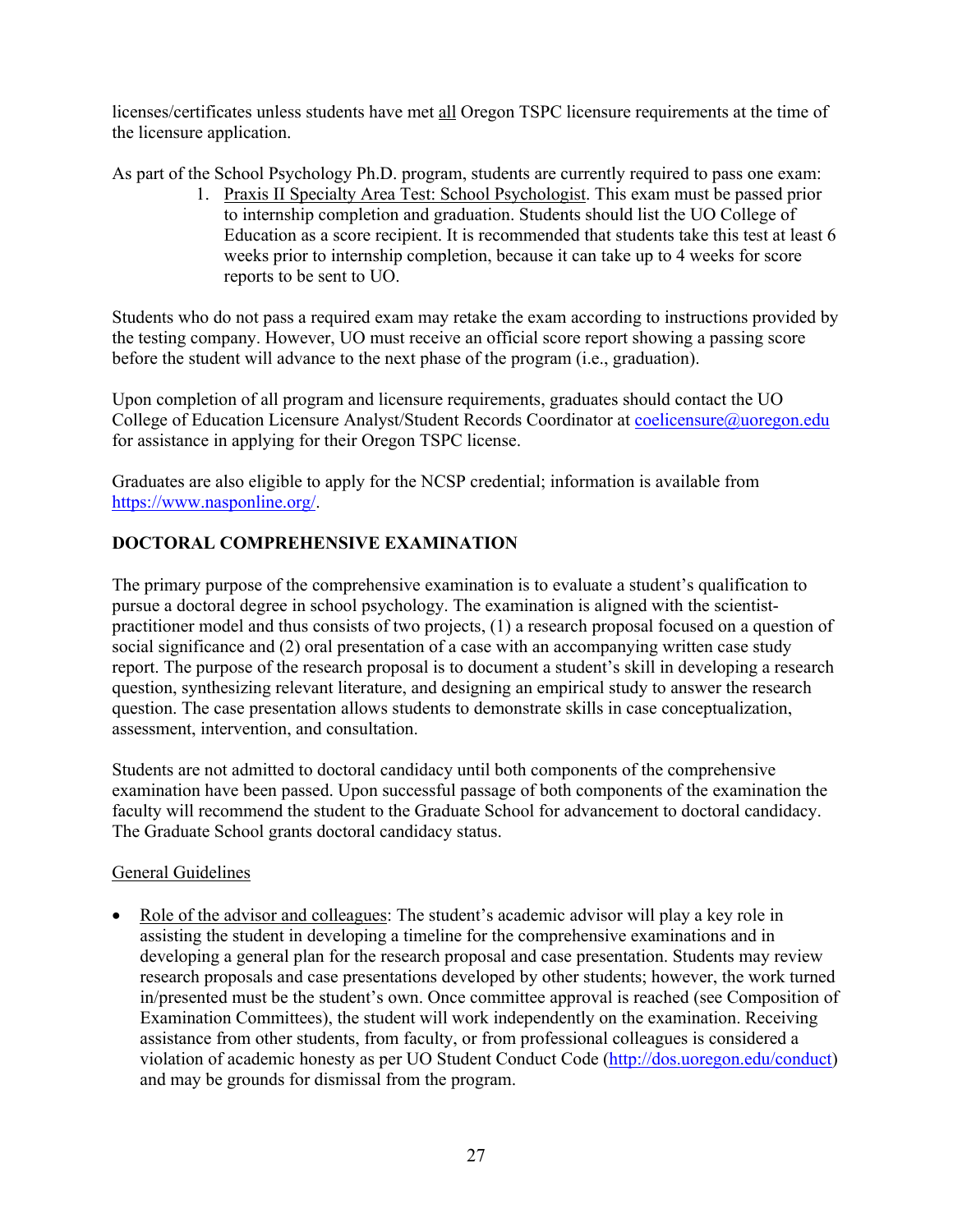- Formal Proposal of Intention to Take Comps: After a date is determined to complete a portion of the examination, the student will submit a written proposal to the School Psychology Faculty ("Faculty Committee"). The proposal is designed to document that a feasible topic has been selected and that the proposed date and committee is acceptable (research proposal). The proposal is also designed to determine if the case presentation contains requisite features to meet the objectives of that portion of the examination. The Faculty Committee will provide formal feedback (approval, conditional approval with suggestions for modification, disapproval) to the student. If the proposal is approved the student may move forward. If conditional approval is received, the Faculty Committee will notify the student of the next steps and the timeframe for modifying the proposal. Students must receive formal approval of the proposal before moving forward. If the proposal is not approved, students should meet with their advisors to develop a new proposal for completing the comprehensive examination.
- Composition of Examination Committees: The committee for the case presentation portion of the comprehensive exam is comprised of a minimum of three school psychology program faculty. The committee for the research proposal portion of the comprehensive exam will consist of three tenure-line school psychology program faculty within the school psychology program (i.e., Clarke, Giuliani, McIntyre, or G. Rodriguez). With special approval from the School Psychology Faculty Committee, the third member may be a tenure-line faculty member in another program in the Department of Special Education and Clinical Sciences or in the College of Education. Students should work with advisors to identify potential committee members for their research proposal. The final determination of committee makeup is made by the School Psychology Faculty Committee and is determined based upon faculty availability and interest, faculty expertise, and faculty load (e.g., course load, other committee work). The school psychology program director notifies students of their committee upon approval of the formal Proposal of Intention to Take Comps for that portion of the examination.
- Timing of the Examination: Students may schedule their research proposal at any time after completion of their 2nd year in the program and their case presentation at any time during or after their 3rd year in the program (in order to have the requisite practicum experiences). Students entering with a Master's degree *may* be approved to schedule their research proposal and case presentation at an earlier time. The proposed dates for the research proposal and case presentation should be included in the formal Proposal of Intention to Take Comps. Faculty will not read research proposals or score case presentations during the summer or winter break. Per program requirements, comprehensive examinations must be passed prior to (a) proposing the dissertation and (b) applying for internship.
- Evaluation: Students will receive a score and written feedback on the completed portion of the comprehensive examination within 2 weeks of submission or presentation. (If a research proposal is completed during summer or other break, the score will be provided within 2 weeks of the start of the subsequent term). Evaluation criteria exist for each portion of the examination and the research proposal and case presentation are scored separately. Committees will attempt to reach a unanimous decision regarding scoring of the examination. If the decision of the committee is not unanimous then the score of the majority of members will be used. The final score and written feedback will be provided to the student and to the School Psychology Faculty Committee. The grading scale used for comprehensive examinations consists of Meritorious (outstanding, beyond what is expected), Pass (meets expectations), Conditional Pass (additional clarification needed), and Fail (major revisions are needed). Both Meritorious and Pass are considered passing scores. Students who receive a Conditional Pass will be expected to address areas of concern as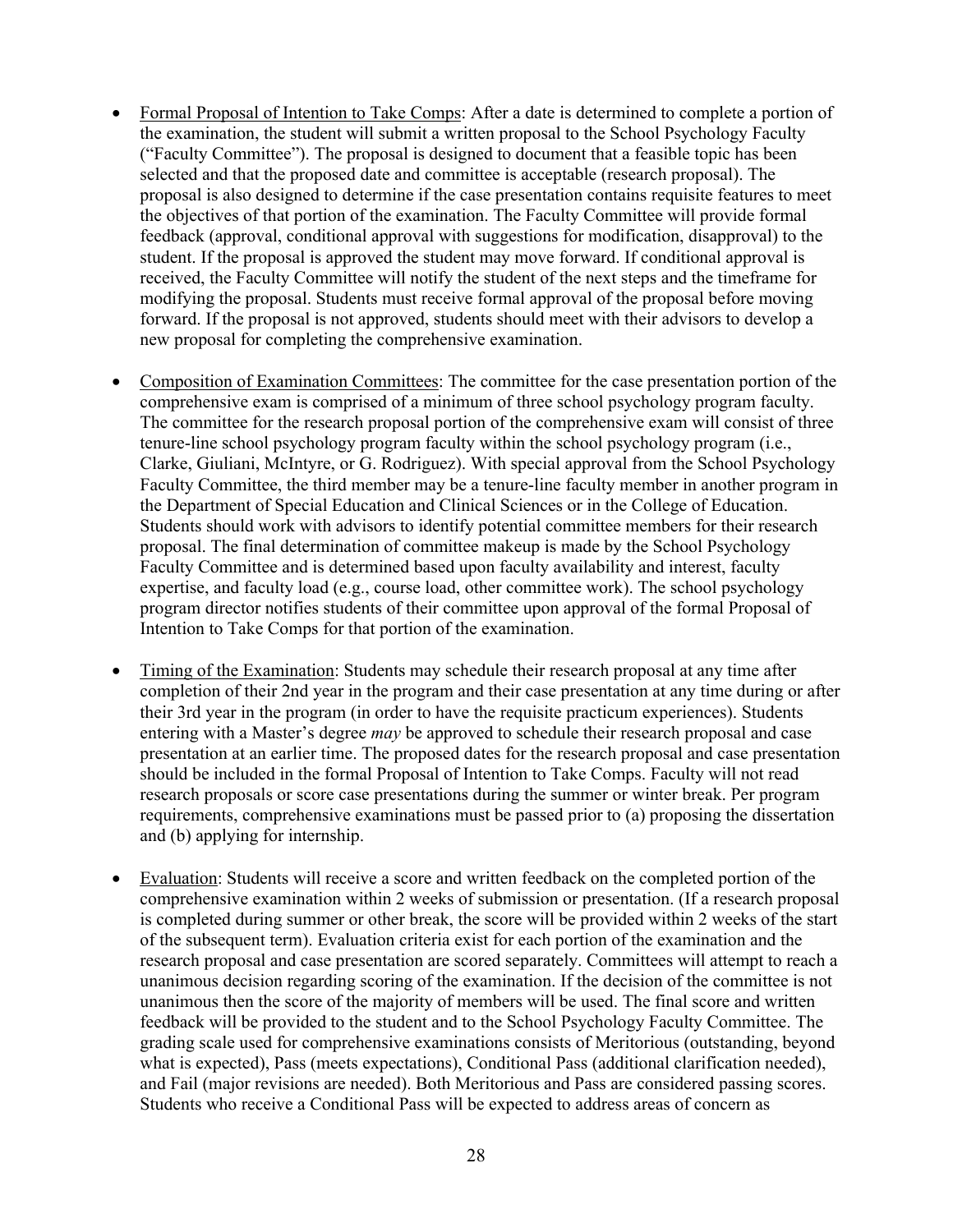delineated for each portion of the examination. Students who receive a score of Fail will need to redo that portion of the examination. A score of Conditional Pass will be awarded only once, revisions will be scored as either Pass or Fail. If a student fails any portion of the comprehensive examination twice this may be grounds for dismissal from the program.

# **Comprehensive Examination: Research Proposal**

#### **Overview**

The purpose of the research proposal is to document a student's skill in developing a research question, synthesizing relevant literature, and designing an empirical study to answer the research question as it relates to the scientific study of school psychology. Skills to be documented include the ability to (a) articulate a research question of applied importance within the field of school psychology (b) synthesize the literature to document the need for the proposed research, (c) delineate and operationalize the independent and dependent variables, (d) describe key features of the proposed study including participants and setting, measurement of relevant variables, and procedures to be implemented, (e) propose a relevant empirical design, designed to elucidate effects of the independent variable upon the dependent variable, and (f) describe how data would be analyzed, including any statistical or visual analyses.

The proposed study must meet the following criteria:

- It is original in that the student has not discussed the idea extensively with another person (e.g., the study cannot be what the student is considering for his or her dissertation) and the study has not been conducted already (systematic replications are appropriate; however, simply manipulating one small component of a published study, such as changing a schedule of reinforcement for reading from every 3 correct words to every 5 correct words while holding everything else constant, would not be acceptable).
- It contributes to the theoretical basis of the field
- The study is methodologically sound and focuses on the collection of original data (not archival data)

#### Procedure

- 1. The first step in the process is for students to meet with their advisor to discuss whether the core knowledge needed to successfully pass this portion of the examination is obtained. Students should consult with their advisor regarding coursework taken in methodology and design, and discuss additional experiences in the design of research projects (e.g., on research teams). Students and their advisors will identify 3-5 potential areas for a research proposal. These should be broad areas of interest to the student. Examples could include assessment of social-emotional interventions, interventions to increase non-verbal communication of children with autism, increasing parent involvement in schools, secondary interventions for literacy, functional behavior assessment, etc. It is not important that students *have* conducted research in the identified areas but rather that students are interested in the areas and would look forward to delving further into the research in any one of these areas.
- 2. Submit the *Formal Proposal of Intent to Take Comprehensive Exam: Research Portion* to the School Psychology Faculty Committee. The School Psychology Faculty Committee will consider advisor and student input when selecting a 3-person committee to score the research proposal.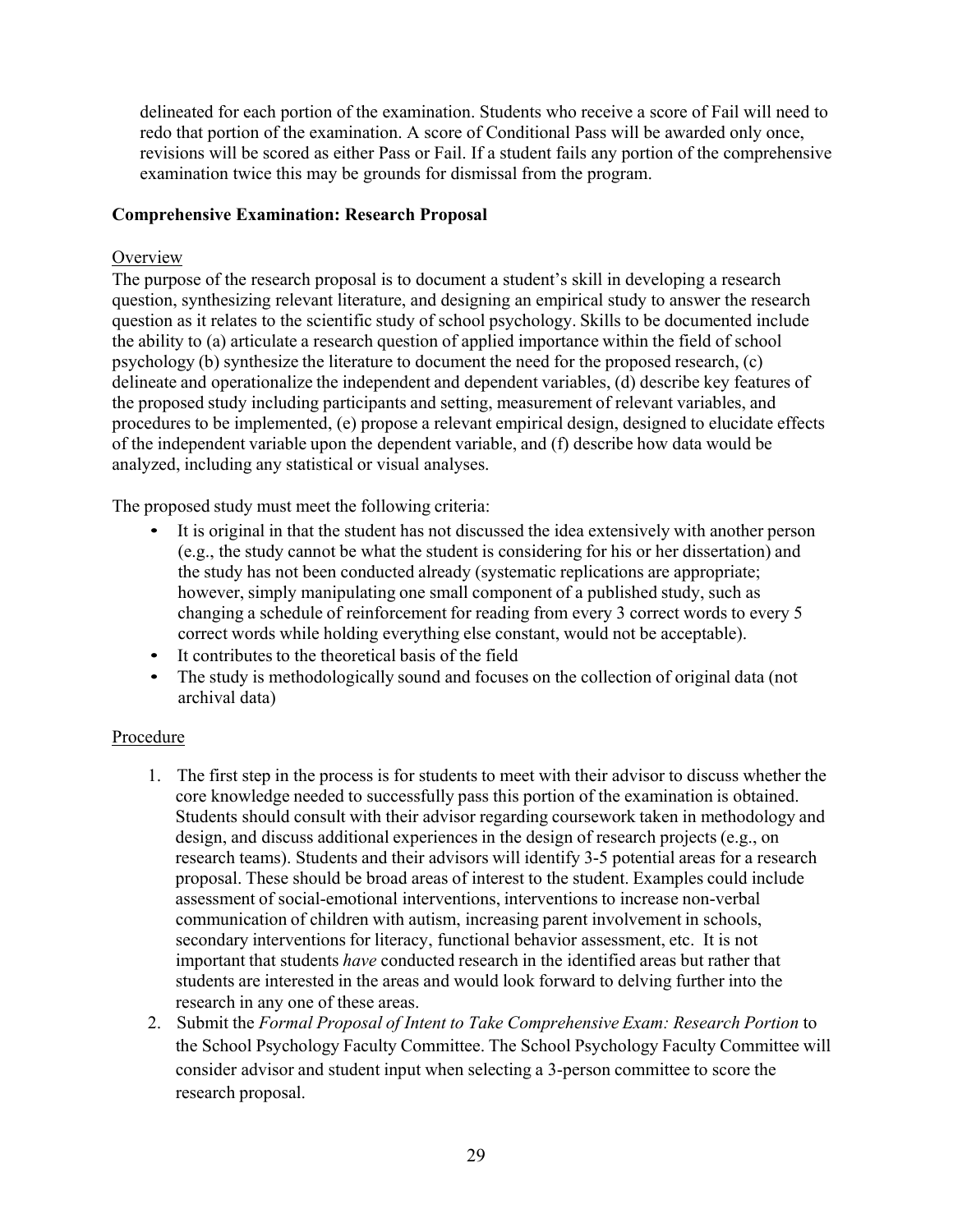The research comps committee will determine whether they will be able to provide feedback within 2 weeks after submission of the proposal, and if not, will work with the student to identify alternate dates to begin the examination. Faculty will not read research proposals during the summer or winter break. Once a date has been selected the proposal will be accepted.

- 3. On the first day of the 2-week period, the Academic Program Coordinator will send the student's research questions via email and place a copy in the student's campus mailbox, if necessary. Questions will be emailed to students no later than 9:00am. Students will receive two research questions/topics and both will be from the list submitted to the School Psychology Faculty Committee. Students will select one topic/question within which to build the proposal.
- 4. The proposal will consist of the following sections:
	- a. Introduction: Written as an introduction to a published research paper (e.g., APA style, scientific language, appropriate citations), the introduction will succinctly summarize relevant research and end with a "Statement of the Problem" identifying how the proposed study adds to extant literature. Study goals, research questions, and hypotheses should be articulated.
	- b. Method: The method section also mirrors published research articles in that participants and setting are articulated, the independent and dependent variables are defined, the measurement system is articulated, and the procedures to be used are clear. In other words, the student must provide details sufficient for the committee to gauge the extent to which the study could be feasibly conducted as written.
	- c. Data Analysis and Results: This section describes the data analytic procedures (single-subject or group design) to be used and discusses how results would be depicted, analyzed, and interpreted.

# Scoring

The research proposal will be scored by the committee using the following criteria:

| Meritorious             | Exceptional proposal, the study could be<br>conducted as designed with minimal or no<br>modifications.                   |
|-------------------------|--------------------------------------------------------------------------------------------------------------------------|
| Pass                    | Key features of a research proposal are present and<br>the study could be conducted with<br>minimal modifications        |
| <b>Conditional Pass</b> | Some aspects of the proposal are not clearly<br>defined, but needed revisions are<br>straightforward and small in number |
| Fail                    | Significant areas of weakness in the research<br>proposal that could not be addressed in a<br>minor revision             |

Students who receive a *Meritorious* or *Pass* have successfully completed this component of the comprehensive examination for admission to doctoral candidacy.

Students who receive a *Conditional Pass* will identify a week to complete revisions. The student will notify the Committee Chair of the proposed week for revisions, and the Chair will ensure that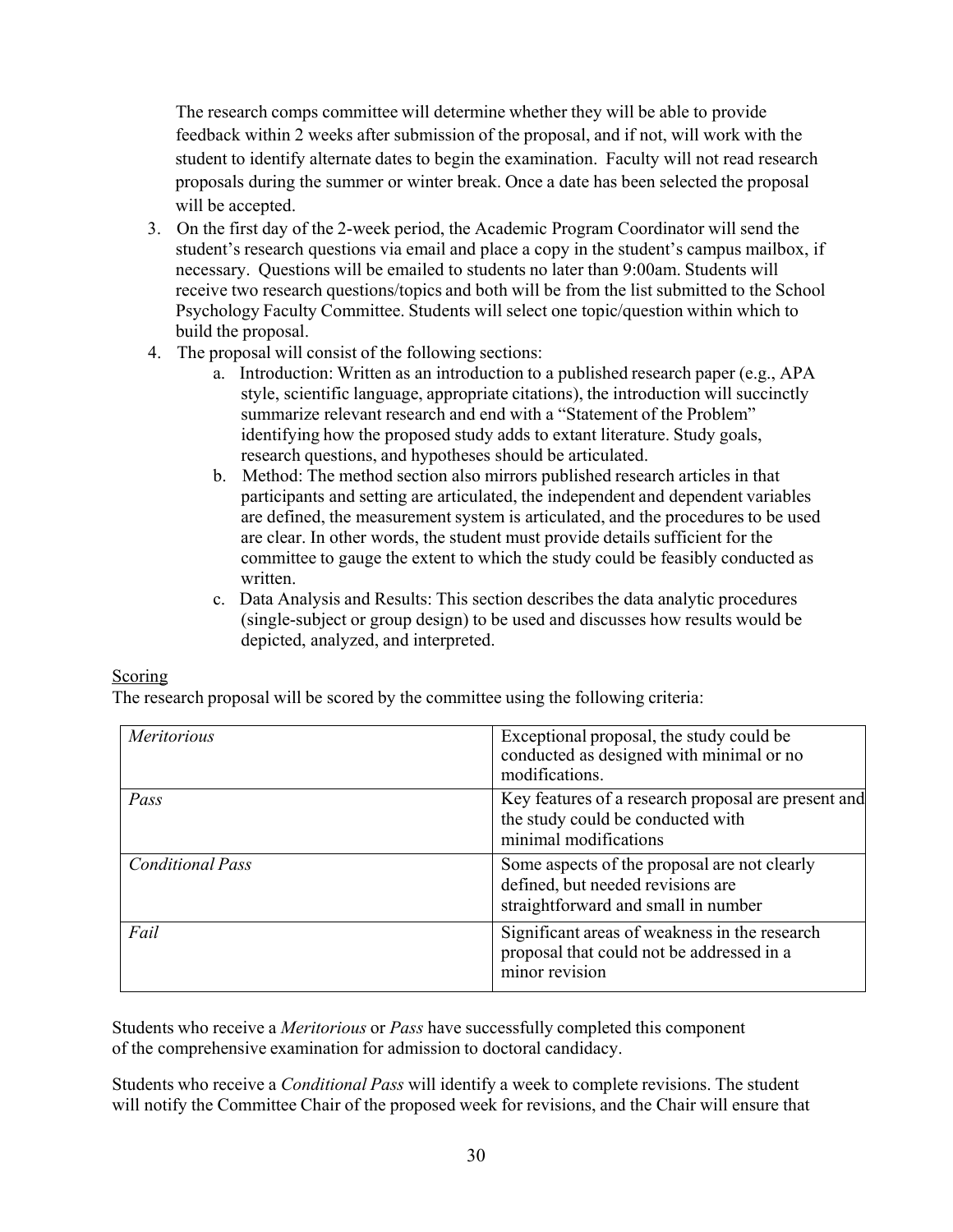the proposed timeframe is feasible for committee members. The student will be notified via email of acceptance of the proposed week for revisions. On the first day of the identified week, the student will meet with the Committee Chair to receive feedback. The Chair will identify area(s) that were addressed inadequately and will stipulate flaws; however, specific instructions for how to rectify errors will not be provided. The student will then have one week to make revisions. The revised research proposal should be submitted to the Academic Program Coordinator by no later than 4:00 pm 7 days from the proposed start date. At this point, the question will either receive a Pass or a Fail; Conditional Pass is not an option.

If a student receives a grade of *Fail*, the student will schedule a meeting with the Committee Chair to receive detailed feedback including a thorough description of flaws in the proposal and suggestions as to how these flaws might have been rectified. The student will work with his or her advisor and other school psychology faculty to develop a plan (if needed) to address any skill deficits in the areas of research design. When the student is ready to retake this portion of the examination he or she will submit a *Formal Proposal of Intent to Take Comprehensive Exam: Research Portion* to the School Psychology Faculty Committee.

The scoring matrix used by the faculty is below. For each area, individual faculty will assign a rating of *Exceptional, Adequate, Substantive Weakness,* or *Egregious Weakness*. Committee members will independently reach an overall score of *Meritorious, Pass, Conditional Pass,* or *Fail.* The committee will then come together to assign a final score based on individual feedback from each member of the committee.

| Area                                                                                                   | Score |
|--------------------------------------------------------------------------------------------------------|-------|
| Relevant literature summarized adequately and a gap in the literature identified                       |       |
| Research questions are articulated                                                                     |       |
| Participants and setting defined, sample size is adequate for proposed design/methodology              |       |
| Independent and dependent variables defined in measurable terms                                        |       |
| Measurement of independent and dependent variables articulated clearly. Proposed measures              |       |
| are appropriate for the research question and psychometric properties (if appropriate)<br>are provided |       |
| Design is appropriate for the research question. Advantages and limitations of the design are          |       |
| discussed                                                                                              |       |
| Plan for data analysis is articulated and is appropriate for the research question and                 |       |
| experimental design                                                                                    |       |

# **Comprehensive Examination: Case Presentation**

# **Overview**

The purpose of the case presentation component of the comprehensive examination is to document student skill/competence in service delivery as a school psychologist. Skills to be documented include the ability to conceptualize a case from a coherent theoretical orientation and to use that orientation to (a) articulate the problem, (b) conduct assessments useful in identifying possible intervention strategies, (c) develop an evidence-based intervention linked to assessment, (d) provide adequate consultation to change agents throughout the assessment and intervention process, and (e) collect data to document assessment outcomes, intervention effects, and fidelity of implementation. The case presentation will be supplemented with a written case study following the NASP guidelines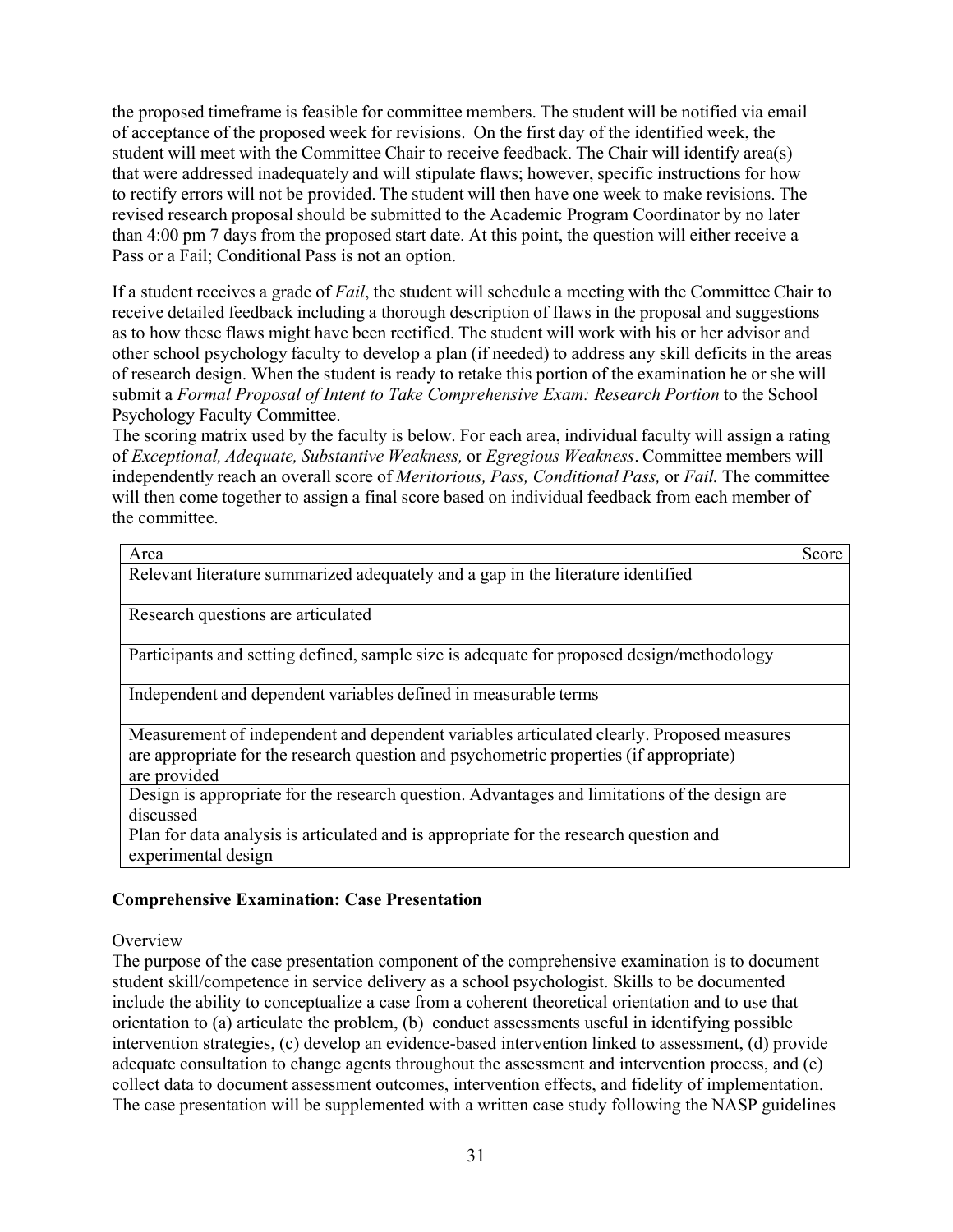for case studies used for the NCSP application. **The written case study document should be submitted to school psychology faculty a minimum of one week before the scheduled oral case presentation.**

The case presentation consists of a 60-minute presentation to the School Psychology Program faculty. Students are expected to prepare a 30-minute oral presentation of the case; the remaining time is allotted to discussion. The case presentation format allows for a dynamic discussion of (a) the relation between theory and applied practice (including behavioral theory, theories of human intelligence, and design of instruction), (b) group and individual differences in behavior, (c) legal and ethical issues, (d) assessment practices in schools (e.g., traditional assessment, curriculum-based measurement, functional behavior assessment), (e) school-based intervention (e.g., consultation practice and process, academic intervention, social behavioral intervention), and professional school psychology (e.g., current and historical professional issues).

#### Procedure

- 1. Students should first select an appropriate case for presentation. Students should consult with their advisor and University practicum supervisor(s) in this process. Students should be sure to select a case that allows them to demonstrate their skills in assessment, intervention, and consultation. Students do not need to select the "perfect case" as there is no perfect case; however, at minimum, the case should allow documentation of skills in conducting an adequate assessment and developing an intervention linked logically to the assessment. Ideally there would be consultation data that guides implementation as well as treatment integrity data that elucidates the fidelity of implementation. Intervention effectiveness and high fidelity of implementation are not criteria upon which students will be judged, however it is important that students are able to discuss limitations and possible solutions to those problems. If students have not had a consultation case in which they were able to fully implement and evaluate an intervention, then students will be expected to discuss the intervention they would have recommended and how they would have progress monitored outcomes and treatment integrity.
- 2. Submit the *Statement of Intent to Take Comprehensive Exam: Case Presentation Portion* (1-2 pages, single-spaced; See Appendix C) to the School Psychology Faculty Committee documenting key features of the case and how this case allows documentation of skills as a school psychologist. Case presentations will occur on pre-determined dates during the Fall, Winter, and Spring quarters. Students must submit their proposal the quarter before they wish to take their case presentation portion of the examination. Dates for case presentations will be announced in the quarter prior and will not conflict with course times. When the proposal is accepted, the student will be notified of the time of the case presentation.
- 3. The case presentation will be scheduled for a 60-min block. Students should plan a case presentation that lasts no longer than 30 minutes; the remainder of the time will be devoted to question/answer and discussion. Students should prepare a visual presentation (e.g., using PowerPoint) highlighting the following:
	- a. Background and context
	- b. Description and analysis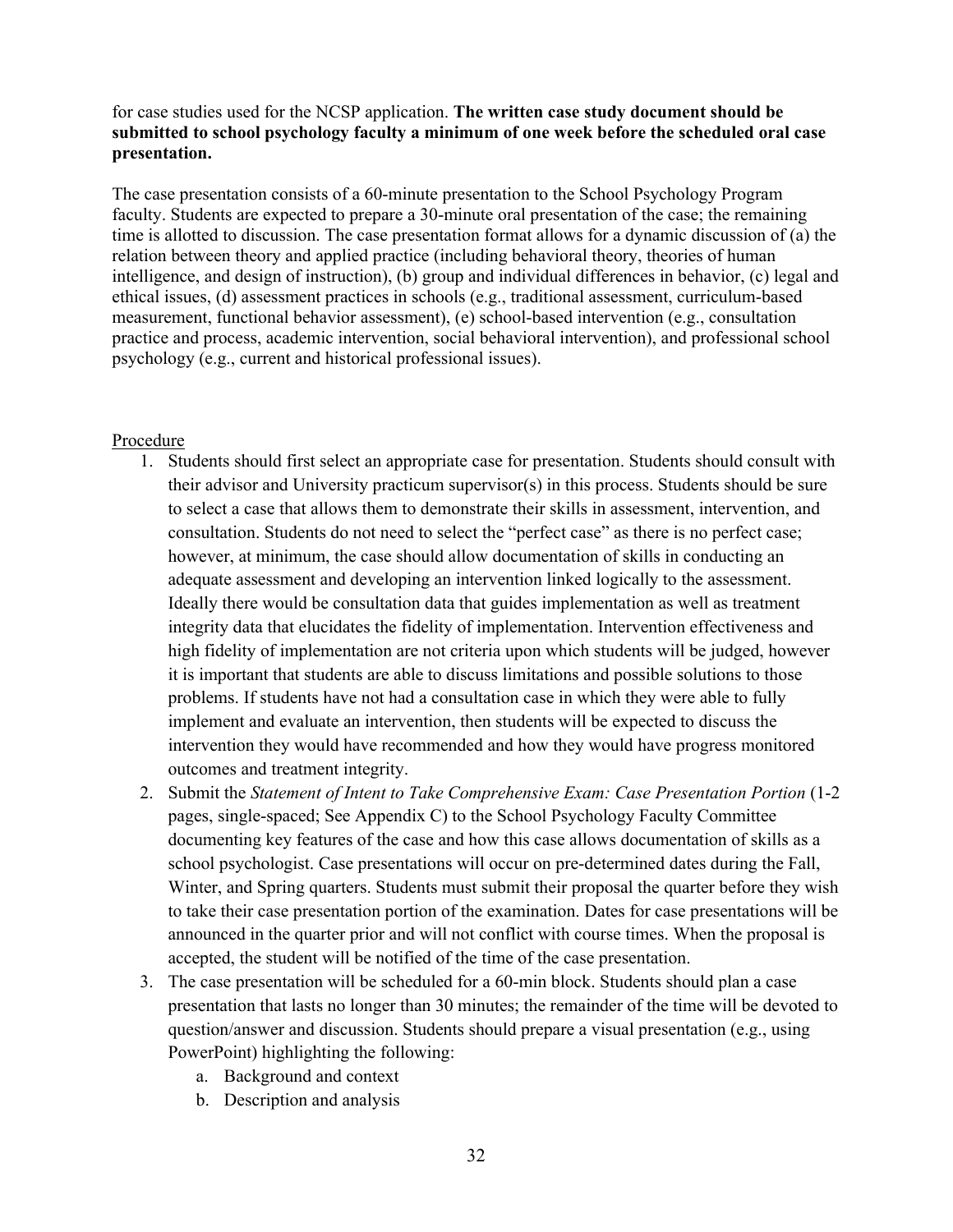- c. Goals linked to data
- d. Specific description of the intervention developed and how the intervention was linked to the assessment and goals
- e. Collaborative efforts
- f. Outcome data and discussion of results (effects, fidelity, consultation process)

# **Written Case Study (due 1 week before oral case presentation)**

Submit via email a written case study report to the School Psychology Program faculty no later than 1 week before the oral case presentation. The written case study will be used as a supplement to the oral presentation and should include details of the case in the following six areas: 1) Background and context, 2) Description and analysis, 3) Goals linked to data, 4) Specific description of the intervention, 5) Collaborative efforts, and 6) Outcome data and discussion of results. This format follows the NASP guidelines for the case study for the NCSP application and allows for a systematic and structured description of a case using a problem-solving framework. This same framework should be used when preparing your oral case presentation. Additional details about this framework and the six areas can be found below and is taken from the NCSP application tips for preparing for a case study.

# **1) Background and Context**

- Describe the presenting problem or referral question.
- Provide a description of the problem in observable measurable terms.
- Briefly describe the current level of performance and the expected level. The expected level can be determined through consultation with the teacher, observations of typical children, discussions with administrators, etc., depending on the referral question.
- Provide baseline data that is directly related to the identified problem.
	- o The data collected must be collected in a reasonable manner along relevant dimensions.
	- o Remember that the goal is to compare outcome data to the baseline data at the end of the intervention.

# **2) Description and analysis**

- Summarize the assessment methods used. Remember that these should be geared to providing additional, clarifying information about the identified problem and should be directly related to seeking an answer to the identified problem.
- Discuss your hypotheses as the possible reasons for the problem and its occurrence. That is, present reasons about "why" the behavior is occurring as well as consider factors contributing to the problem. Intervention can only be developed when hypotheses are developed.

# 3) **Goals linked to data**

• Develop the goals for the intervention using the data and your hypotheses. Goals and interventions should be planned so that they can be implemented and have a high probability of success.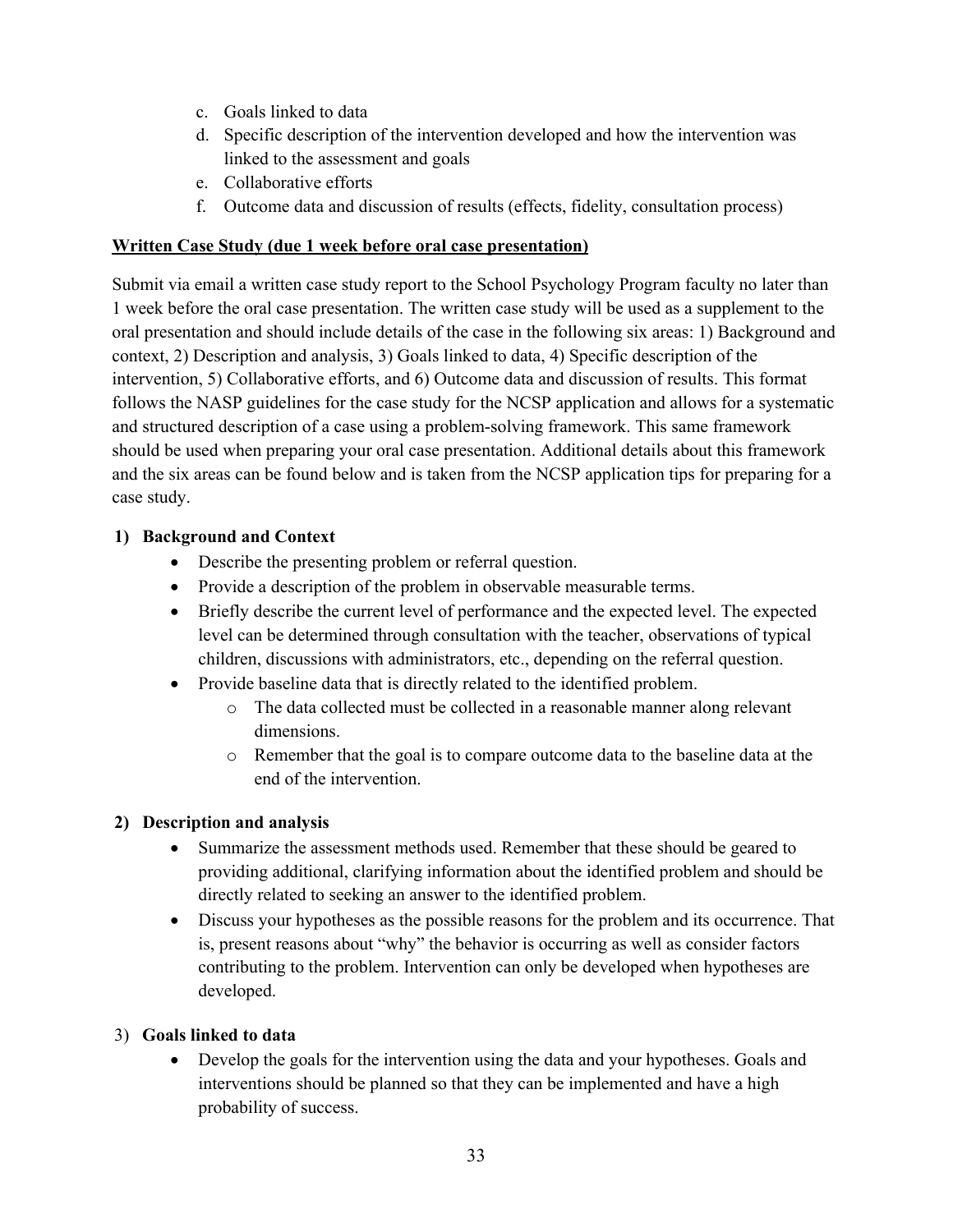• The areas of intervention and goals must be consistent with regard to the problem analysis (described in area 2). The goals should be stated in explicit, measurable terms.

# **4) Specific description of the intervention**

- Describe the intervention related to each goal in area 3.
- The intervention steps must be manageable and realistic given the available resources.
- Specify how the intervention was implemented.
- Provide a description of how the intervention was monitored.

# 5) **Collaborative efforts**

- Describe how relevant members of the student's environment were included in the case.
- Describe the role of each participant and what supports were in place for the participants.
- If attempts at collaboration were partially successful or unsuccessful, provide an explanation of the attempts made and the potential effects.

# 6) **Outcome data and discussion of results**

- Provide data on procedural fidelity/treatment integrity with a discussion of factors that may have influenced fidelity.
- Provide data to illustrate the success of the intervention in addressing each goal.
- Provide data that is directly related to the change in behavior or skills by comparing the baseline data or assessment data with the outcome data.
- Describe the progress, how it was monitored, factors that may have impeded progress, possible modifications and whether the problem has been solved or requires further or different interventions.

# Scoring of Oral Case Presentation

| The case presentation will be secred by the factory<br>ability forty will criteria. |                                                                                        |  |
|-------------------------------------------------------------------------------------|----------------------------------------------------------------------------------------|--|
| <i>Meritorious</i>                                                                  | Exceptional presentation, exceeds expectations                                         |  |
|                                                                                     | for a case presentation                                                                |  |
| Pass                                                                                | Expectations are met                                                                   |  |
| <b>Conditional Pass</b>                                                             | Overall the case presentation was adequate but<br>one area was substantively flawed—in |  |
|                                                                                     | presentation and in follow-up discussion                                               |  |
| Fail                                                                                | Broad and substantive areas of weakness in the                                         |  |
|                                                                                     | presentation and in follow-up discussion or a                                          |  |
|                                                                                     | single egregious violation of best practice.                                           |  |

The case presentation will be scored by the faculty using the following criteria:

Students who receive a *Meritorious* or *Pass* have successfully completed this component of the comprehensive examination for advancement to doctoral candidacy. Students who receive a *Conditional Pass* will receive written feedback from the committee documenting areas of weakness. The student will address the areas of weakness in an abbreviated case presentation to be scheduled on the case presentation date in the subsequent term. The revised presentation will be scored as either *Pass* or *Fail*. Students who receive a grade of *Fail* (either on the initial presentation or subsequent to a *Conditional Pass*) will work with the advisor to develop a written plan of action delineating how areas of weakness identified by the committee will be addressed. Steps could include (but are not limited to) submitting a written product or providing a new case presentation. The School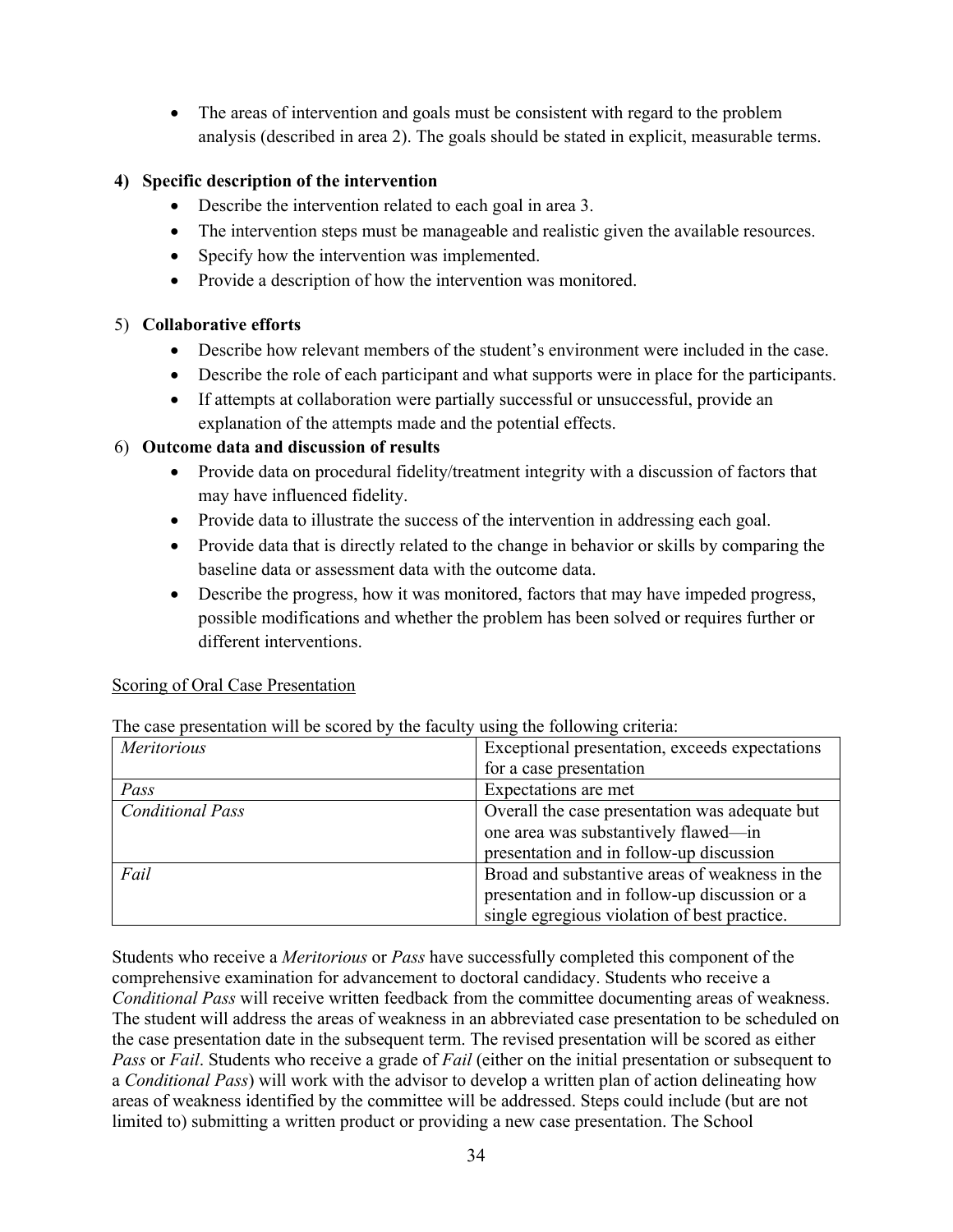Psychology Faculty Committee will review the plan and provide formal approval. Once approved the student has 3 months to complete the proposed steps. A second failing grade may result in dismissal from the program.

The scoring matrix used by the faculty is below. Within this matrix faculty will assess (a) general knowledge within each domain and (b) case-specific content. For each area, individual faculty will assign a rating of *Exceptional, Adequate, Substantive Weakness,* or *Egregious Weakness*. Together the faculty will assign an overall score of *Meritorious, Pass, Conditional Pass,* or *Fail.*

| Area                                                                                        | Score |
|---------------------------------------------------------------------------------------------|-------|
| Clear presentation and understanding of theory as relevant to specific case                 |       |
| Relation between theory and applied practice (in general) articulated                       |       |
| Rationale for use of assessment tools (and link to intervention) clearly articulated and    |       |
| defended                                                                                    |       |
| Intervention decisions clearly articulated and defended                                     |       |
| Potential and theoretical ethical and legal issues approached within a clear framework that |       |
| guides decision-making                                                                      |       |
| Professional practice issues relevant to the case and to the field of school psychology     |       |
| articulated and defended                                                                    |       |

# **DOCTORAL DISSERTATION**

The requirement for the Ph.D. dissertation is one of the culminating or capstone experiences of the school psychology doctoral program. This section provides some useful details regarding timelines and policies for preparing the dissertation proposal and the final defense of the dissertation.

# **Timeline for Completing Dissertation Proposal**

Doctoral students are required to have their dissertation prospectus or proposal approved by their committee prior to beginning their internship. Exceptions to this policy may be made by the program faculty, upon the recommendation of the student's advisor. Students should work closely with their advisor and plan on having their dissertation proposal meeting by the end of their third year, so that they can proceed with both their dissertation and internship in a timely and compatible manner. The School Psychology Program faculty strongly encourage students to complete their dissertations prior to starting their internship.

# **TEACHING OPPORTUNITIES**

# **Graduate Employees (GEs)**

School psychology students may apply for Graduate Employee Fellowships and serve as GEs while they are graduate students at the University of Oregon (UO). GEs, their supervisor(s), and hiring unit must act in accordance with the most recent Collective Bargaining Agreement between the UO and the Graduate Teaching Fellows Federation (GTFF). The policies described therein apply to GEs who serve as instructors or instructional assistants as well as GEs who serve in other capacities (e.g., research assistant). The most recent versions of these documents are available on the UO Graduate School website: [https://gradschool.uoregon.edu/funding/ge/gdrs.](https://gradschool.uoregon.edu/funding/ge/gdrs) Please review both of these documents carefully.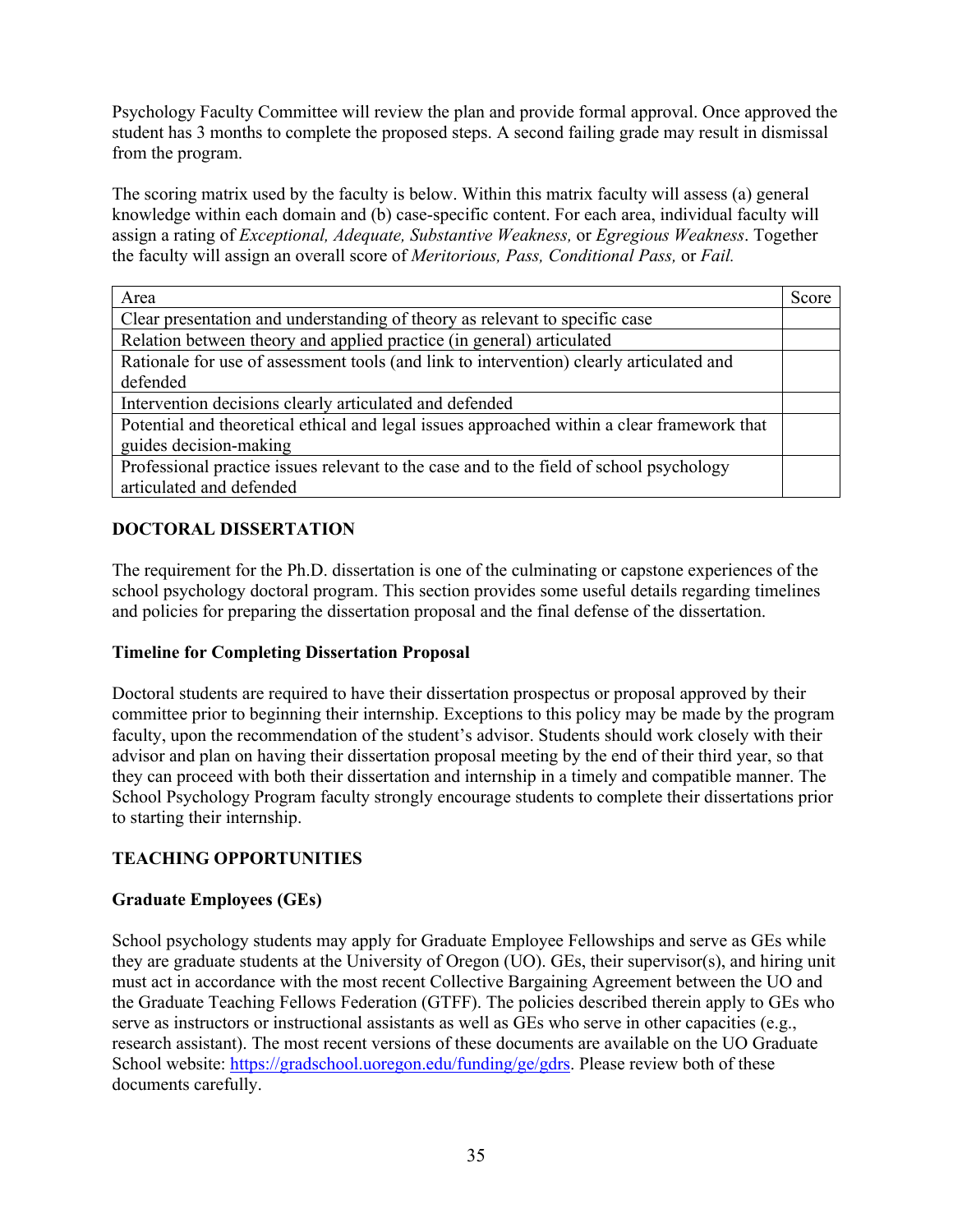# **Supervised College Teaching and Supervision**

Doctoral students gain experience in teaching and in supervision via two courses. One experience focuses on graduate or undergraduate teaching and is fulfilled by successful completion of SPSY 691, Supervised College Teaching (SCT). The second provides students the opportunity to gain experience in the process of supervising others and is fulfilled by successful completion of an additional SPSY 691, Supervised College Teaching experience, focusing on supervision of others. SPSY 662 Foundations of Clinical Supervision is a prerequisite course that must be completed prior to enrolling in a supervised college teaching experience involving supervision of others.

During the spring term, advanced doctoral students will be asked to submit a list of courses they are interested in completing a supervised college teaching experience through. In order to be eligible for supervised college teaching, the student must have taken and received a passing grade for the course they would be completing their SCT through. The appointment must be approved in advance by school psychology program faculty. In some cases, students may be eligible to complete supervised college teaching experiences earlier in their program, based on their prior experiences or individual program plan.

In rare circumstances a M.S. student may petition the SPSY program faculty to enroll in a SCT experience. The rationale for the request must be articulated and a statement of support from the prospective instructor of record/supervisor must accompany the petition. The full SPSY program faculty will review the petition and reach a decision. The petition must be submitted no later than the quarter prior to the anticipated SCT experience.

Students enroll in 2 credits of SPSY 691 during each SCT experience and receive supervision from the course instructor of record. Students are assigned a grade of pass or no pass for SPSY 691. Prior to beginning the experience, the instructor of record/supervisor and graduate student SCT should complete the SPSY 691 SCT Agreement template (see syllabus), specifying the roles and responsibilities of the SCT and the instructor of record, supervision methods used by the instructor of record, and methods used to evaluate the SCT. Throughout the term, the SCT and instructor of record/supervisor should meet regularly to monitor activities and responsibilities specified in the contract. At the conclusion of the SCT experience, the instructor of record assigns the SCT's grade and completes the SCT grading rubric in the SPSY 691 syllabus.

The following should be adhered to and included in all course syllabi that include an SCT:

- 1. Role of the SCT: The course instructor is solely responsible for all evaluation and grading of student performance. The SCT plays an important role in assisting the instructor with various aspects of the course, including, but not limited to the following:
	- Assisting with the development of course materials
	- Coordinating submission of assignments, monitoring attendance and assignment completion
	- Holding regular office hours
	- Answering student questions related to course assignments or tasks
	- Assisting with communication between the instructor and students
	- Leading class discussions
	- Facilitating learning experiences in and out of the classroom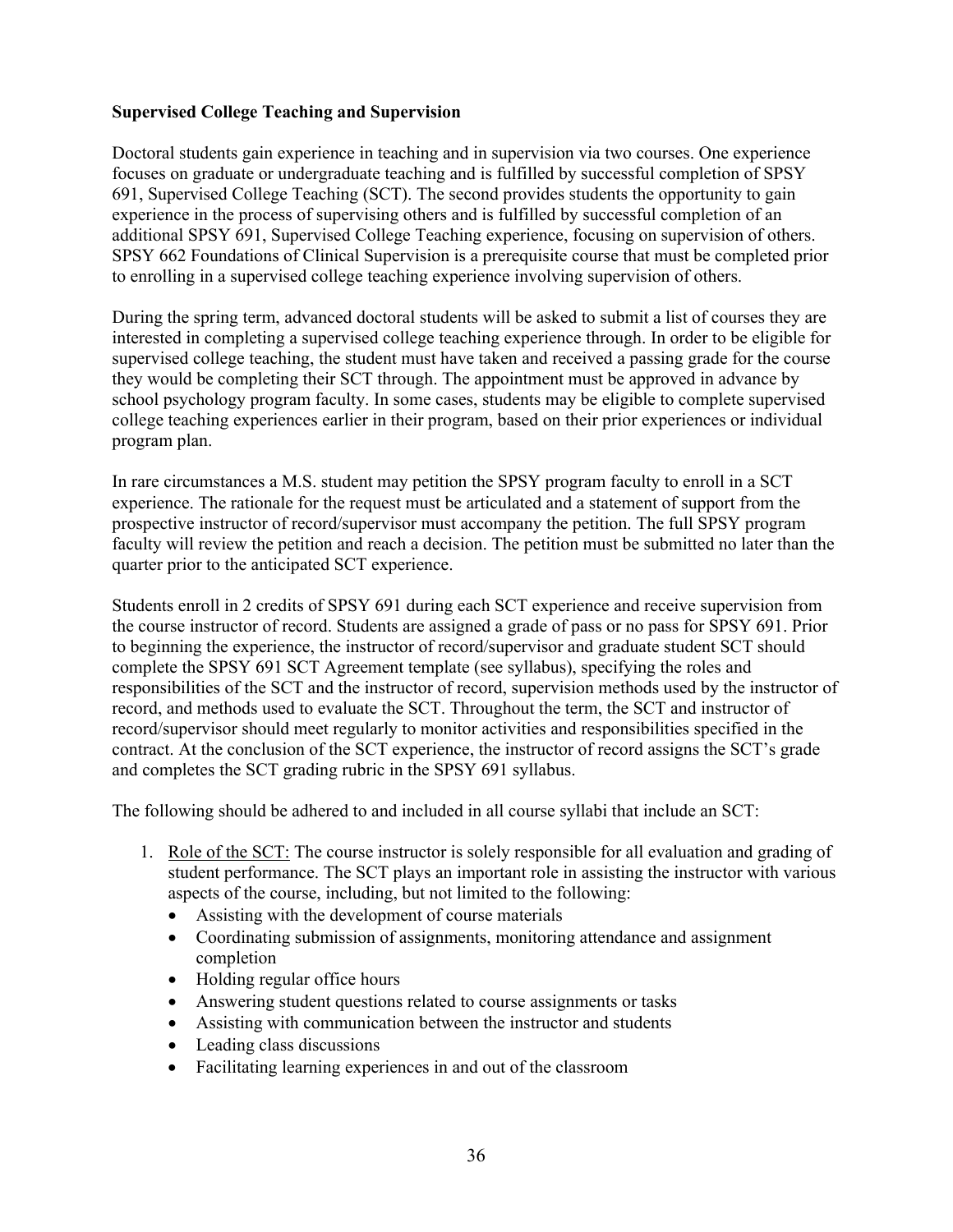2. If a student enrolled in the course does not wish to have the SCT review her/his coursework, s/he should communicate that to the instructor, and the instructor will ensure the SCT does not review her/his work.

# **STUDENT ACTIVITIES SUMMARY AND PROFESSIONAL COMPETENCIES PORTFOLIO**

Each student is expected to demonstrate competencies in the basic content domains of the School Psychology curricula: Psychological and Educational Foundations, Measurement and Assessment, Statistics and Research, and Practice of School Psychology. In addition to the coursework content domains, students also must demonstrate proficiency in their practicum and internship experience.

Students demonstrate competency by earning passing grades (of B- or higher or "satisfactory") in all coursework and graded practicum and research experiences. In addition, students complete an Annual Activities Summary (see Appendix D) and update their Professional Competencies Portfolio.

The Student Activities Summary and accompanying Portfolio are designed to provide students the opportunity to provide quantifiable documentation of how program objectives have been met. Objectives and competencies for the School Psychology Doctoral Program are defined at the beginning of this handbook. Students turn in specific materials as part of the annual summary and these materials are compiled across years and form the Professional Competencies Portfolio.

# **STUDENT EVALUATION PROCEDURES**

The School Psychology Program continuously evaluates student progress and skill development. This is accomplished at various levels in terms of frequency and specificity.

# **Quarterly Review**

A quarterly review process is conducted within the context of student-advisor meetings. The content and materials used in these evaluations are described under *Student Advising.*

# **Annual Student Review and Evaluation**

Each Spring Term, the School Psychology Program faculty undertake a systematic review of each student's progress. The purpose of the evaluation is to provide feedback on student progress, identify areas where students are excelling or may need to make extra effort, and identify remedial activities or procedures that may be considered with students who are not meeting program expectations. The review focuses on general academic status and progress through the program including coursework, research team activities, practicum and internship, development of professional behaviors commensurate with practicing as a school psychologist, and future plans and is based on the student's Annual Activities Summary (see Appendix D) and Portfolio.

Student portfolios must be submitted on OneDrive, following instructions provided by the Academic Program Coordinator, no later than **May 15th** of each year. Portfolios must be organized as instructed and materials must be labeled and numbered according to the Annual Activities Summary page. Portfolios should include the following information:

• Annual Activities Summary (see form available on the program website) and supporting Portfolio Materials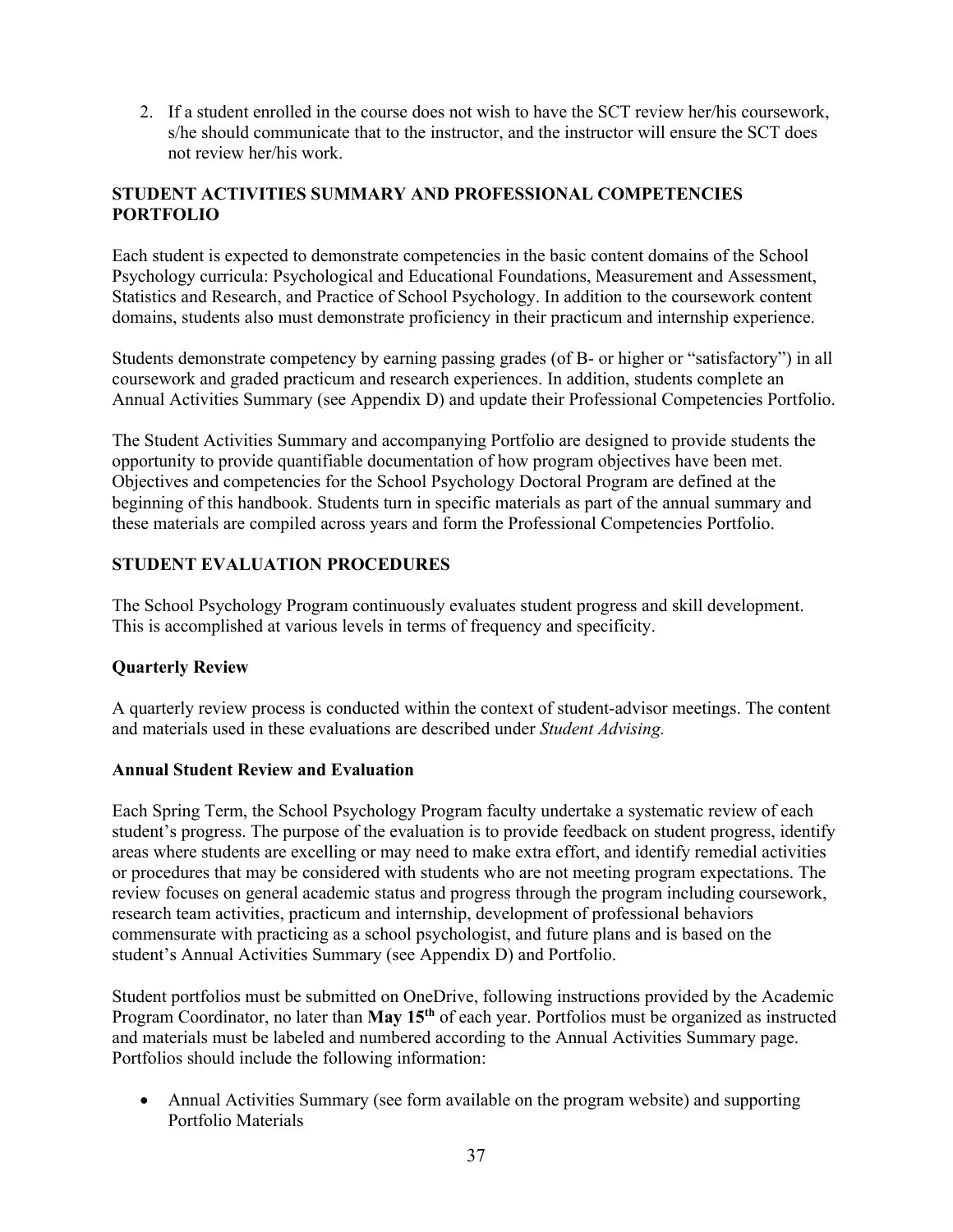- Written statement summarizing the student's goals for the upcoming year including research and practicum activities, and student support
- Current unofficial transcripts (may be obtained on [DuckWeb\)](https://duckweb.uoregon.edu/).
- A copy of their graduate program plan, with any updates indicated.
- Current vita.
- Evidence of membership in APA, NASP, and preferably at least one other professional organization.
- Completed practicum or internship evaluation forms (may be part of Portfolio Materials)
- Copies of previous annual student review evaluation letters.

Students who are on internship or who have completed their internship and are working on dissertation requirements need only to submit the written self-evaluation assessment and goal statement, an updated copy of their vita, and documentation for any previously unmet competencies. This statement should include specific goals and projected timelines for completing all graduation requirements (e.g., dissertation).

#### **Annual Evaluation Outcomes and Notification**

After the faculty have completed a review of each student's progress, the student will receive written feedback from the faculty. Feedback will include a rating of progress in each competency area (meritorious, satisfactory progress, needs improvement, or not applicable) as well as more detailed comments and recommendations as needed. Faculty feedback will be provided in writing to students in early summer (mid- to end-of-June).

#### **Failure to Make Adequate Progress**

Students determined by the School Psychology Program Faculty to not have made adequate progress toward completing their degrees or obtaining necessary professional competencies receive a summative evaluation of Unsatisfactory Progress. Students in this situation are not considered to be in good standing in the program. In such instances, the annual evaluation letter will address the specific concerns noted, and specific competencies, accomplishments, or other indicators of progress that are necessary to become a student in good standing. Students who receive an unsatisfactory evaluation should meet with their advisor soon after receiving their evaluation letter to develop a plan for addressing the concerns.

In most instances, the plan for addressing the concerns which led to the unsatisfactory evaluation is accomplished through the construction of a Remediation Agreement. This agreement is developed in writing by the student and the advisor, is approved by the program co-directors and is designed to address the concerns of the School Psychology Program Faculty. Faculty concerns about knowledge competencies may be addressed through an agreement to take additional coursework in specific areas or to retake a class if a grade below B- was earned. Professional competencies such as work completion habits, or assessment skills may be addressed by removing incomplete grades or completing additional assignments within one quarter. Each agreement lists the specific area of concern, the source of the information, the plan to remediate the problem, the evaluation plan, responsibilities and timelines. Failure to satisfactorily meet the terms of the Remediation Agreement may result in receiving a non-passing grade in a course and/or termination from the School Psychology Program.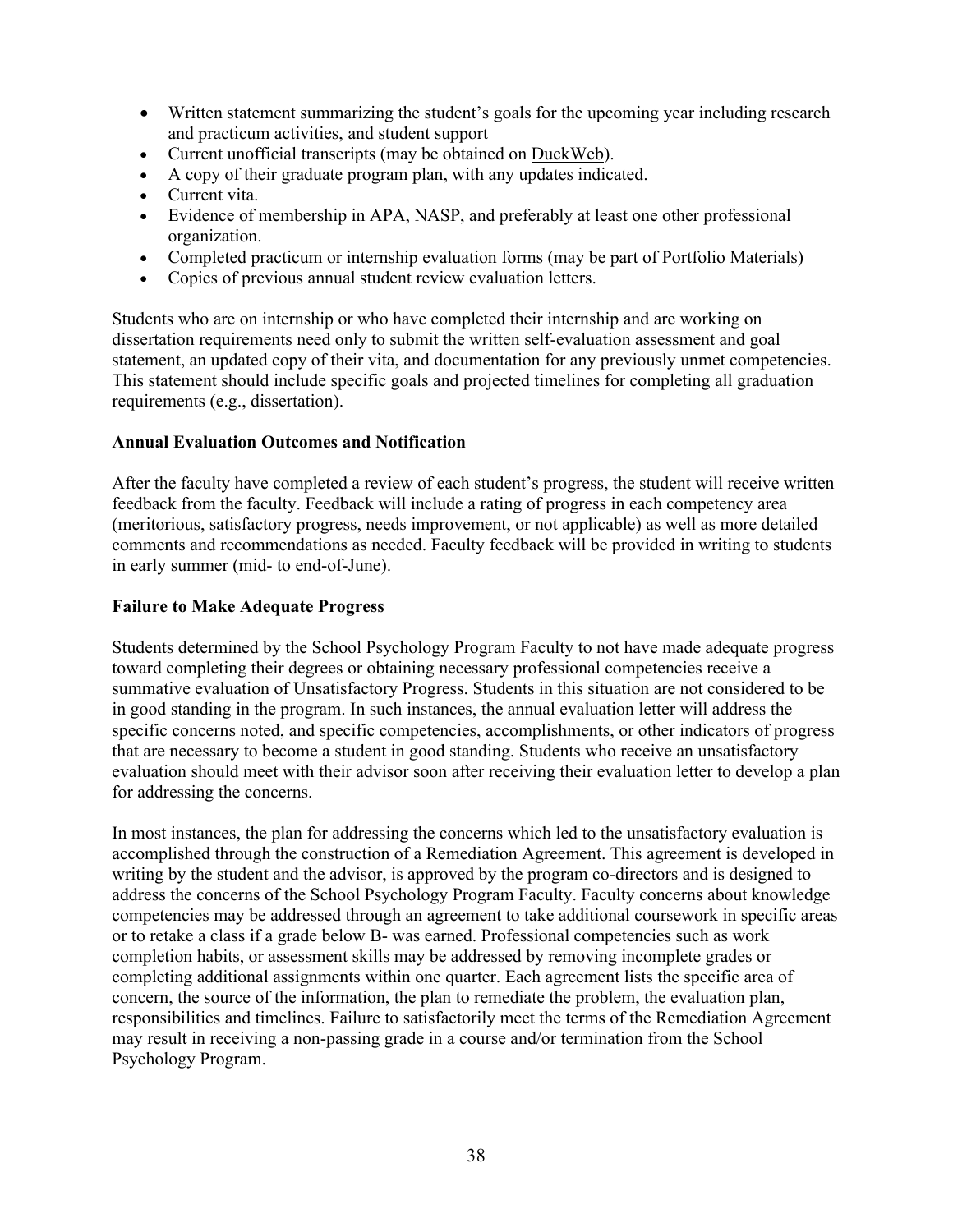# **Notification Process for Student Dismissal**

In instances where the annual evaluation process coupled with appropriate remediation procedures do not result in the student making satisfactory progress, then the student may be dismissed from the program. Dismissal or termination decisions are made jointly by the program faculty, after a careful examination of student progress and student efforts to address concerns previously noted by the faculty. In such instances, the student will be notified of the decision of the faculty through a formal letter that includes a description of how the student may access university and college due process procedures.

# **DISPUTE RESOLUTION AND GRIEVANCE PROCEDURES**

The faculty and staff of the UO School Psychology Program strive to create an environment of trust, respect, and collegiality. It is our hope that when disagreements, disputes, and other concerns occur, that they may be resolved informally to the satisfaction of the parties involved. We also recognize that there may be times when such disagreements, disputes, and concerns cannot be adequately resolved through informal means. The University of Oregon and the College of Education have established procedures that students may follow if they are dissatisfied with decisions of the faculty, course or progress evaluations received, interactions with faculty members or other students, or issues related to the policies and climate within the College. There are several established resources and procedures available to students to assist in resolving disputes and concerns. This section includes details on these resources and supports.

#### **Mediation and Conflict Resolution**

The Student Conflict Resolution Center is a private, impartial, and off-the-record problem-solving resource for effective communication, collaboration, and conflict navigation. They assist and support individuals, groups, and student organizations through conflict in identifying and exploring options, facilitating conversations and decisions, providing dispute resolution services and appropriate referrals as necessary. Their goal is to facilitate positive change through dialogue and across differences, enhancing student relationships and partnerships. For more information, visit their website: [http://scrc.uoregon.edu](http://scrc.uoregon.edu/)

# **Other Resources**

**Grades** If the concern pertains to a disputed grade, the student(s) may talk with a member of the Office of Academic Advising and Student Services (364 Oregon Hall, 346-3211) about appropriate petitioning procedures.

**Discrimination** If any student enrolled at the University of Oregon believes s/he has been discriminated against on the basis of race, color, ethnicity, sex, national origin, age, religion, marital status, disability, veteran status, sexual orientation, gender identity, or gender expression, s/he may file a report with the UO Bias Education and Response Team, who will respond to the action within 24 hours. Reports are filed on the Bias Education and Response Team website at [http://dos.uoregon.edu/bias.](http://dos.uoregon.edu/bias)

# **Formal Academic Grievance Procedures**

The processes and timelines for initiating and responding to formal academic grievances by students are governed by University of Oregon Policy and are listed in detail on the UO Policy website. If a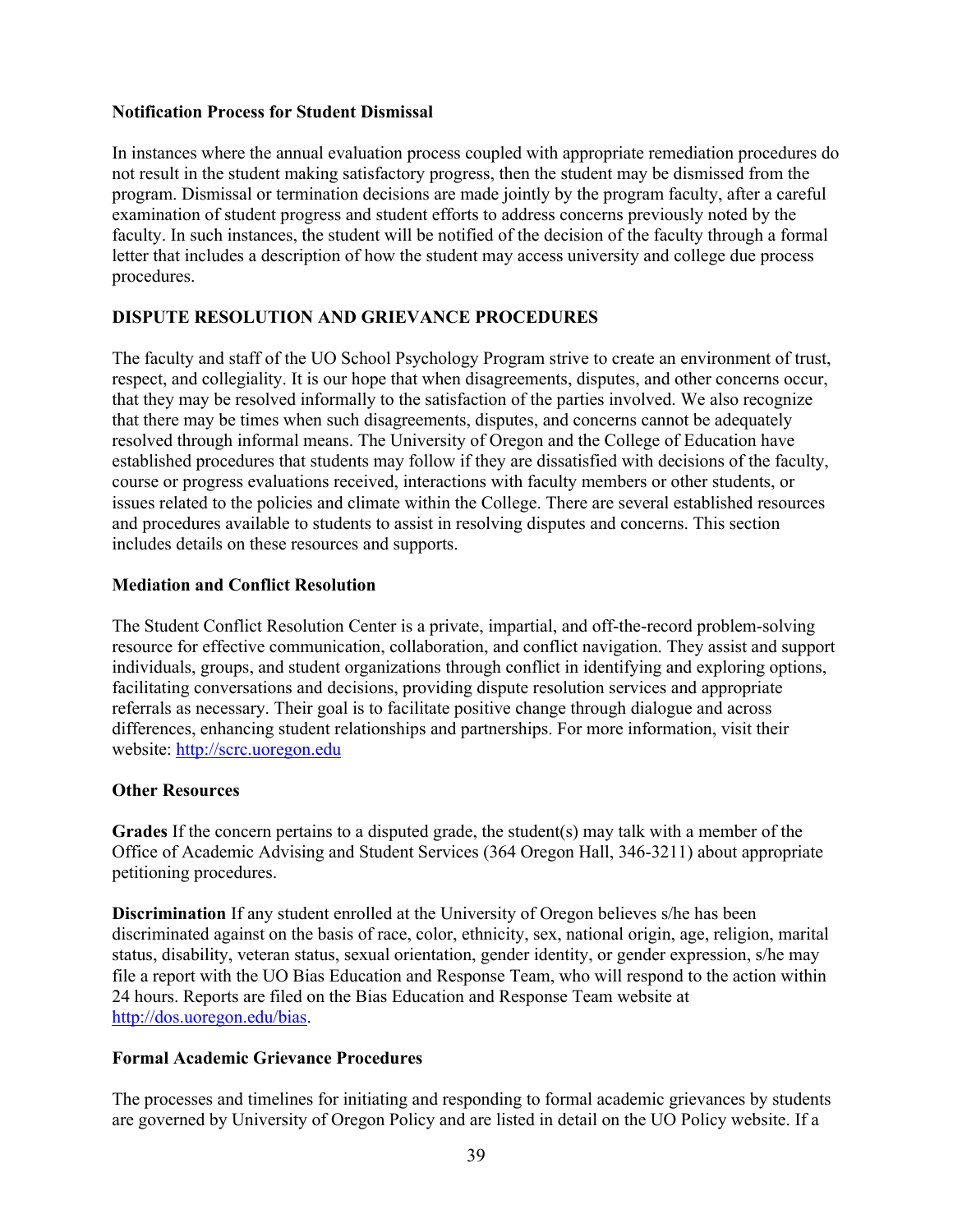student wishes to file a grievance, the complete text for this policy is located under "Student Grievance Procedures" on the following website: <http://policies.uoregon.edu/grievance-procedures>

A paper copy of these grievance procedures may also be requested from the Program Director or Department Head.

# **STUDENT PARTICIPATION IN PROGRAM GOVERNANCE**

# **General Student Governance**

Systematic student input into the program is handled generally by the Student Representatives. The student representatives are invited to participate in faculty meetings to discuss program concerns/issues and to attempt to problem solve through recommendations, information gathering, development of working committees, and so on. Although faculty generally meet two times per month, faculty meetings open to student representatives generally occur monthly. During faculty meetings informal rules are normally used with decisions made by consensus. In some instances, matters of particular importance to the program are brought to a formal vote, in which case, student representatives are requested to cast their votes.

# **School Psychology Student Representatives**

**Composition***.* Four School Psychology students (representing first year, second year, third year, and fourth/fifth year) will be elected or nominated to serve as student representatives (SRs) of the School Psychology Program. Both M.S. and Ph.D. students are eligible to serve as SRs. The Association of School Psychology Students (ASPS) solicits nominations for SRs each fall term. SRs may be self-nominated, nominated by their peers, or elected by their peers in the fall quarter during the first full week of classes. Each SR will typically serve from fall (after elections) through the following summer. In some cases, SRs will serve less than a full academic year. In rare situations, students may serve for more than one year.

Each SR must be a School Psychology student (a) in good standing, (b) enrolled for a minimum of 9 credits per term (full-time), and (c) in residence. When more than two students from any one year of program entry self-nominate, a student election will be held. The student at each year level who receives the most votes from their same entry level peers will be elected as SR. If no students selfnominate, current SRs will nominate students.

**Responsibilities.** SRs have responsibility for the following:

- 1. Attending meetings, to represent student interests and concerns, and to inform their respective cohort of relevant developments and procedures. Additional involvement and responsibility is negotiable.
- 2. Meeting with the Program Director at the beginning of the year (during the second full week of classes) to determine roles and responsibilities.
- 3. Participating in monthly meetings with the School Psychology faculty.
- 4. Keeping a logbook of memos, tasks, meetings, minutes of meetings, etc.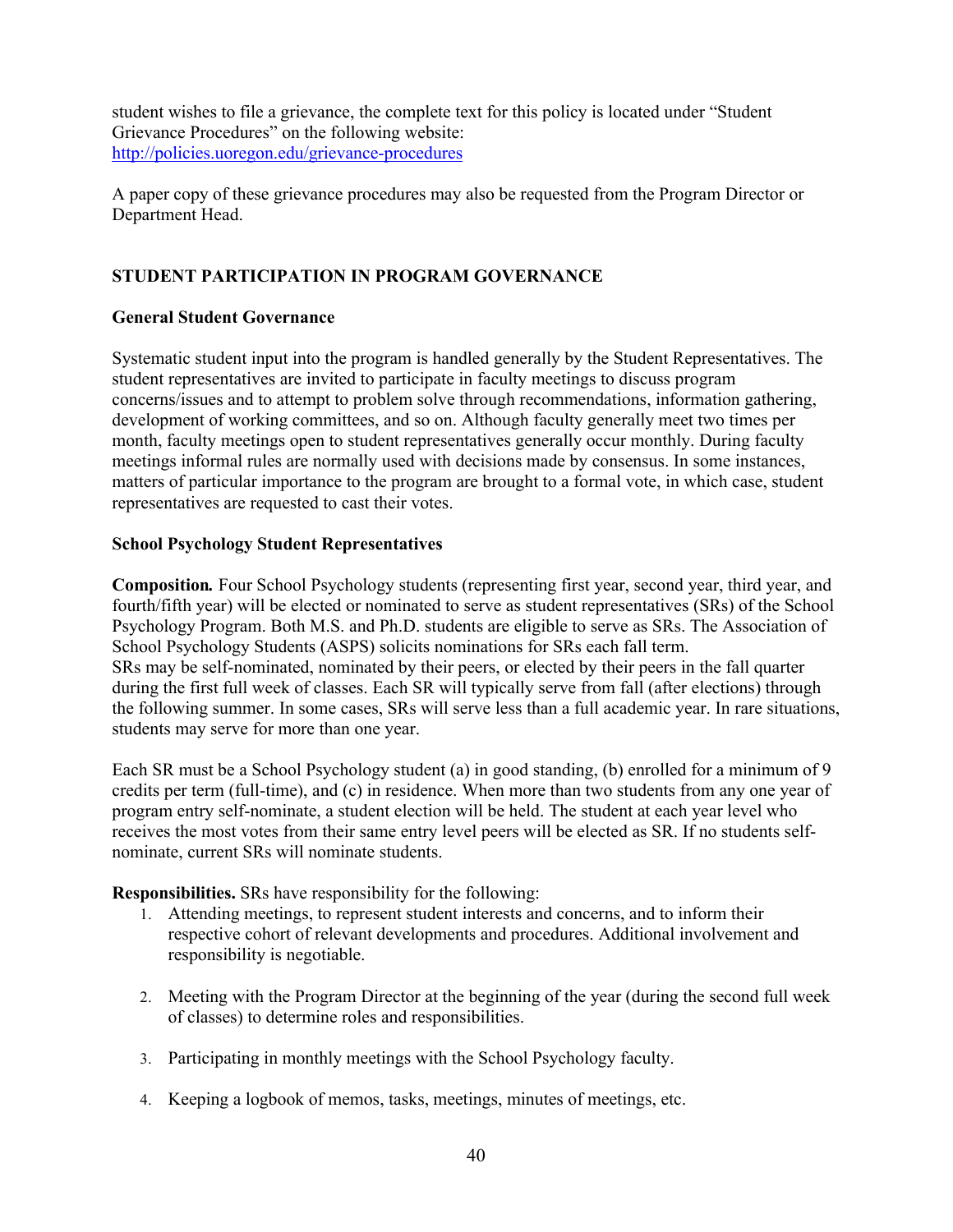SRs will neither attend nor have any voting power at closed administrative or student evaluation meetings.

# **Student Representative to the Oregon School Psychology Association**

Student elections will be held during spring quarter for a number of leadership positions, including two student representatives to OSPA (one M.S. student and one Ph.D. student). A summary of the OSPA student representative criteria and responsibilities as delineated through OSPA are listed below.

# **Criteria.**

- Full time student
- Not on internship
- Communicates well with peers and faculty
- Reliable, dedicated person
- Good group member

Additionally, the student representative to OSPA may not serve simultaneously as a School Psychology Program student representative.

# **Responsibilities.**

- Attend OSPA board meetings
- Serve as a liaison between OSPA and the UO School Psychology Program
- Expand student involvement in the OSPA conference
- Familiarize the executive board with current "state of the science" practice
- Work with the OSPA newsletter editor to support the student column in the OSPA newsletter
- Prepare brief reports for UO School Psychology Program faculty on activities of the OSPA executive board. Brief reports should be presented orally at faculty meetings or submitted in writing to be included in the faculty meeting minutes.

**Selection.** One M.S. student and one Ph.D. student will serve as OSPA student representatives. Students may self-nominate or nominate a peer for student representative to OSPA with elections for this (and other) positions occurring in spring term.

**Travel Compensation.** Mileage reimbursement and carpooling may be available from OSPA to the student representative to OSPA.

# **Faculty Appointed Student Leadership Positions**

During spring quarter, School Psychology faculty will appoint students to serve in the following positions for the upcoming year. Only students in good standing and in residence will be considered for these positions.

# COE Consortium Representative (1 M.S. or Ph.D. student)

• Participates in consortium meetings at least three times a year to collaboratively discuss the design, evaluation, and recommendations for improving the professional education programs at the UO

# Representatives for the NASP Student Leadership Team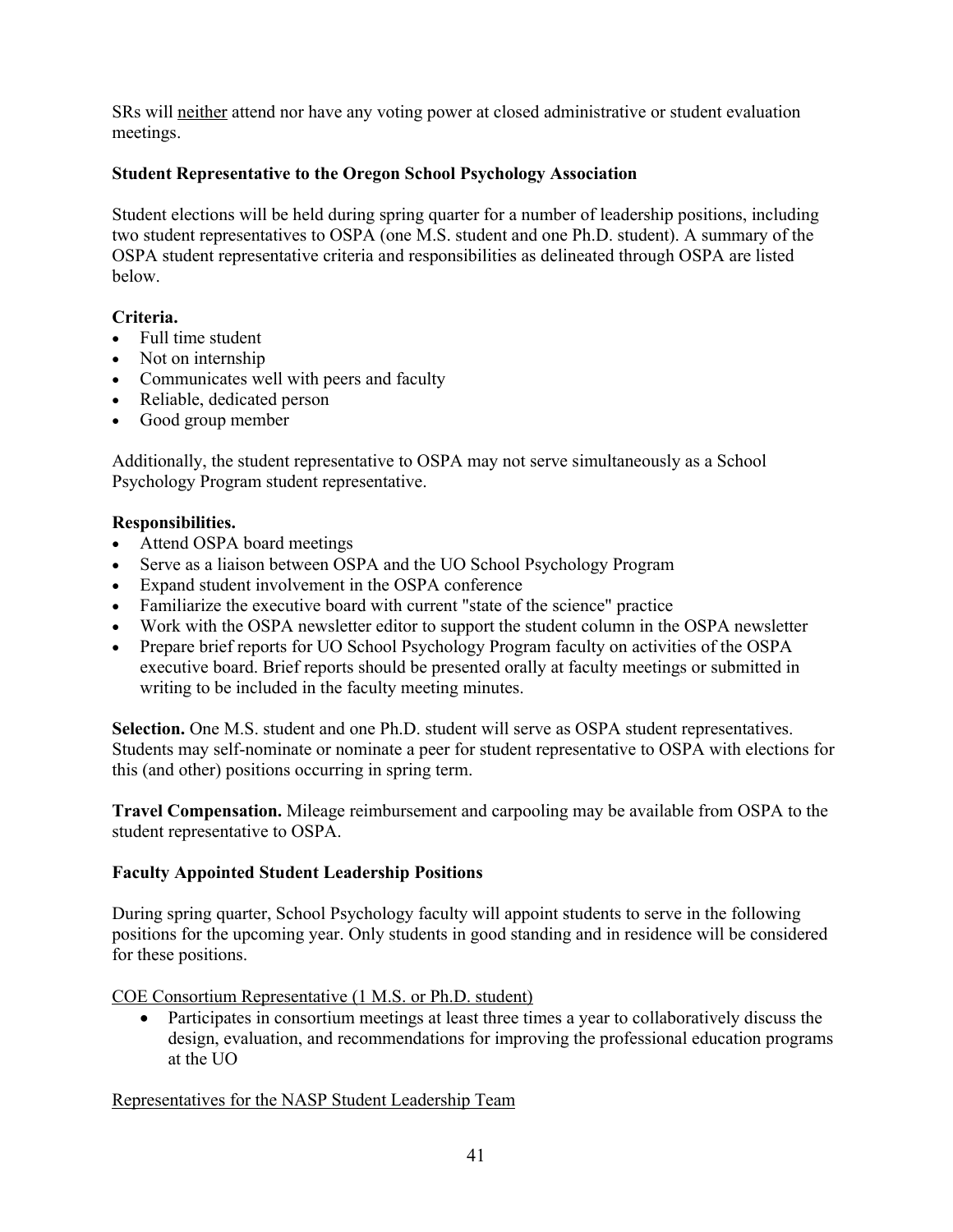- Sends NASP updates as received by NASP
- Encourages NASP membership, attendance at conferences, and coordinates housing at NASP Convention
- Coordinates fall SPSY Awareness activity and spring SPSY Advocacy activity
- Attends NASP Student Leaders program meeting at the annual NASP convention.

APA Student Leader

- Sends APA and SASP updates as received by national organizations
- Encourages APA membership
- Recruits student publications for *School Psychology: From Science to Practice,* the SASP newsletter

SPSY Admissions Logistic Coordinators (two student representatives – 1 M.S. & 1 Ph.D. student)

- Writes brief biographical sketches for applicants invited for interviews (phone and inperson). Disseminates bios to faculty and students prior to interviews.
- Coordinates interview day schedule for M.S. and Ph.D. interview days
- Coordinates transportation, buddies, and lodging for candidates
- Summarizes student review information for faculty

Undergraduate Outreach Liaison

- Assists Program Director to respond to inquiries from prospective students
- Communicates with ASPS regarding outreach efforts
- Coordinates meetings with Psi Chi, Family and Human Services, and other undergraduate psychology related programs and groups
- Coordinates with faculty regarding potential research opportunities for undergraduates

# **STUDENT INSURANCE**

Students enrolled in practica, field experience, internship, or externship credits and who are completing these experiences with external sites are covered under the university's insurance. If a site needs evidence of a student's UO insurance coverage, you may go onto the UO Risk Management website [\(https://safety.uoregon.edu/risk-management-and-insurance\)](https://safety.uoregon.edu/risk-management-and-insurance) and request a certificate of insurance.

# **SUPPORT SERVICES AND ACCOMMODATIONS**

The University of Oregon provides several programs and services which are designed to assist students with diverse needs. A complete listing of these programs and related organizations can be found in the University of Oregon Catalog (click on 'Academic Resources' or 'Student Services'), on the general UO website, and in the governance offices of the Associated Students of the University of Oregon.

Students with disabilities may receive accommodations for their particular needs from the Accessible Education Center. Eligibility for services must be supported by professional documentation of disability and need for services. Students should contact the program coordinators, their advisor, or the Accessible Education Center for more information.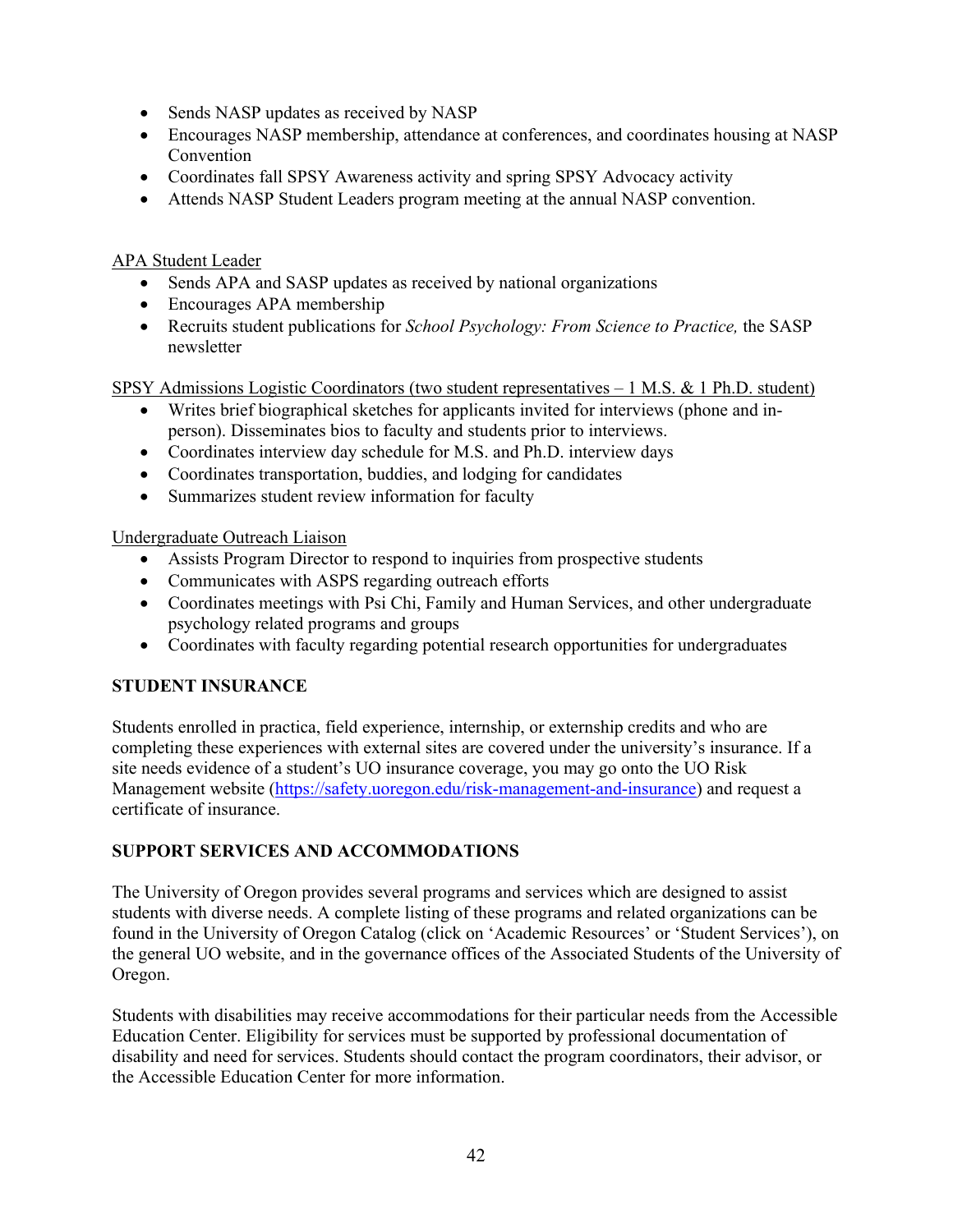# **STUDENT RECORDS**

Students have four rights under FERPA and the UO Student Records Policy: the right to inspect and review their record; the right to seek an amendment to their record; the right to restrict disclosure of their Directory Information as defined at UO, and the right to file a complaint. The processes around all of these rights are managed by the Office of the Registrar. More information can be found on the following websites:

University of Oregon Policy Library:<http://policies.uoregon.edu/student-records-1>

UO Registrar's Office:<http://registrar.uoregon.edu/records-privacy>

A file is created for each person applying to the College of Education in the appropriate program office. Once a student is admitted, student files are kept with the Academic Program Coordinator. Advisors also receive basic information on each of their advisees. Only program faculty members and staff who have legitimate need to access student files have the authorization to do so. At the completion of the degree or licensure program, the file will be transferred to the Office of Student Academic Services.

# **MATERIALS LIBRARY**

The program maintains a materials library that includes a large collection of assessment instruments, intervention materials, and training videos. These materials are used extensively in the core assessment courses of the program and in practicum training. Use of the materials is reserved for school psychology students under faculty supervision. All requests for use of materials by SPSY students or faculty should be directed to the Practicum GE. For additional detail and materials checkout procedures, please refer to the current SPSY Materials Library Policy posted on the program website.

# **STATEMENT ON ACADEMIC DISHONESTY**

The University Student Conduct Code [\(http://dos.uoregon.edu/conduct\)](http://dos.uoregon.edu/conduct) defines academic misconduct. Students are prohibited from committing or attempting to commit any act that constitutes academic misconduct. By way of example, students should not give or receive (or attempt to give or receive) help on assignments or examinations without express permission from the instructor. Students should properly acknowledge and document all sources of information (e.g. quotations, paraphrases, ideas) and use only the sources and resources authorized by the instructor. If there is any question about whether an act constitutes academic misconduct, it is the students' obligation to clarify the question with the instructor before committing or attempting to commit the act. Additional information about a common form of academic misconduct, plagiarism, is available at [http://researchguides.uoregon.edu/citing-plagiarism.](http://researchguides.uoregon.edu/citing-plagiarism)

The School Psychology Program has delineated its own statement on academic dishonesty to clarify expectations specific to the program. An important part of developing as a school psychologist is learning from your peers. The School Psychology faculty recognize this and expect that students will share samples of their work with other students. In fact, students are encouraged to work with other students in this manner as it promotes a spirit of collaboration while providing multiple exemplars from which students can improve the quality of their own work. This spirit of collaboration can become problematic, however, if it is overused or abused. In addition, individual faculty provide guidelines for collaborative work and sharing of materials in their classes and these guidelines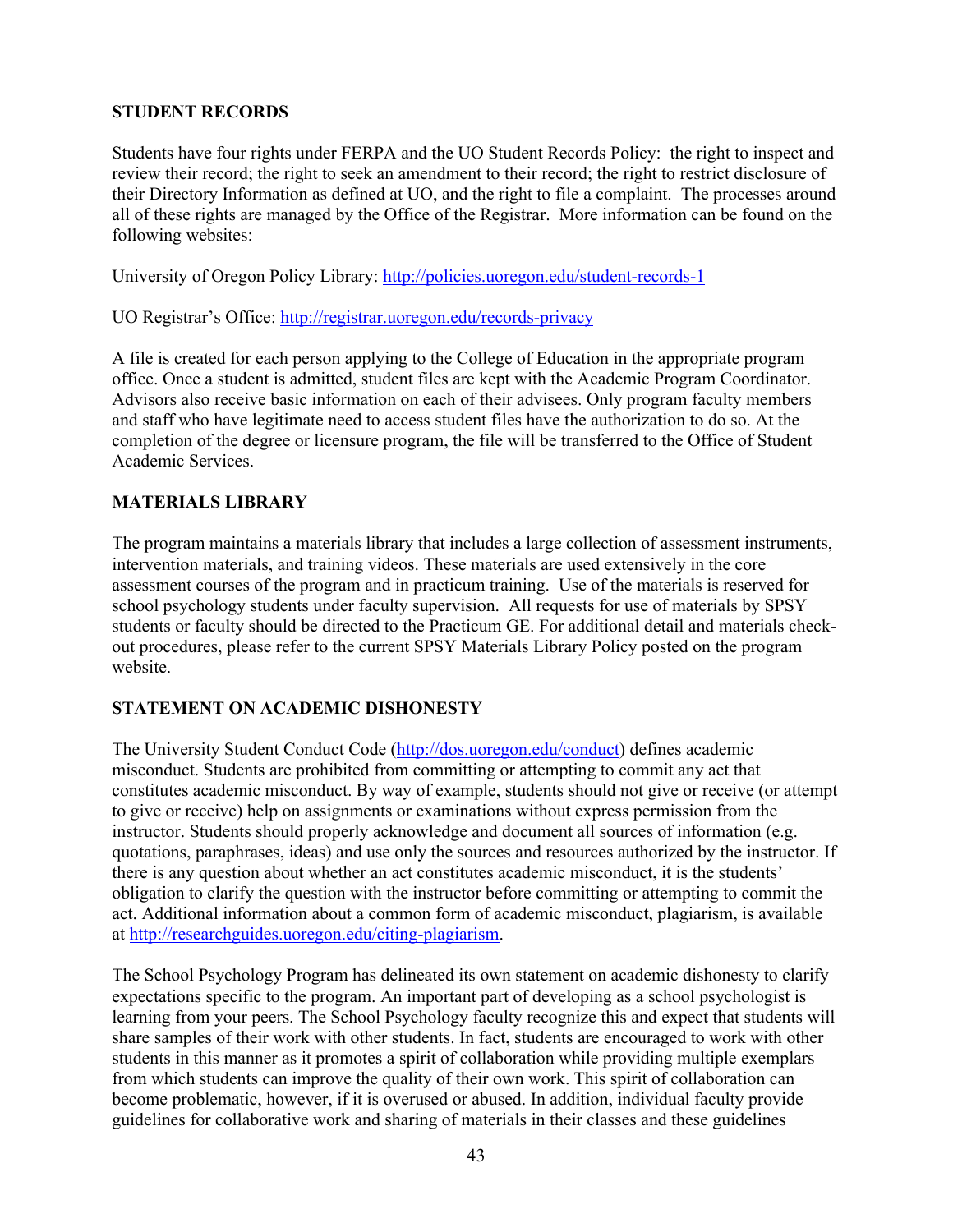supersede general program guidelines. The following list provides an illustration of potentially problematic situations and the expectations regarding these situations.

- Students often share samples of assessment reports with each other to illustrate different styles of creating professional reports. Assuming confidentiality is maintained, it is appropriate to do this. Problems arise when a student copies a majority of another student's assessment report into their own without adding original thought or discussion. This is considered an incidence of academic dishonesty.
- Graduate students will give multiple presentations throughout their time as a student. Oftentimes, the material presented will be similar to, or will build upon the material presented by other students or faculty. It is acceptable to include other's material as part of the presentation if the following criteria are met: 1) the original author is aware that the student will be including his/her material and has given verbal assent to do so; 2) the student acknowledges the original author during his/her presentation (either with a footnote or verbally); 3) a presentation which is presented as the student's own work actually consists largely of the student's original work and is not merely a compilation of others' work.
- Students will frequently have opportunities to present work that is the result of the combined efforts of several people. For example, a student may conduct a workshop at a conference on material that was developed within a training grant. It is inappropriate to present this work without acknowledging the multiple individuals or institutions (e.g. elementary schools) who have contributed in important ways to the final product.

Standards regarding plagiarism of written work are clearly delineated on the library website referenced previously and are not rewritten here. Students are expected to be aware of the above guidelines and to act with integrity in all professional and scholarly pursuits. If a student has concerns about whether another student has engaged in academic dishonesty, the student is encouraged to discuss the matter first with the fellow student. If the matter is not resolved, the concerned student is encouraged to discuss the matter with his or her own advisor.

If an incidence of academic dishonesty occurs, the student's advisor will discuss the situation with the student. If the incident is minor, the student and the advisor will resolve the situation. If the problem continues or is of a serious nature, the School Psychology Program will follow UO procedures in handling the situation.

# **FILING A PROGRAM PLAN**

Copies of students' program plan, signed by program faculty, must be filed with the program's Academic Program Coordinator. Program plans are used as an advising tool between advisors and students. Students should begin developing their program plan during their first year, and submit the plan with the assistance of their advisor, for faculty approval by no later than the end of spring term of their second year. The following steps and regulations govern the submission and approval of student program plans:

**Step 1.** Obtain a copy of the program plan form from your advisor or the program's Academic Program Coordinator.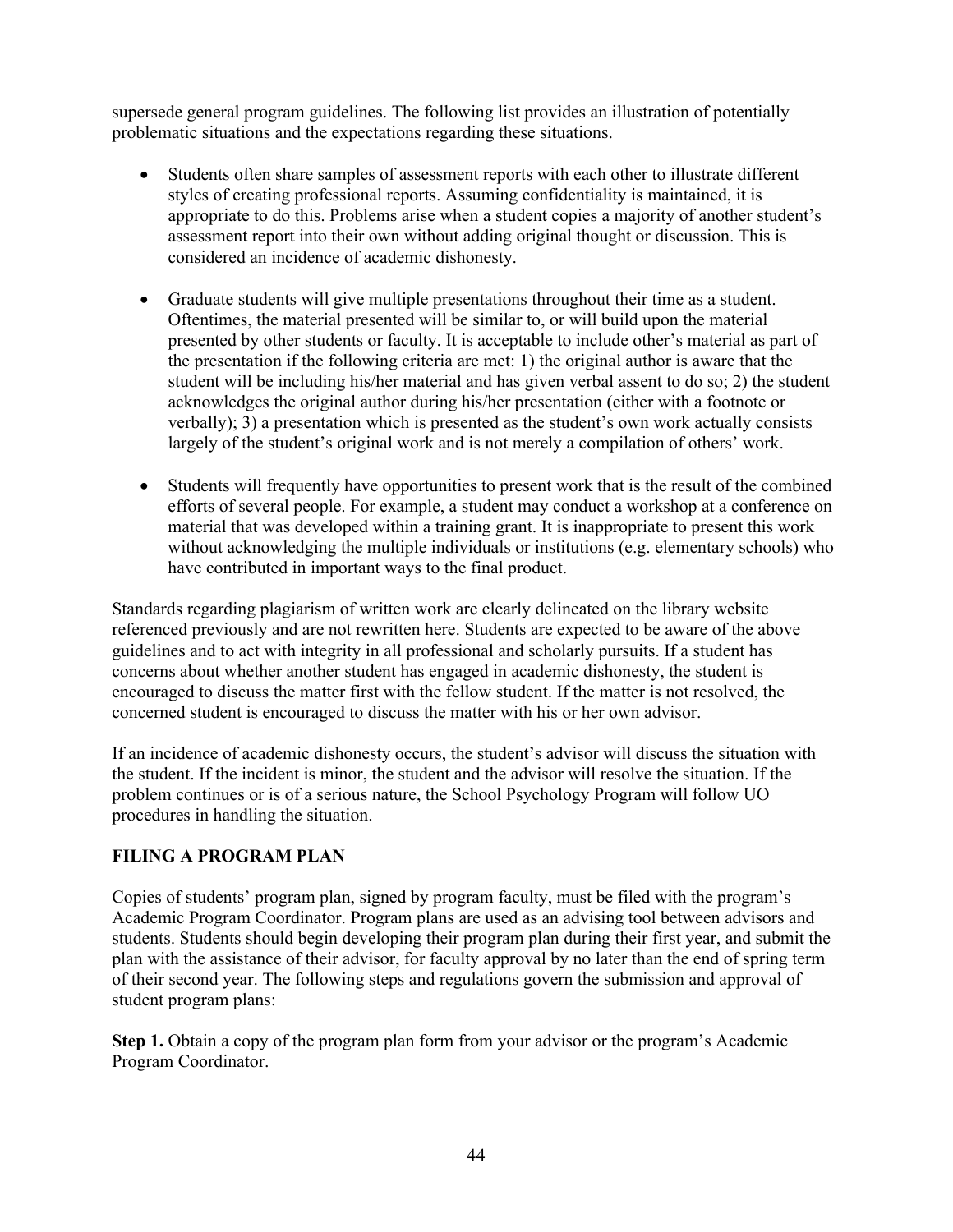**Step 2.** Secure an informal copy of your most recent University of Oregon transcripts from the Registrar's office or from DuckWeb. If you are transferring any graduate credits from other universities, be sure to secure those transcripts as well. The Transfer of Graduate Credit form can be found online at [https://gradschool.uoregon.edu/sites/gradschool1.uoregon.edu/files/transfer-of-grad](https://gradschool.uoregon.edu/sites/gradschool1.uoregon.edu/files/transfer-of-grad-credit.pdf)[credit.pdf.](https://gradschool.uoregon.edu/sites/gradschool1.uoregon.edu/files/transfer-of-grad-credit.pdf)

**Step 3.** Meet with your advisor and discuss your program plan. Identify a general plan as to how you will meet the program's requirements. In rare instances there may be requirements that you believe are not applicable to you (e.g., due to transfer coursework, etc.). At this time, negotiate how requirements that you believe are not applicable to you will be handled through waivers and transfers.

**Step 4.** Secure approvals for transfers or waivers from faculty, if applicable.

**Step 5.** Fill out School Psychology Program Plan, noting

- a) courses taken and planned
- b) any proposed exceptions to the published program of study (waivers or transfers)

**Step 6.** Give the completed Program Plan and supporting materials including transcripts, degree requirements, and waivers to your advisor.

**Step 7.** Meet with your advisor to reach final agreement on program.

**Step 8.** Return the Program Plan to advisor.

**Step 9.** Request to your advisor that your program plan be reviewed by the faculty at a regularly scheduled faculty meeting. When a student program plan is on the agenda for the executive session of a faculty meeting, the student's advisor discusses the plan with the other faculty, who each review the plan. If there is a consensus among the faculty present regarding approval of the plan, it is signed and returned to the Academic Program Coordinator for filing. If the faculty determine that specific course proposals need revision, then it is the responsibility of the student's advisor to communicate that information to the student, and to work with the student in developing a revised program plan for resubmission to the faculty.

# **Course Substitution Policy**

Students admitted to the UO school psychology program are required to complete the program requirements that are current the year they begin their matriculation at UO. If program requirements are changed after a student enrolls in the program, the student may elect to use the more recent program of study requirements. In most cases, the student's program plan should reflect exactly what is indicated in the program requirements. There are two exceptions: 1) students may substitute graduate credits earned prior to their matriculation in the UO school psychology program for UO required courses that are essentially similar, and 2) in some circumstances a student may be allowed to substitute a UO course for a required non-SPSY course. Typically, SPSY 695 Introductory Field Studies and the SPSY 698 School-Based Practicum sequence will be waived for students who enter the Ph.D. program having previously completed a NASP-approved specialist-level School Psychology Program; however, students must complete the process of petitioning to waive the course as described below. The following paragraphs provide details and processes for such course substitutions.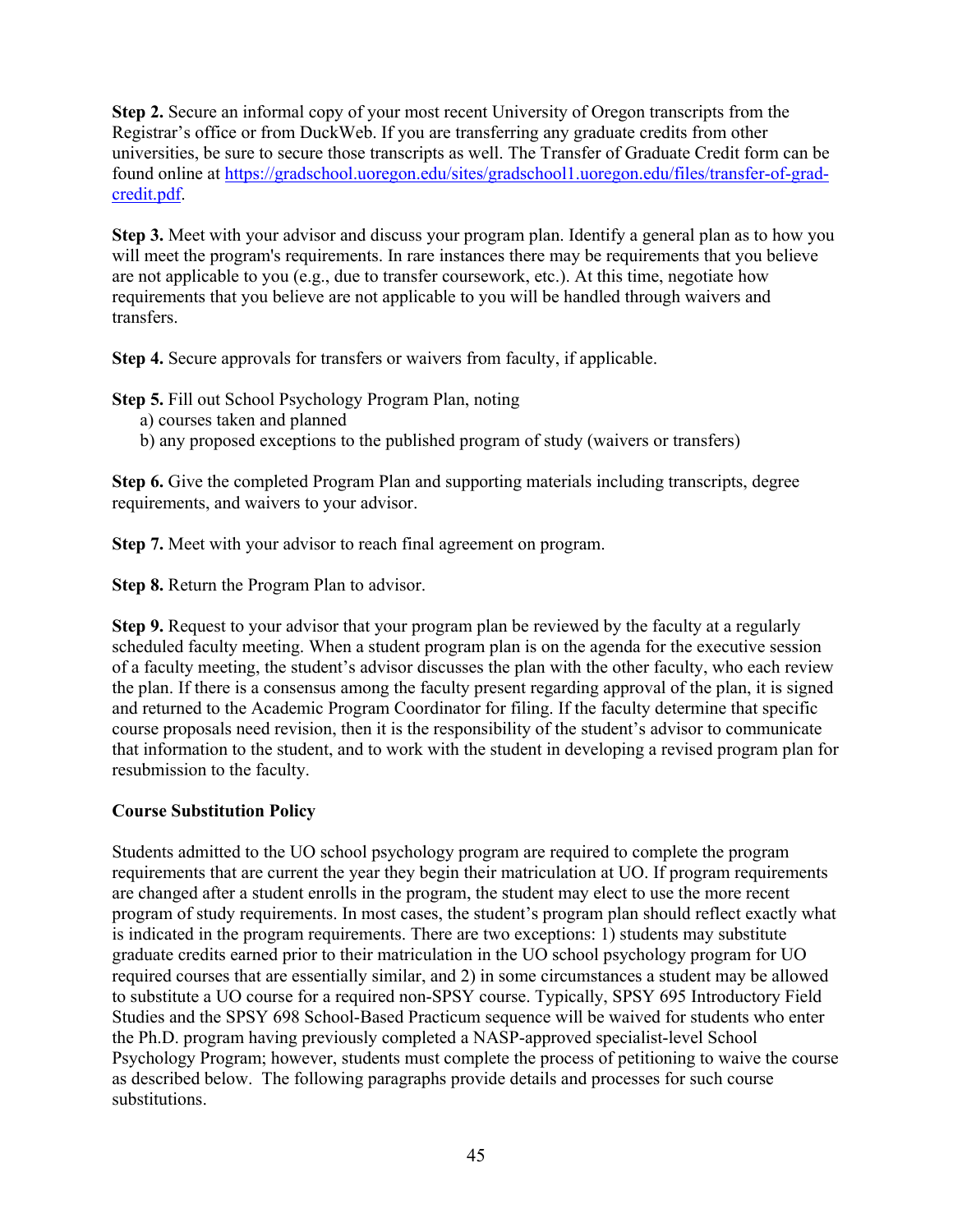*Substitution of Non-UO Graduate Credits***.** If a student earned graduate credits prior to their matriculation in the UO program, they may petition to substitute some or all of these credits in lieu of required UO courses. The main criterion to be considered in making such substitutions is that the non-UO course was *essentially similar* to the UO course for which substitution is requested. The process for making such as substitution is that the student, in consultation with their advisor, will complete a "Petition for Course Waiver" form (available at:

[https://coedocs.uoregon.edu/download/attachments/144113666/Waiver\\_Form\\_FINAL\\_June\\_5\\_2018.](https://coedocs.uoregon.edu/download/attachments/144113666/Waiver_Form_FINAL_June_5_2018.pdf?version=1&modificationDate=1528496293611&api=v2) [pdf?version=1&modificationDate=1528496293611&api=v2\)](https://coedocs.uoregon.edu/download/attachments/144113666/Waiver_Form_FINAL_June_5_2018.pdf?version=1&modificationDate=1528496293611&api=v2) for each class in question, provide supporting evidence (transcript and course syllabus), and request that a UO faculty member who normally teaches the course in question review the request. The main criterion for the UO faculty member to consider for such requests is whether or not the non-UO course is essentially similar to the UO course in question. If the faculty member approves the request, it may be a complete substitution approval (meaning the course will be substituted as is), or it may be a modified substitution, meaning that the faculty member may require certain conditions to ensure similarity across the two courses. Examples of such modifications might include a 1-credit Reading and Conference on the course topic in order to cover additional materials, having the student work with the instructor in assisting in teaching the course, or asking the student to do another assignment or product related to the class. After the UO instructor approves a substitution, the student also obtains their advisor's signature of approval, and the completed forms and supporting documentation will be included with their program plan for approval by the full faculty. As a general principle, program faculty will accept approved course substitutions on the plan of study without conditions when the UO instructor and the student's advisor have approved the substitution. *It is essential that the student consult with their advisor prior to seeking a course substitution, and it is appropriate for the advisor to contact the UO course instructor prior to the student, to inform the instructor regarding this process and the advisor's recommendation.*

*Substituting a Similar UO Course for a Required Course*. In some instances it may be allowable for a student to substitute a UO course for a program required UO course, but only when the two courses are essentially similar, or cover the same basic foundations area. Such substitutions will not be approved for SPSY courses, but are only allowable for required courses taken outside the program, particularly foundations and breadth courses rather than methods or application courses. If such a substitution is sought, the student and their advisor jointly work out a plan for it, the advisor brings his or her recommendation to the next scheduled program faculty meeting, and the approval of the full faculty is sought. It may be useful to provide a justification statement or other information to clarify the purpose for the request. Approved course substitutions of this type must be clearly indicated on the student's program plan.

# **SWITCHING DEGREE PROGRAMS WITHIN THE UO SCHOOL PSYCHOLOGY PROGRAM**

Students are admitted to the UO School Psychology Graduate Program as either a M.S. student or a Ph.D. student. Students who wish to be considered for a different degree program (i.e., switching from the M.S. to the Ph.D. program or switching from the Ph.D. to the M.S. program) must re-apply to the School Psychology program and submit one copy of their School Psychology Application Materials to the Director of Training by the School Psychology admissions application deadline. Students interested in changing degree programs should talk with their academic advisor about their interest and timing of the application.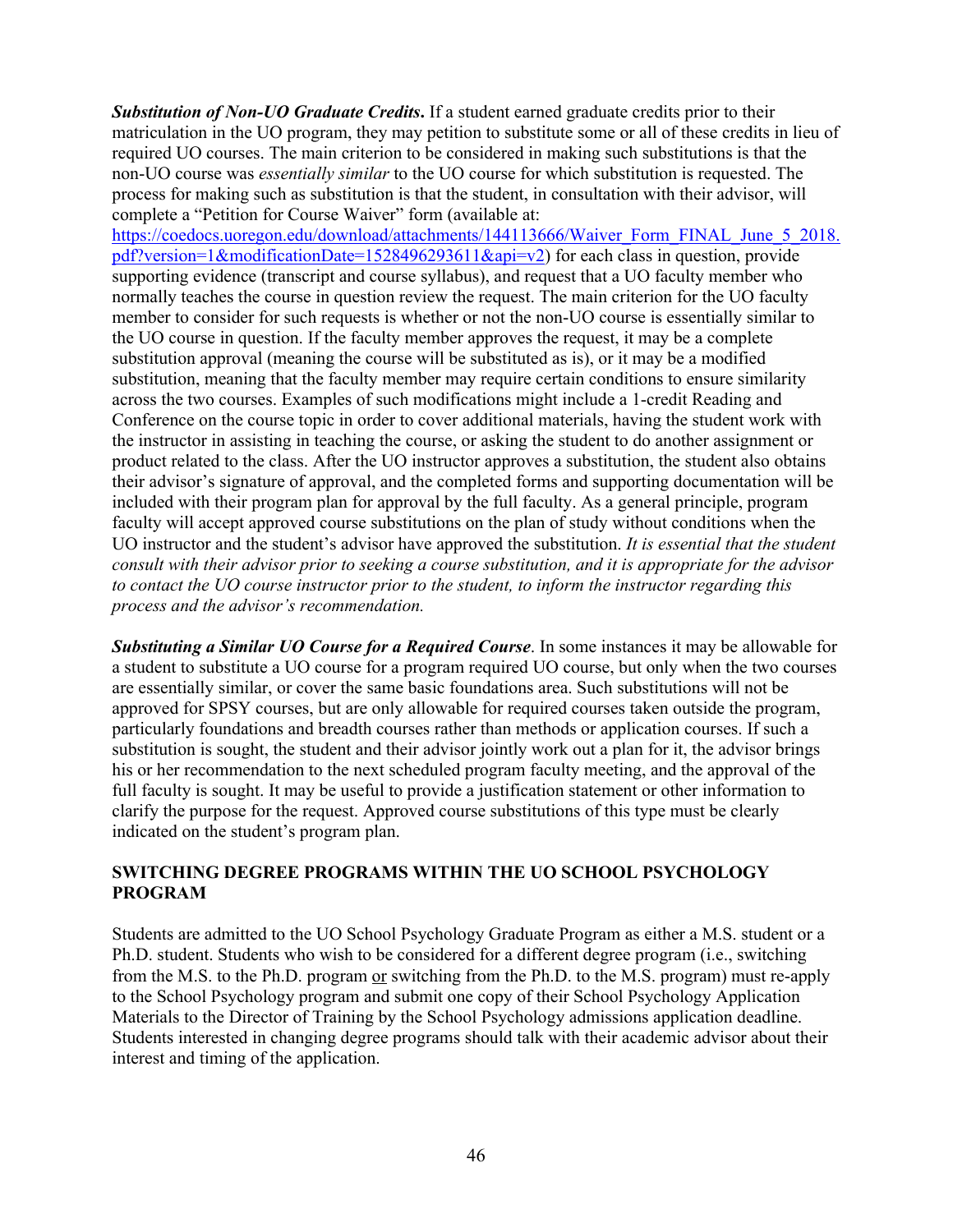# **School Psychology Application Materials:**

- 1) Cover Letter
	- a) Student should state that he/she wishes to switch degree programs
	- b) Student should outline reasons and circumstances surrounding desire to switch degree programs
	- c) For PhD applicants only: Student should name a tenure line faculty member in School Psychology that he/she wishes to work with
- 2) Current CV
- 3) Current UO Transcript
- 4) Personal Statement
	- a) Statement should include professional goals
	- b) Statement should address the goodness-of-fit between goals and chosen degree program
- 5) Two Letters of Recommendation
	- a) One from within the UO (for students applying to the PhD program, the letter should come from the faculty member he/she has identified as a possibleadvisor)
	- b) One from outside the UO

Upon receipt of admissions materials, the SPSY Faculty Committee will review materials. The SPSY Faculty Committee will determine whether the student will be invited to interview on the on-campus interview/finalists day. Only students who are interviewed will be considered for admission. Finalists will be rank ordered and offers of admission will be made based on student characteristics, program needs, and faculty availability. A completed admissions packet and interview will not guarantee the opportunity to switch degree programs. Offers of admission will be communicated to applicants using the standard channels of communication. Students offered admission must notify the Director of Training in writing of their decision to accept admission to a particular degree track by the date specified in their offer of admission.

Current students who are admitted to a new degree track must develop a new program plan based on their year of admission to their new degree program and may be responsible for additional coursework and degree requirements.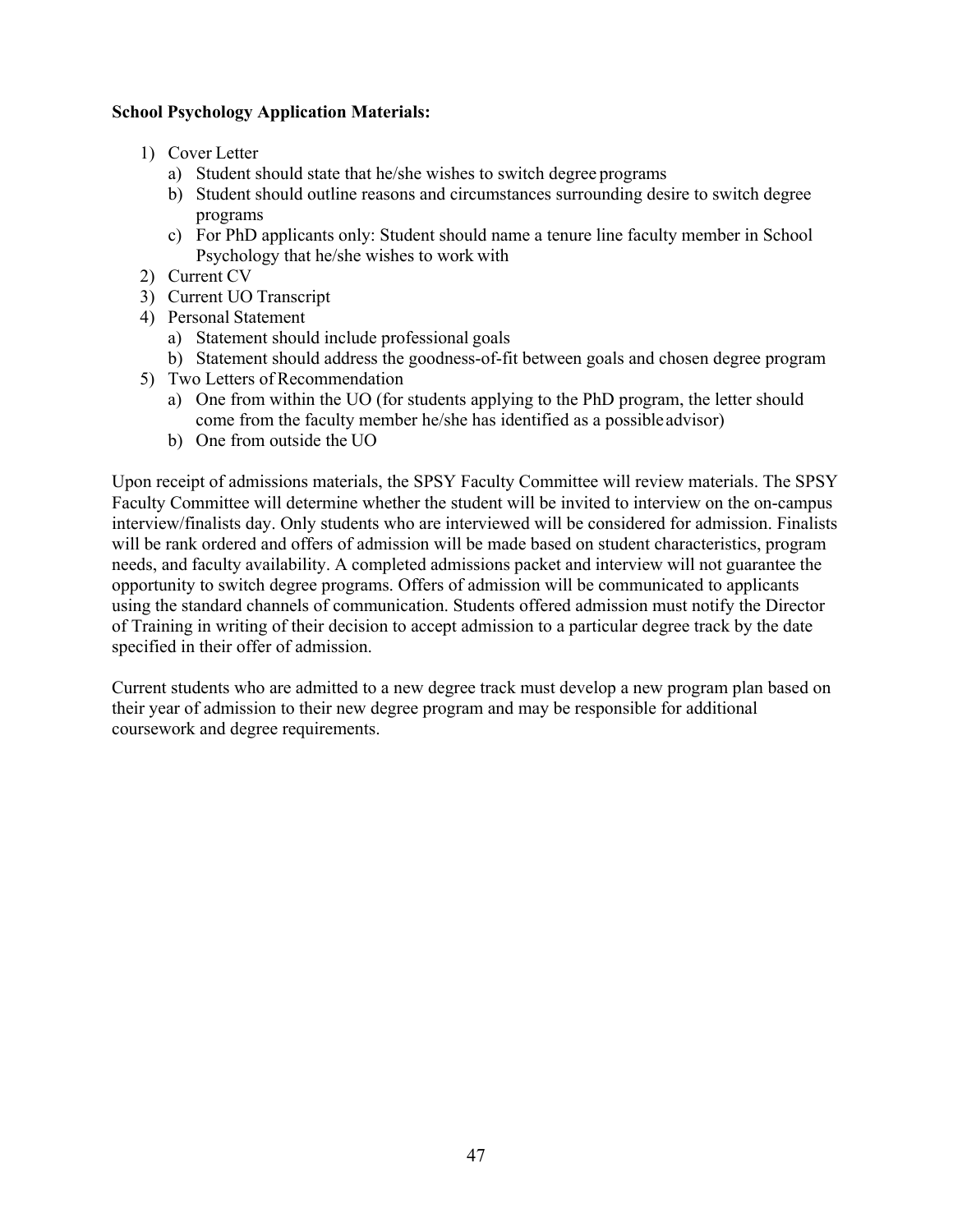# **APPENDIX A School Psychology Program Doctoral Degree Requirements**

| University of Oregon School Psychology Program<br><b>DOCTORAL DEGREE PROGRAM PLAN (rev. 09/2021)</b> |                               |  |
|------------------------------------------------------------------------------------------------------|-------------------------------|--|
|                                                                                                      | Student Name:                 |  |
| <b>APPROVED</b>                                                                                      |                               |  |
|                                                                                                      | Program Committee Signatures: |  |
|                                                                                                      | Date:                         |  |
|                                                                                                      | Date: $\qquad \qquad$         |  |
|                                                                                                      | Date:                         |  |
|                                                                                                      | Date:                         |  |
|                                                                                                      | Date:                         |  |
|                                                                                                      | Date:                         |  |

|                                         | PSYCHOLOGICAL AND EDUCATIONAL                                | <b>Completed or Anticipated (Term/Year)</b> |
|-----------------------------------------|--------------------------------------------------------------|---------------------------------------------|
| <b>FOUNDATIONS</b> (33 credits minimum) |                                                              |                                             |
|                                         | Theories of Learning and Instruction (8 credits)             |                                             |
| EDUC <sub>654</sub>                     | Advanced Applied Behavior Analysis (4)                       |                                             |
| <b>SPED 660</b>                         | Design of Instruction (4)                                    |                                             |
|                                         | History of Psychology (3 credits)                            |                                             |
| <b>CPSY 605</b>                         | Reading in History and Systems (3) OR                        |                                             |
| <b>CPSY 607</b>                         | History and Systems of Psychology (3)                        |                                             |
|                                         | Individual Differences in Behavior (3 credits; choose one of |                                             |
| the following)                          |                                                              |                                             |
| <b>EDLD 637</b>                         | Diversity in Education (3)                                   |                                             |
| <b>SPED 510</b>                         | Diversity in Special Education (3)                           |                                             |
| <b>CPSY 615</b>                         | Counseling Diverse Populations (4)                           |                                             |
|                                         | Human Development (3 credits)                                |                                             |
| <b>CPSY 621</b>                         | Lifespan Developmental Psychology (3)                        |                                             |
| Psychopathology (4 credits)             |                                                              |                                             |
| <b>SPSY 650</b>                         | Developmental Psychopathology (4)                            |                                             |
|                                         | Biological Aspects of Behavior (4 credits)                   |                                             |
| <b>SPSY 652</b>                         | Biological Aspects of Behavior (4-5)                         |                                             |
|                                         | Cognitive Aspects of Behavior (4 credits)                    |                                             |
| <b>SPSY 651</b>                         | Cognitive and Affective Aspects of                           |                                             |
|                                         | Behavior (4-5)                                               |                                             |
|                                         | Social Aspects of Behavior (4 credits)                       |                                             |
| <b>CPSY 635</b>                         | Social Aspects of Behavior (4-5)                             |                                             |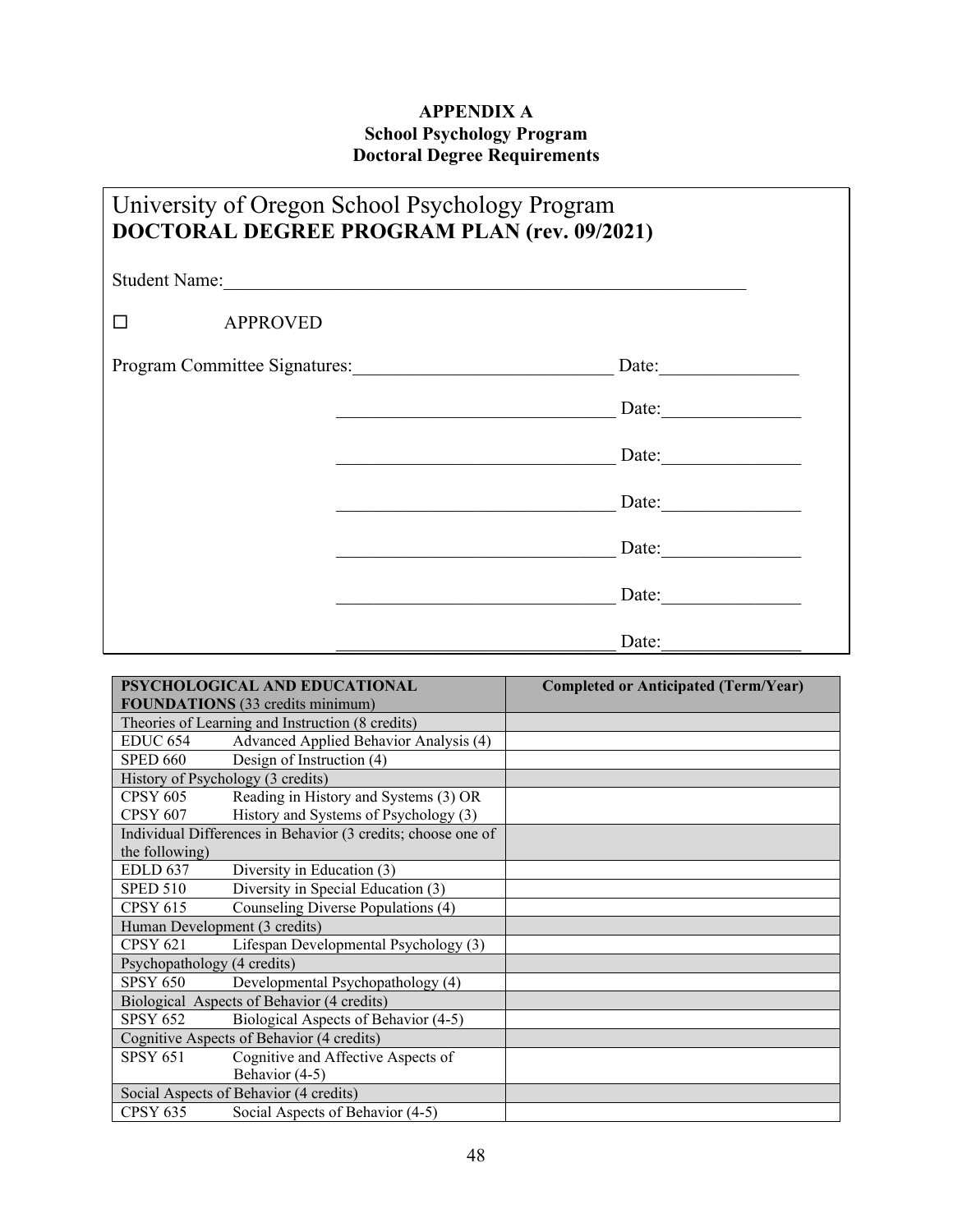|                          | <b>MEASUREMENT AND ASSESSMENT (16 credits)</b>             | <b>Completed or Anticipated (Term/Year)</b> |
|--------------------------|------------------------------------------------------------|---------------------------------------------|
| <b>SPSY 671</b>          | Behavioral Assessment (4)                                  |                                             |
| <b>SPSY 672</b>          | Intellectual Assessment (4)                                |                                             |
| <b>SPSY 674</b>          | Educational Assessment (4)                                 |                                             |
| <b>SPSY 617</b>          | Tests and Measurement in Education (4)                     |                                             |
| $-OR$                    |                                                            |                                             |
| <b>EDLD 560</b>          | Measurement $&$ Assessment (2) and                         |                                             |
| <b>EDLD 663</b>          | Measurement & Research (2)                                 |                                             |
|                          | <b>STATISTICS AND RESEARCH (49 credits minimum)</b>        | <b>Completed or Anticipated (Term/Year)</b> |
|                          | Statistics and Research Design (23 credits)                |                                             |
| <b>EDUC 614</b>          | Educational Statistics (4)                                 |                                             |
| <b>EDUC 640</b>          | Applied Statistics, Design, & Analysis (4)                 |                                             |
| <b>SPED 626</b>          | Grant Writing (3)                                          |                                             |
| <b>EDUC 650</b>          | Single-Subject Research Methods I (4)                      |                                             |
| <b>EDUC 652</b>          | Single- Subject Research. Methods II (4)                   |                                             |
| <b>EDUC 642</b>          | Multiple Regression in Educ Research (4)                   |                                             |
|                          | Application of Research Skills: Dissertation Research      |                                             |
| (26 credits minimum)     |                                                            |                                             |
| <b>SPSY 603</b>          | Dissertation (18 credits minimum)                          |                                             |
| <b>SPSY 601</b>          | Research team or independent research (8                   |                                             |
|                          | credits minimum)                                           |                                             |
|                          | PRACTICE OF SCHOOL PSYCHOLOGY (53 credits                  | <b>Completed or Anticipated (Term/Year)</b> |
| minimum)                 |                                                            |                                             |
| Consultation (8 credits) |                                                            |                                             |
| <b>SPSY 630</b>          | Introduction to Consultation (4)                           |                                             |
| <b>SPSY 632</b>          | <b>Advanced Consultation (4)</b>                           |                                             |
|                          | Academic and Social Behavioral Interventions (15 credits)  |                                             |
| <b>SPSY 631</b>          | Academic and Behavioral Interventions                      |                                             |
| (4)                      |                                                            |                                             |
| <b>SPED 540</b>          | Early Literacy for Diverse Learners (4)                    |                                             |
| <b>SPSY 610</b>          | Beginning Counseling Skills (3)                            |                                             |
| <b>CPSY 642</b>          | Child-Family Interventions (4)                             |                                             |
|                          | Teaching and Supervision (7 credits)                       |                                             |
| <b>SPSY 662</b>          | Foundations of Clinical Supervision (3)                    |                                             |
| <b>SPSY 602</b>          | Supervised College Teaching (2)                            |                                             |
| <b>SPSY 602</b>          | Supervised College Teaching-                               |                                             |
|                          | Supervising Applied Practicum (2)                          |                                             |
|                          | Professional Standards and Ethics (10 credits)             |                                             |
| <b>SPSY 661</b>          | Principles and Practices in School                         |                                             |
|                          | Psychology (4)                                             |                                             |
| <b>SPED 528</b>          | Law and Special Education (3)                              |                                             |
| <b>SPSY 663</b>          | Professional Ethics (3)                                    |                                             |
|                          | Applied Practicum Experiences (Minimum 13 credits)         |                                             |
| <b>SPSY 695</b>          | Introductory Field Studies (2 credits)                     |                                             |
| <b>SPSY 609</b>          | Practicum Academic Intervention Clinic                     |                                             |
|                          | (Community Agency Practicum; 2 credits;<br>80 clock hours) |                                             |
|                          | Practicum (9 credits; 360 clock hours)                     |                                             |
| <b>SPSY 698</b>          | School-Based Practicum(3) (Fall quarter)                   |                                             |
|                          | (120 clock hours)                                          |                                             |
| <b>SPSY 698</b>          | School-Based Practicum(3) (Winter                          |                                             |
|                          | quarter) (120 clock hours)                                 |                                             |
| <b>SPSY 698</b>          | School-Based Practicum (3) (Spring                         |                                             |
|                          | quarter) (120 clock hours)                                 |                                             |
|                          | <b>INTERNSHIP EXPERIENCE (9 credits and 1500 clock</b>     | <b>Completed or Anticipated (Term/Year)</b> |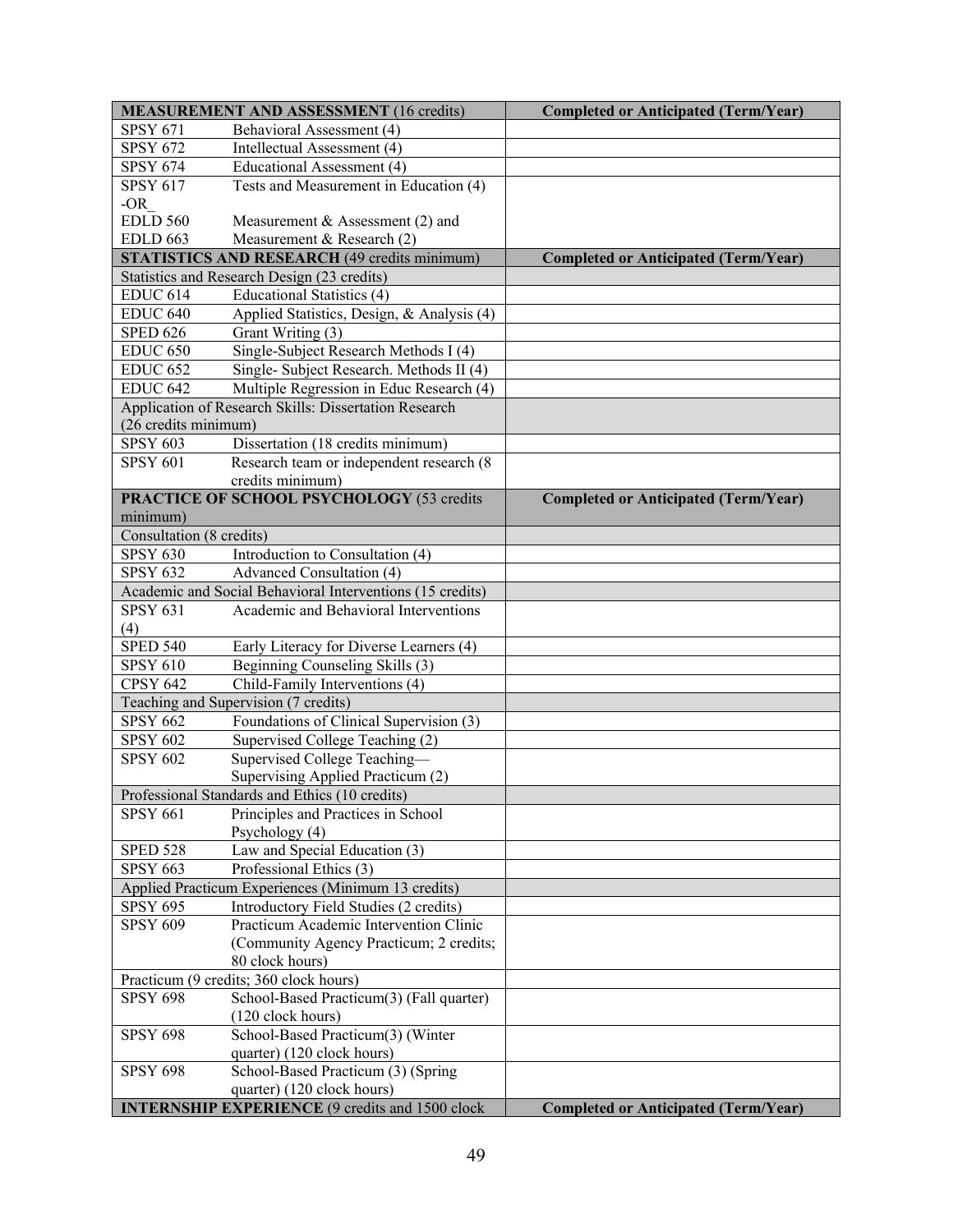| hours minimum) <sup>1</sup> |                                          |  |
|-----------------------------|------------------------------------------|--|
| <b>SPSY 605</b>             | Reading and Conference in Pre-Internship |  |
|                             | Planning $(6)$                           |  |
| <b>SPSY 699</b>             | Internship $(3)$                         |  |

# *NOTES*

<sup>1</sup> See student handbook for possible exceptions to the 9 credit internship registration requirement. Prior to completion of internship, students are required to pass the Praxis II School Psychologist licensure exam.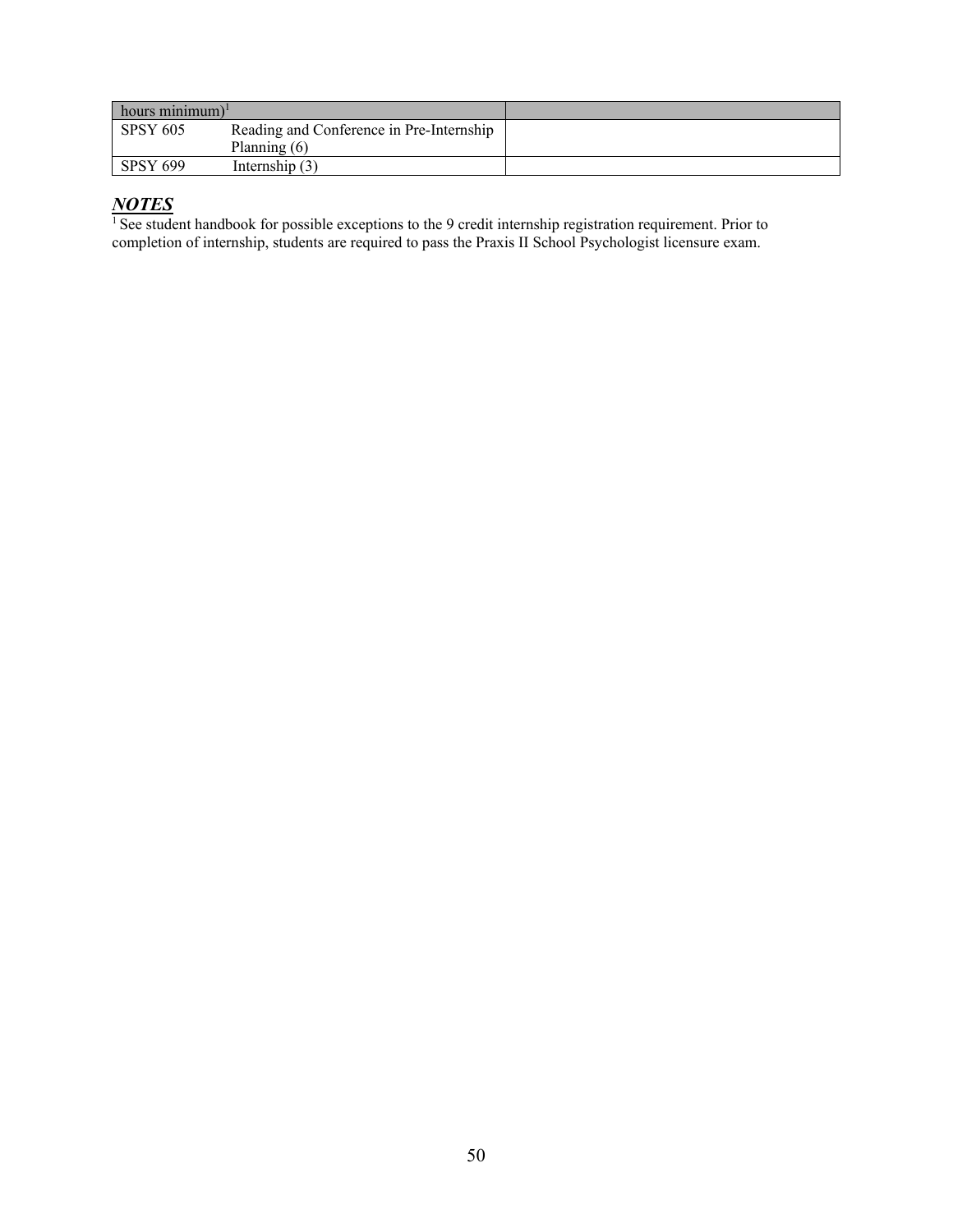# **APPENDIX B**

Formal Proposal of Intent to Take Comprehensive Exam: Research Proposal Portion

Date Submitted: \_\_\_\_\_\_\_/\_\_\_\_\_\_\_/\_\_\_\_\_\_\_

Student: \_\_\_\_\_\_\_\_\_\_\_\_\_\_\_\_\_ Advisor: \_\_\_\_\_\_\_\_\_\_\_\_\_\_\_\_

- Proposed Date to receive research topics
- Proposed committee
- Topic areas to be considered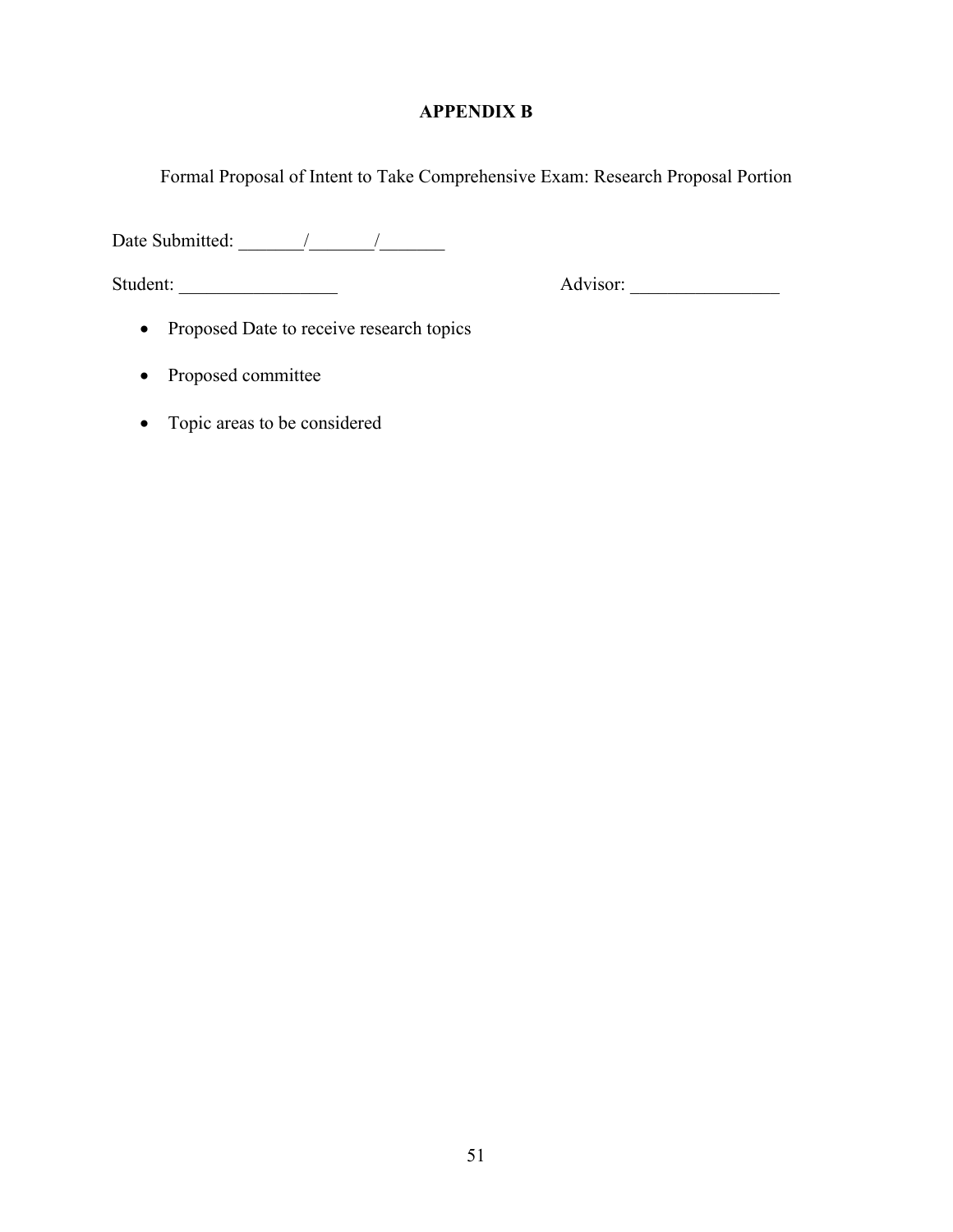# **APPENDIX C**

Formal Proposal of Intent to Take Comprehensive Exam: Case Presentation Portion

Date Submitted:  $\qquad$  / Quarter the Case Presentation will be given (circle one): Fall Winter Spring Student: Advisor:

- Context (e.g., clinic, middle school classroom, elementary school playground)
- Relevant background information (e.g., age, existing diagnoses, academic placement)
- Theoretical orientation guiding case conceptualization
- Presenting concerns
- Assessments completed (please note which were used to inform the intervention you developed)
- Key components of intervention developed (e.g., scaffold instruction, home-school note, point system)
- Data collection (frequency, who recorded, target responses) and data to be presented graphically in case presentation (e.g., graph of off-task behavior, graph of reading fluency)
- Documentation of intervention fidelity (how documented)
- Consultation modality (e.g., phone only, meetings) and frequency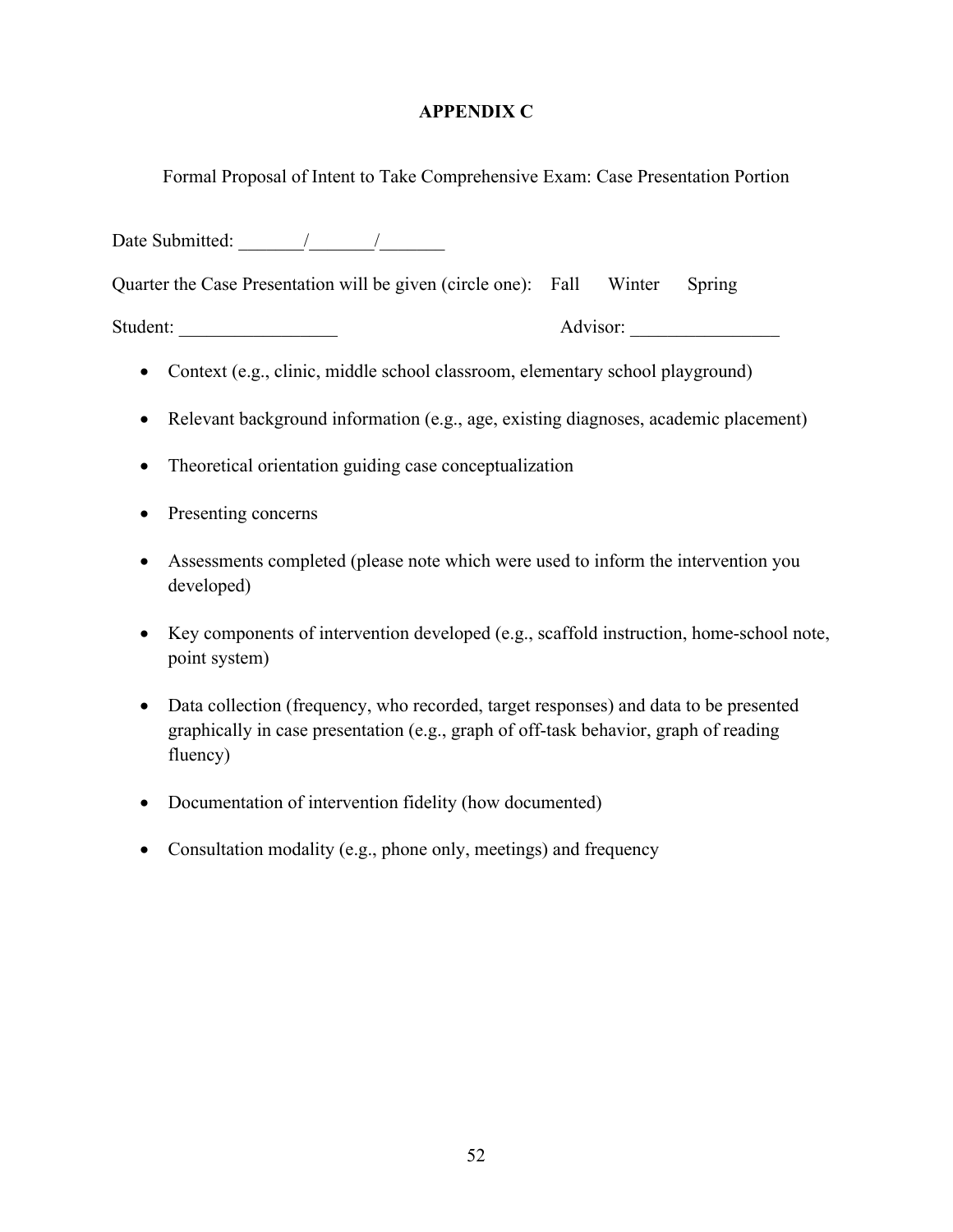UNIVERSITY OF OREGON, COLLEGE OF EDUCATION, SPECIAL EDUCATION AND CLINICAL SCIENCES

# School Psychology Program (PhD) Graduate Student Annual Activity Summary

**Name: \_\_\_\_\_\_\_\_\_\_\_\_\_\_\_\_\_\_\_\_**

**Year Entered Program: \_\_\_\_\_\_\_\_\_\_\_\_**

**Academic Year Reviewed: \_\_\_\_\_-\_\_\_\_\_\_**

**Advisor: \_\_\_\_\_\_\_\_\_\_\_\_\_\_\_\_\_**

**Instructions: The Activity Summary is designed to be a working document, one that you update each year. Thus, by the end of your time in the doctoral program the Activity Summary will document successful completion of all competencies. Thus, when updating the Summary do not erase material from previous years, simply add to it. Do not be concerned if you do not have information to enter into some sections; the form serves students at all levels of training. Please turn in the Activity Summary, an updated table of completed degree requirements (Appendix A in program handbook), and supporting documents to Alyssa Warnick-Hesse by no later than May 15 of the current academic year.**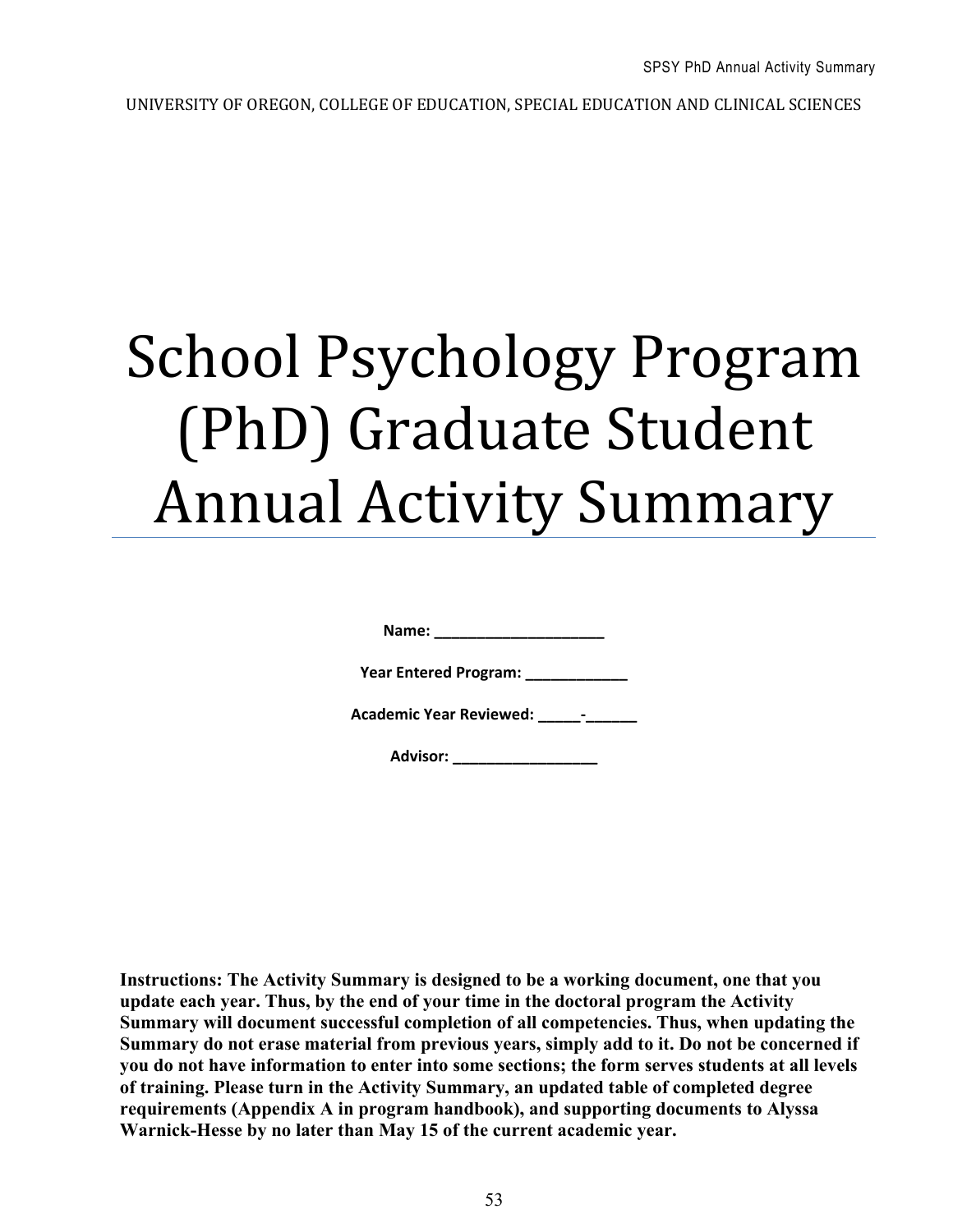- **1. Mastery of foundational knowledge in psychology and education.**
	- **a. Passing grade on all courses listed in the Psychological and Educational Foundations domain of the program requirements.**
	- **b. Obtain a passing grade on a scholarly paper in which foundational knowledge in psychology and education is integrated, within a focus on a particular topic of interest to the student (please include a copy of the paper in your portfolio and the faculty member's feedback on your paper).**

Date completed:  $\frac{1}{2}$  /  $\frac{1}{2}$  Course:

Grade on paper or approval of faculty member:

**c. Document satisfactory understanding and competence in APA required core content areas. Please submit relevant papers or assignments for each item below along with grading rubrics or the instructor's feedback on the assignment.**

*Biological aspects of behavior*

Date completed:  $\frac{1}{2}$  /

Paper title:

Grade on paper or approval of faculty member:

*Cognitive and affective aspects of behavior*

Date completed:  $\frac{1}{\sqrt{2\pi}}$ 

Paper title: \_\_\_\_\_\_\_\_\_\_\_\_\_\_\_\_\_\_\_\_\_\_\_\_\_\_\_\_\_\_\_\_\_\_\_\_\_\_\_\_\_\_\_

Grade on paper or approval of faculty member:

*Social aspects of behavior*

Date completed:  $\frac{1}{2}$ 

Paper title: \_\_\_\_\_\_\_\_\_\_\_\_\_\_\_\_\_\_\_\_\_\_\_\_\_\_\_\_\_\_\_\_\_\_\_\_\_\_\_\_\_\_\_

Grade on paper or approval of faculty member:

*History and Systems (historical paper)*

Date completed:  $\frac{1}{2}$  /

Paper title: \_\_\_\_\_\_\_\_\_\_\_\_\_\_\_\_\_\_\_\_\_\_\_\_\_\_\_\_\_\_\_\_\_\_\_\_\_\_\_\_\_\_\_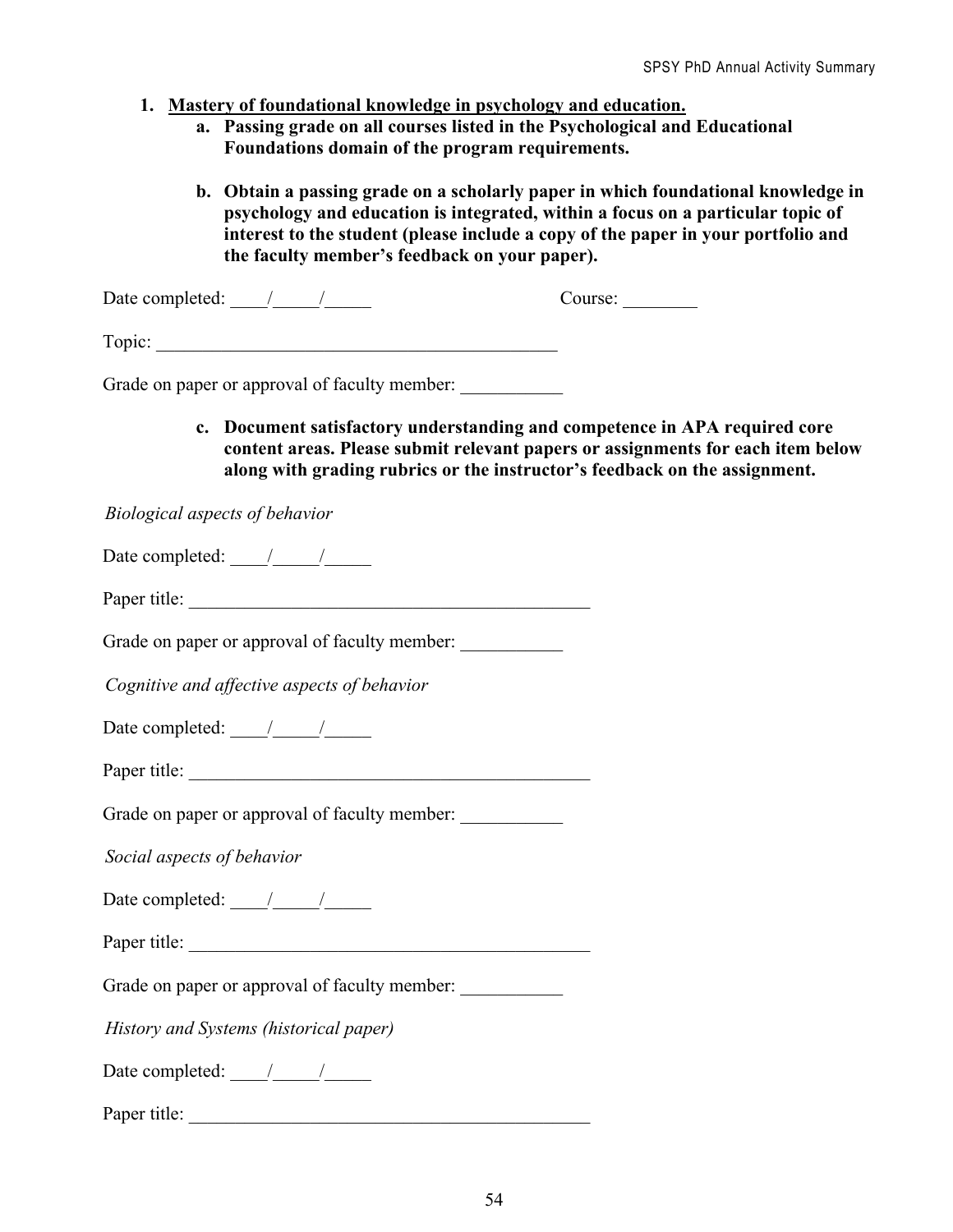Grade on paper or approval of faculty member:

*Educational Assessment*

Educational assessment report

Date completed:  $\frac{1}{2}$ 

Grade on paper or approval of faculty member: \_\_\_\_\_\_\_\_\_\_\_\_\_\_\_\_\_\_\_\_\_\_\_\_\_\_\_\_\_\_\_\_\_\_\_

*Intellectual Assessment*

Administration of intellectual assessment

Date completed:  $\frac{1}{\sqrt{2\pi}}$ 

Demonstrate competency YES NO

*Behavioral Assessment*

Data analysis (report part D of group project assignment)

Date completed: <u>\_\_\_\_\_/\_\_\_\_\_\_</u>

Grade on paper or approval of faculty member:

*Individual Differences in Behavior*

Course taken:

Critical analysis OR written assignment title:

Date completed: <u>\_\_\_\_/\_\_\_\_\_/</u>

Grade on paper or approval of faculty member: \_\_\_\_\_\_\_\_\_\_\_\_\_\_\_\_\_\_\_\_\_\_\_\_\_\_\_\_\_\_\_\_\_\_\_

*Human Development*

Child observation assignment/adult interview project

Date completed:  $\frac{1}{2}$ 

Grade on paper or approval of faculty member:

*Dysfunctional behavior/psychopathology*

Developmental Psychopathology group scholarly paper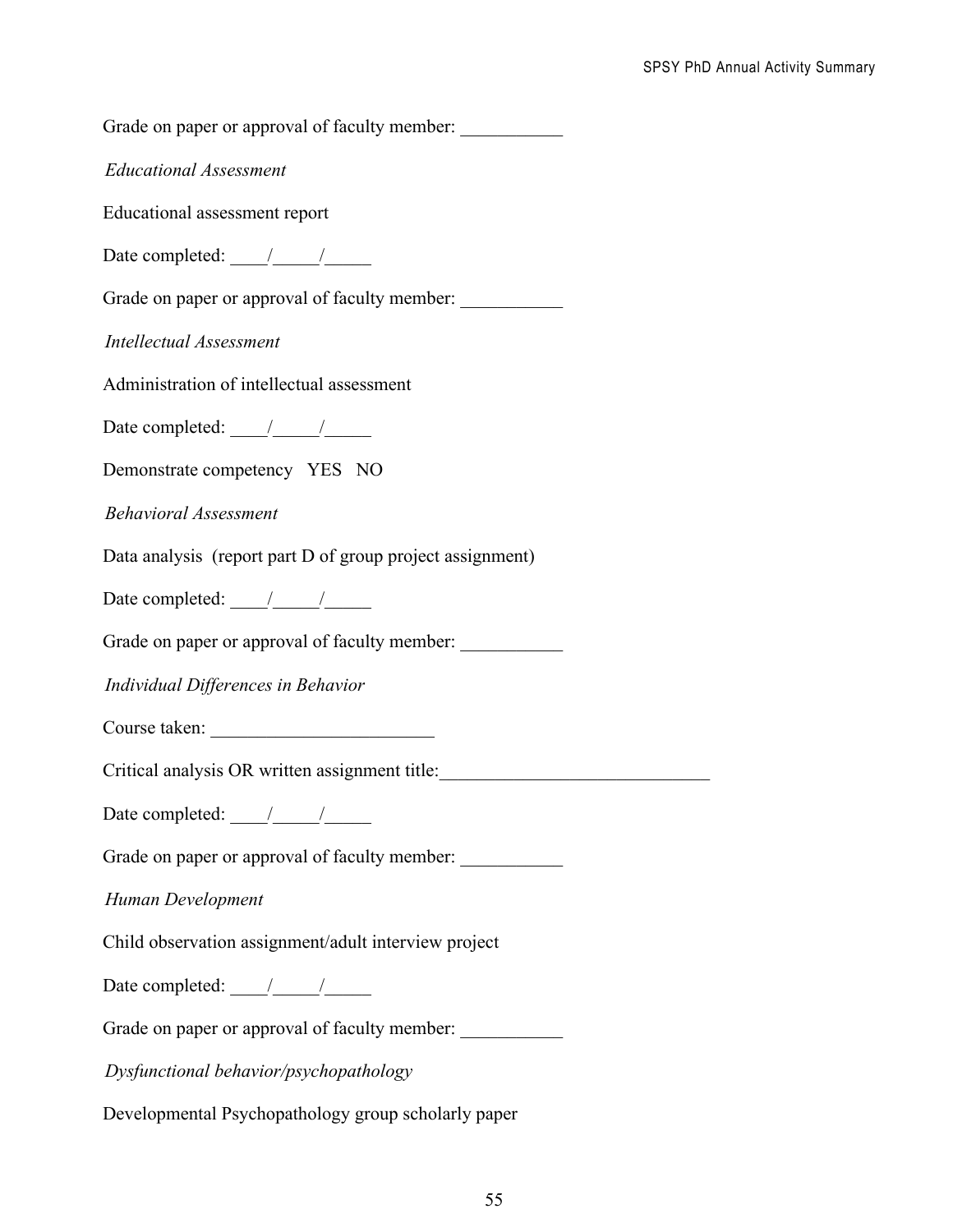| Date completed: $\frac{1}{\sqrt{1-\frac{1}{2}}}$                                                 |  |  |  |  |
|--------------------------------------------------------------------------------------------------|--|--|--|--|
| Paper title:                                                                                     |  |  |  |  |
| Grade on paper or approval of faculty member:                                                    |  |  |  |  |
| Theories and Methods of Consultation                                                             |  |  |  |  |
| Advanced Consultation written case report                                                        |  |  |  |  |
| Date completed: $\frac{1}{\sqrt{1-\frac{1}{2}}}$                                                 |  |  |  |  |
| Paper title:                                                                                     |  |  |  |  |
| Grade on paper or approval of faculty member:                                                    |  |  |  |  |
| Theories and methods of evaluating the efficacy of interventions                                 |  |  |  |  |
| Academic and Behavioral Interventions presentation (related to intervention protocol)            |  |  |  |  |
| Date completed: $\frac{1}{\sqrt{2\pi}}$                                                          |  |  |  |  |
| Presentation title:                                                                              |  |  |  |  |
| Grade on presentation or approval of faculty member:                                             |  |  |  |  |
| 2. Develop expertise in planning and conducting applied research in psychology and<br>education. |  |  |  |  |

**a. Obtain a passing score on research proposal section of comprehensive examination. Please include. Please attach a copy of any documentation you received upon successful completion of your research comprehensive examinations. Only include information regarding the final outcome of this exam.**

*Research comprehensive examination*

Date completed:  $\frac{1}{2}$  Title: Title:

Did you pass (report based on final outcome, even if a revision was required) YES NO

**b. Successful completion of the Collaborative IRB Training Initiative (CITI) online course for ethical conduct of research (Place a copy of the CITI certificate in your portfolio).**

Date successfully completed:  $\frac{1}{2}$ 

Did you obtain a score of 80% or higher YES NO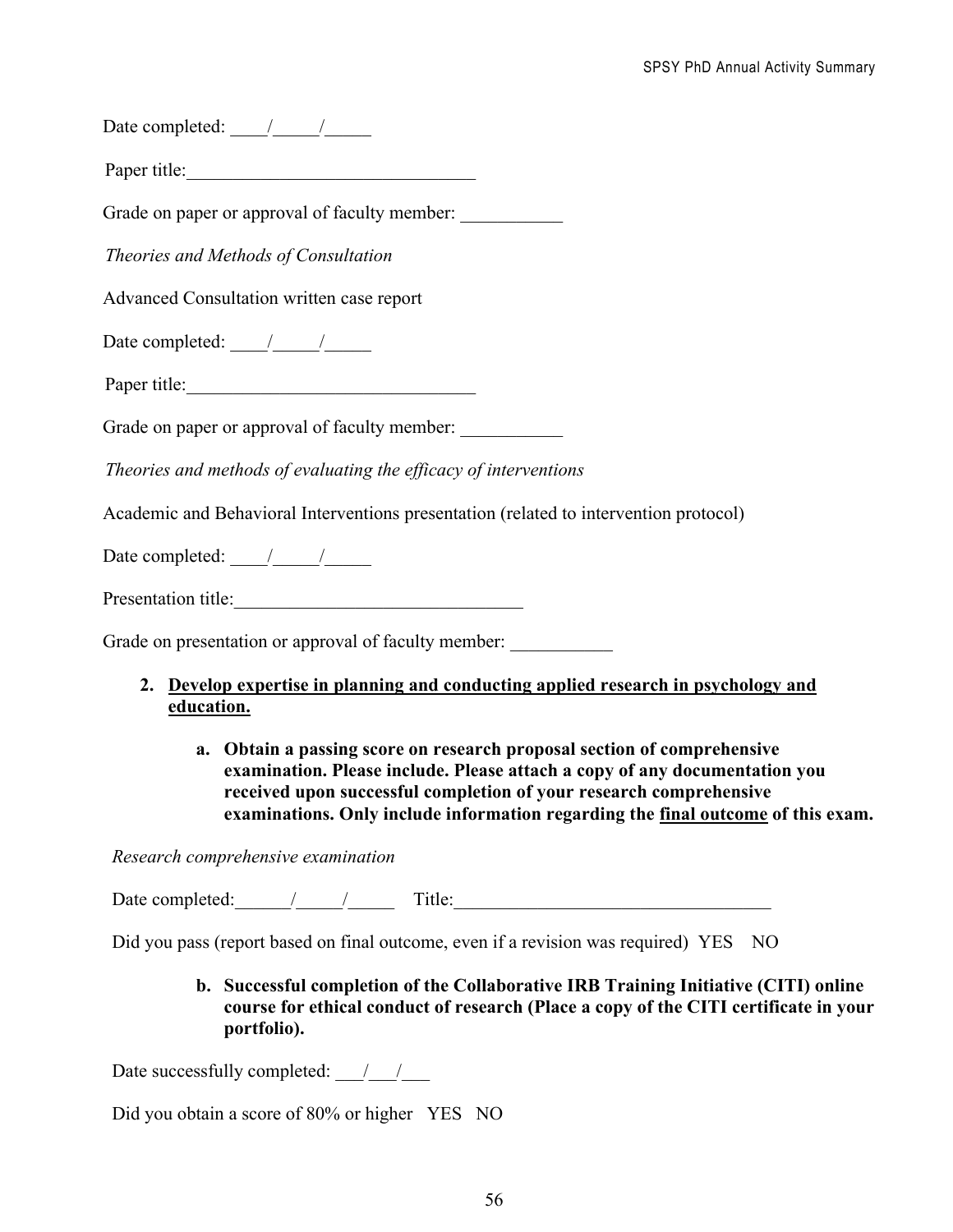# **3. Demonstrate proficiency in professional writing and scholarly analysis.**

**a. Receive a passing score on a written review of at least two professional publications. Reviews must either have received a grade of B- or better in a course or scored by a school psychology faculty member. Please turn the reviews in with your portfolio along with any grading rubrics or faculty feedback.** 

| Review 1:                                                                                                                                                                                                                                                                                                                                                                                                                                                                                                                                             |
|-------------------------------------------------------------------------------------------------------------------------------------------------------------------------------------------------------------------------------------------------------------------------------------------------------------------------------------------------------------------------------------------------------------------------------------------------------------------------------------------------------------------------------------------------------|
| What did you review (select one): journal article book book chapter other                                                                                                                                                                                                                                                                                                                                                                                                                                                                             |
| Date completed: $\frac{1}{\sqrt{1-\frac{1}{2}} \cdot \frac{1}{\sqrt{1-\frac{1}{2}} \cdot \frac{1}{\sqrt{1-\frac{1}{2}} \cdot \frac{1}{\sqrt{1-\frac{1}{2}} \cdot \frac{1}{\sqrt{1-\frac{1}{2}} \cdot \frac{1}{\sqrt{1-\frac{1}{2}} \cdot \frac{1}{\sqrt{1-\frac{1}{2}} \cdot \frac{1}{\sqrt{1-\frac{1}{2}} \cdot \frac{1}{\sqrt{1-\frac{1}{2}} \cdot \frac{1}{\sqrt{1-\frac{1}{2}} \cdot \frac{1}{\sqrt{1-\frac{1}{2}} \cdot \frac{1}{\$                                                                                                              |
| Course completed as part of (if applicable): Course Crade/Score: Canade/Score:                                                                                                                                                                                                                                                                                                                                                                                                                                                                        |
| Faculty member you completed the review with (if applicable): __________________                                                                                                                                                                                                                                                                                                                                                                                                                                                                      |
| Review 2:<br>What did you review (select one): journal article book book chapter other                                                                                                                                                                                                                                                                                                                                                                                                                                                                |
| Date completed: $\frac{1}{\sqrt{1-\frac{1}{2}}}\frac{1}{\sqrt{1-\frac{1}{2}}}\frac{1}{\sqrt{1-\frac{1}{2}}}\frac{1}{\sqrt{1-\frac{1}{2}}}\frac{1}{\sqrt{1-\frac{1}{2}}}\frac{1}{\sqrt{1-\frac{1}{2}}}\frac{1}{\sqrt{1-\frac{1}{2}}}\frac{1}{\sqrt{1-\frac{1}{2}}}\frac{1}{\sqrt{1-\frac{1}{2}}}\frac{1}{\sqrt{1-\frac{1}{2}}}\frac{1}{\sqrt{1-\frac{1}{2}}}\frac{1}{\sqrt{1-\frac{1}{2}}}\frac{1}{\sqrt{1-\frac{$                                                                                                                                     |
| Course completed as part of (if applicable): Grade/Score: Grade/Score:                                                                                                                                                                                                                                                                                                                                                                                                                                                                                |
| Faculty member you completed the review with (if applicable): __________________                                                                                                                                                                                                                                                                                                                                                                                                                                                                      |
| b. Receive a passing score on at least one comprehensive scholarly paper critically<br>reviewing an area of school psychology and suggesting directions for the field.<br>This could include a concept paper or a review of the literature. Papers must<br>either have received a grade of B- or better in a course or be approved by a school<br>psychology faculty member. If not completed as part of a course, indicate the<br>approving faculty member. Please turn in the paper along with the completed<br>grading rubric or faculty feedback. |

| Date completed: | Course: | Title: |
|-----------------|---------|--------|
| Topic:          |         |        |
|                 |         |        |

Grade on paper or approval of faculty member:

**c. Receive a passing score on the case comprehensive examination. Please attach a copy of any documentation you received upon successful completion of the case comprehensive examinations. Only include information regarding the final outcome of this exam.**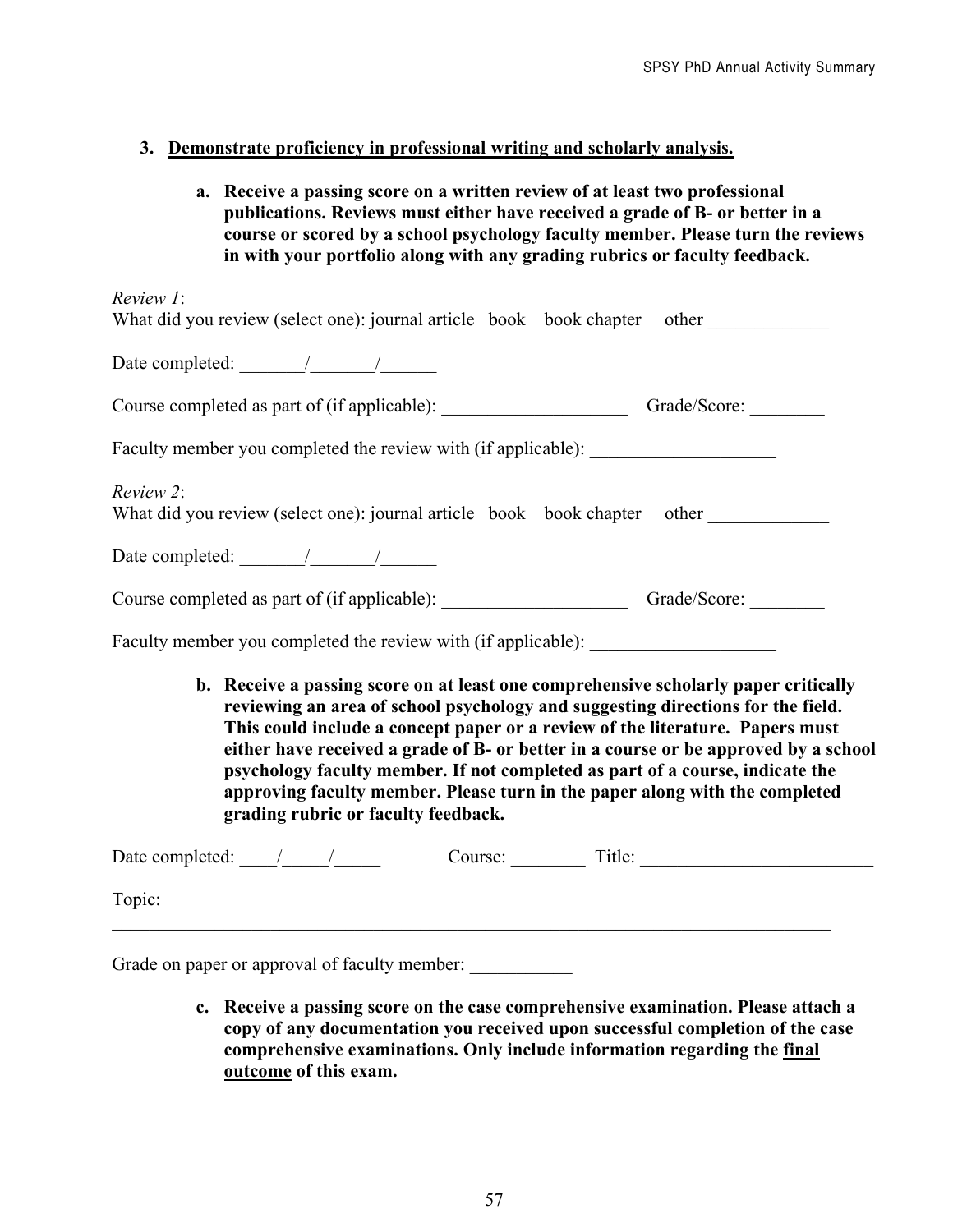*Case comprehensive examination*

Date completed:  $\frac{1}{2}$  /

Did you pass (report based on final outcome, even if a revision was required) YES NO

# **4. Deliver psychological services in school settings, including assessment, intervention, and consultation skills, with proficiency.**

**a. Receive passing scores on at least two comprehensive assessment reports, including one that is focused primarily on academic or cognitive assessment, and one that is focused primarily on behavioral or social-emotional assessment. Reports must either have received a grade of B- or better in a course or be approved by a school psychology faculty member. Please include copies in your portfolio—use pseudonyms or black out identifying information.** 

| Report 1:                                                                       |                                                                                  |                                                                                                                                                                                                                                                                                                                                                                                                                              |
|---------------------------------------------------------------------------------|----------------------------------------------------------------------------------|------------------------------------------------------------------------------------------------------------------------------------------------------------------------------------------------------------------------------------------------------------------------------------------------------------------------------------------------------------------------------------------------------------------------------|
| Date completed: $\frac{1}{\sqrt{1-\frac{1}{2}}}\frac{1}{\sqrt{1-\frac{1}{2}}}}$ |                                                                                  |                                                                                                                                                                                                                                                                                                                                                                                                                              |
|                                                                                 | Grade on paper or approval of faculty member: __________________________________ |                                                                                                                                                                                                                                                                                                                                                                                                                              |
| Report 2:                                                                       |                                                                                  |                                                                                                                                                                                                                                                                                                                                                                                                                              |
|                                                                                 |                                                                                  | Date completed: ///// Course: Topic: Topic:                                                                                                                                                                                                                                                                                                                                                                                  |
|                                                                                 | Grade on paper or approval of faculty member:                                    |                                                                                                                                                                                                                                                                                                                                                                                                                              |
| Report 1:                                                                       | follow assessment results used for (a) above.                                    | b. Receive a passing score on a written report of an intervention conducted with an<br>individual student presenting with an academic or social-behavioral problem,<br>including pre-intervention data and data collected after implementation of the<br>intervention. Report must either have received a grade of B- or better in a course<br>or be approved by a school psychology faculty member. Intervention report can |
|                                                                                 |                                                                                  | Date completed: ///// Course: Topic: Topic:                                                                                                                                                                                                                                                                                                                                                                                  |
|                                                                                 | Grade on paper or approval of faculty member:                                    |                                                                                                                                                                                                                                                                                                                                                                                                                              |
|                                                                                 |                                                                                  | c. Receive a passing score on a written report of a consultation intervention<br>conducted with a classroom teacher or parent as the consultee. Your report must<br>include pre-intervention data and data collected after implementation of the<br>intervention. Report must either have received a grade of B- or better in a course<br>or be approved by a school psychology faculty member. Intervention report can      |

| Date completed: /                             | Course: | Topic: |  |
|-----------------------------------------------|---------|--------|--|
| Grade on paper or approval of faculty member: |         |        |  |

**follow assessment results used for (a) or (b) above.**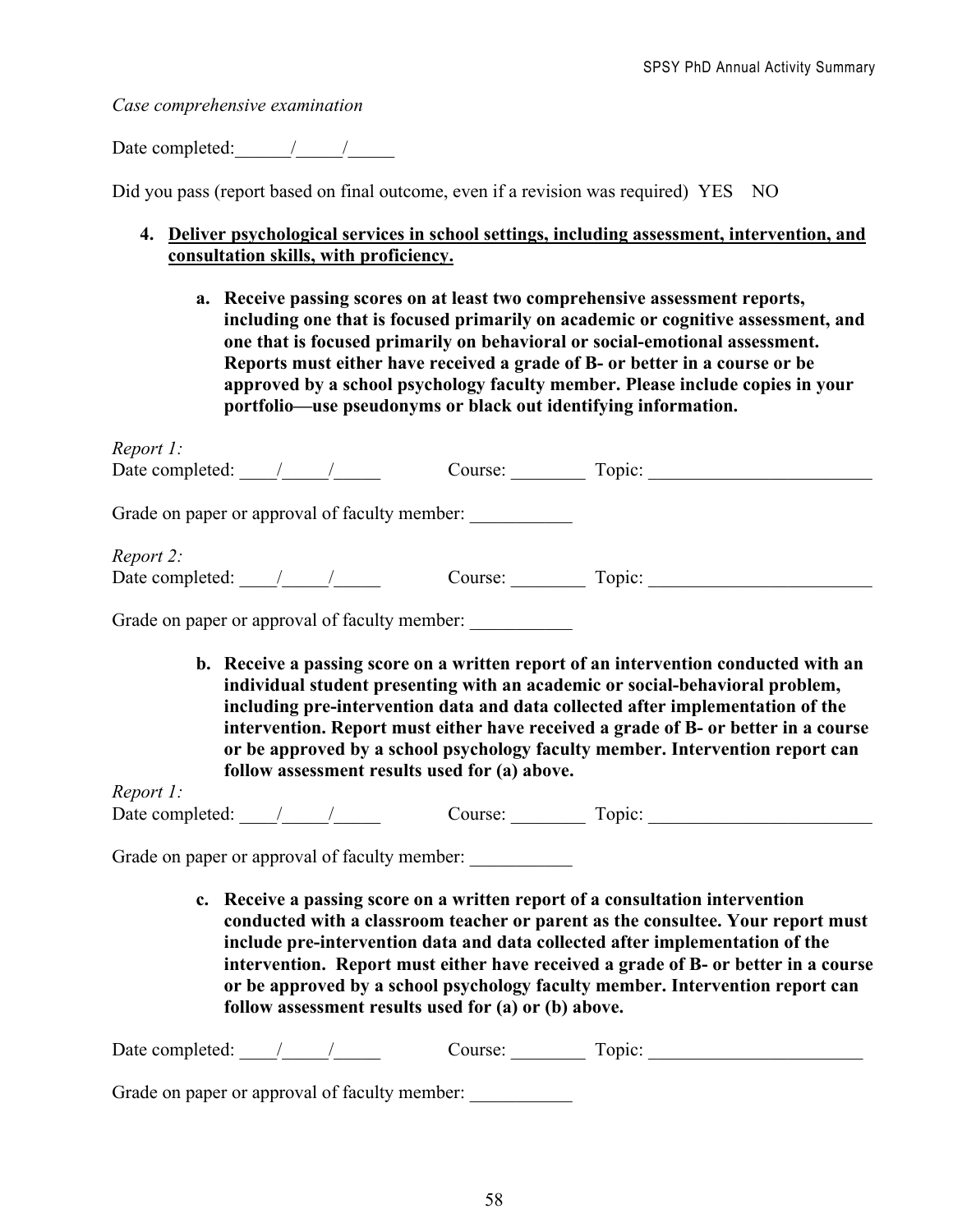**d. Receive a passing score on a written report of a consultation intervention, or a proposal for a consultation intervention, conducted at the systems level, such as a school, school system, classroom system, or agency. Report must either have received a grade of B- or better in a course or be approved by a school psychology faculty member. Intervention report can follow assessment results used for (a) or (b) above.** 

Date completed:  $\frac{1}{2}$  /  $\frac{1}{2}$  Course: Topic: Topic:

Grade on paper or approval of faculty member:

**e. Successfully complete practicum and internship experiences. Submit evaluation reports from all practicum supervisors. Below list the term and supervisor for which you have submitted evaluations.**

**5. Demonstrate skill in teaching, at both the university pre-service level and the professional in-service level.**

**Term Supervisor Placement (e.g., school)**

**a. Successfully prepare and give at least two lectures in undergraduate or graduate level courses. Please turn in your lesson plan and supporting materials (e.g., Powerpoint slides) with your portfolio. Also turn in a written evaluation (1-2 pages) of your teaching completed by your supervisor in the course.** 

*Lecture 1:* 

| Course and instructor:               |        |
|--------------------------------------|--------|
| Date delivered: $\frac{1}{\sqrt{2}}$ | Topic: |
| Lecture 2:                           |        |
| Course and instructor:               |        |
| Date delivered: / /                  | Topic: |

**b. Successfully plan and conduct at least one in-service training program for professionals or parents. Please include supporting materials (e.g., Powerpoint slides) with your portfolio. Also, please include a brief (1-2 page) analysis of the in-service. Describe the purpose of the in-service, what you think went well, and areas you could improve. Include this analysis in your portfolio.**

*Topic of in-service:*  $\blacksquare$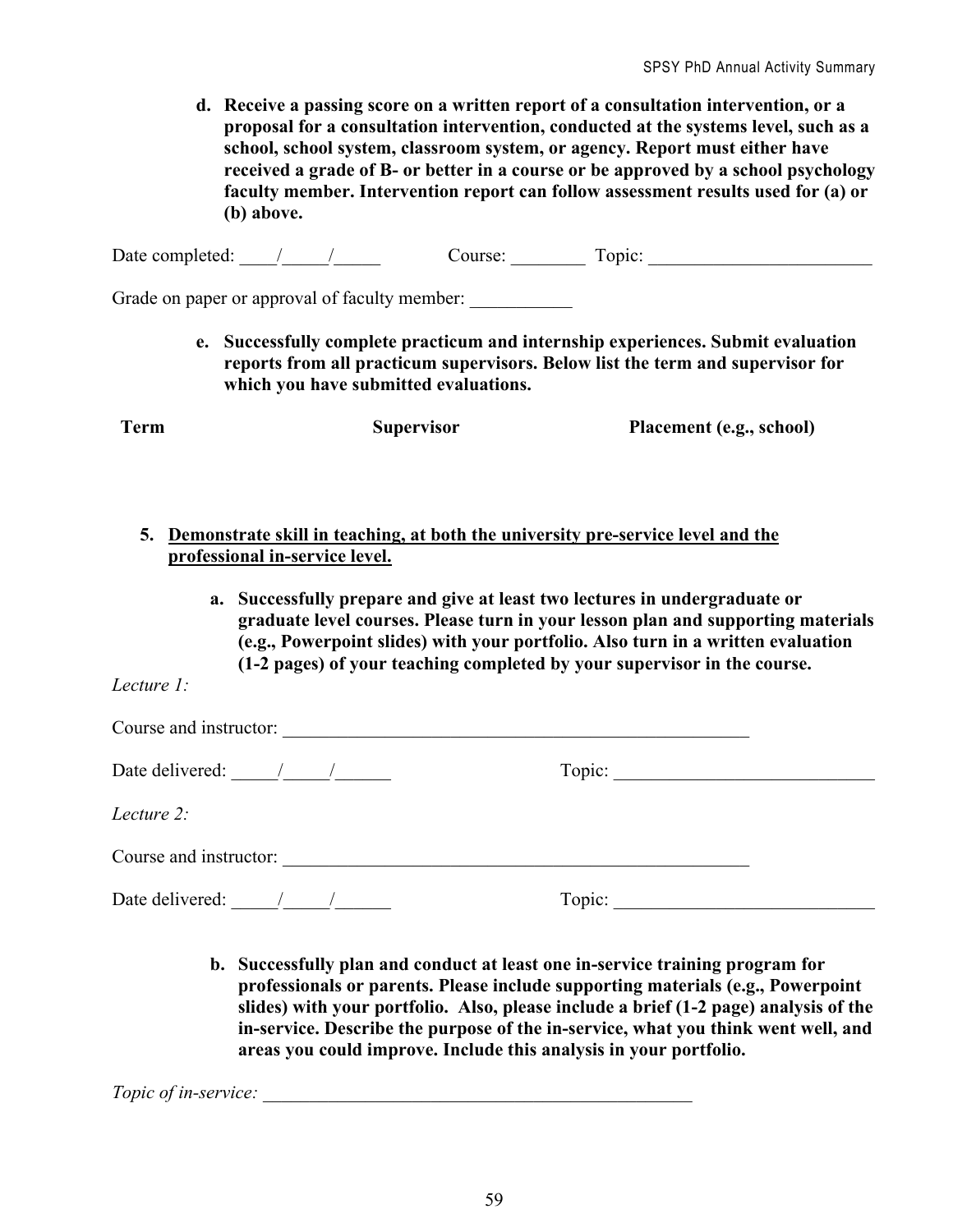*Date delivered: \_\_\_\_\_/\_\_\_\_\_\_/\_\_\_\_\_\_ Audience: \_\_\_\_\_\_\_\_\_\_\_\_\_\_\_\_\_\_\_\_\_\_*

**c. Submit evaluations from all individuals who supervised your teaching this year. Below indicate the quarter you were a teaching assistant, your supervisor, and the course.**

**Term Supervisor Course**

# **6. Develop skills in supervision of school psychology services.**

*(Completed after successfully completing the first two years of practicum and coursework and while enrolled in Supervised College Teaching and Foundations of Clinical Supervision courses).*

> **a. After successfully completing the first two years of coursework and practicum (including SPSY 609/626), successfully complete SPSY 662 Foundations of Clinical Supervision (B- or better) and demonstrate satisfactory skills in the provision of supervision for a student enrolled in practicum or practicum-related course, for at least one quarter, while enrolled in SPSY 602 Supervised College Teaching. You must receive a grade of pass in the course. Also, please write a brief (1-2 page) analysis of your experience. Describe what you think went well, and areas you could improve. Include this analysis in your portfolio.**

*Faculty supervisor:*  $\qquad \qquad$  *Dates of supervision: From to \_\_\_\_\_\_\_\_\_\_\_\_\_\_\_\_\_\_\_.* 

*Number of students supervised: \_\_\_\_\_\_\_\_*

Did you receive a passing grade in Supervised College Teaching YES NO

Did you receive a passing grade in Foundations of Clinical Supervision YES NO

**b. Submit evaluations for all individuals who oversaw your supervision. Below, indicate the quarter you provided supervision, the context (e.g., course), and your supervisor.**

**Term Supervisor Context**

**7. Demonstrate skills in leadership and professional service.**

**Successfully participate on a committee involved in program, department, college, university, or professional organizational operations for at least one quarter (e.g., service on the ASPS or OSPA board, student member of admissions or search committees). Also, please write a brief (1-2 page) analysis of your**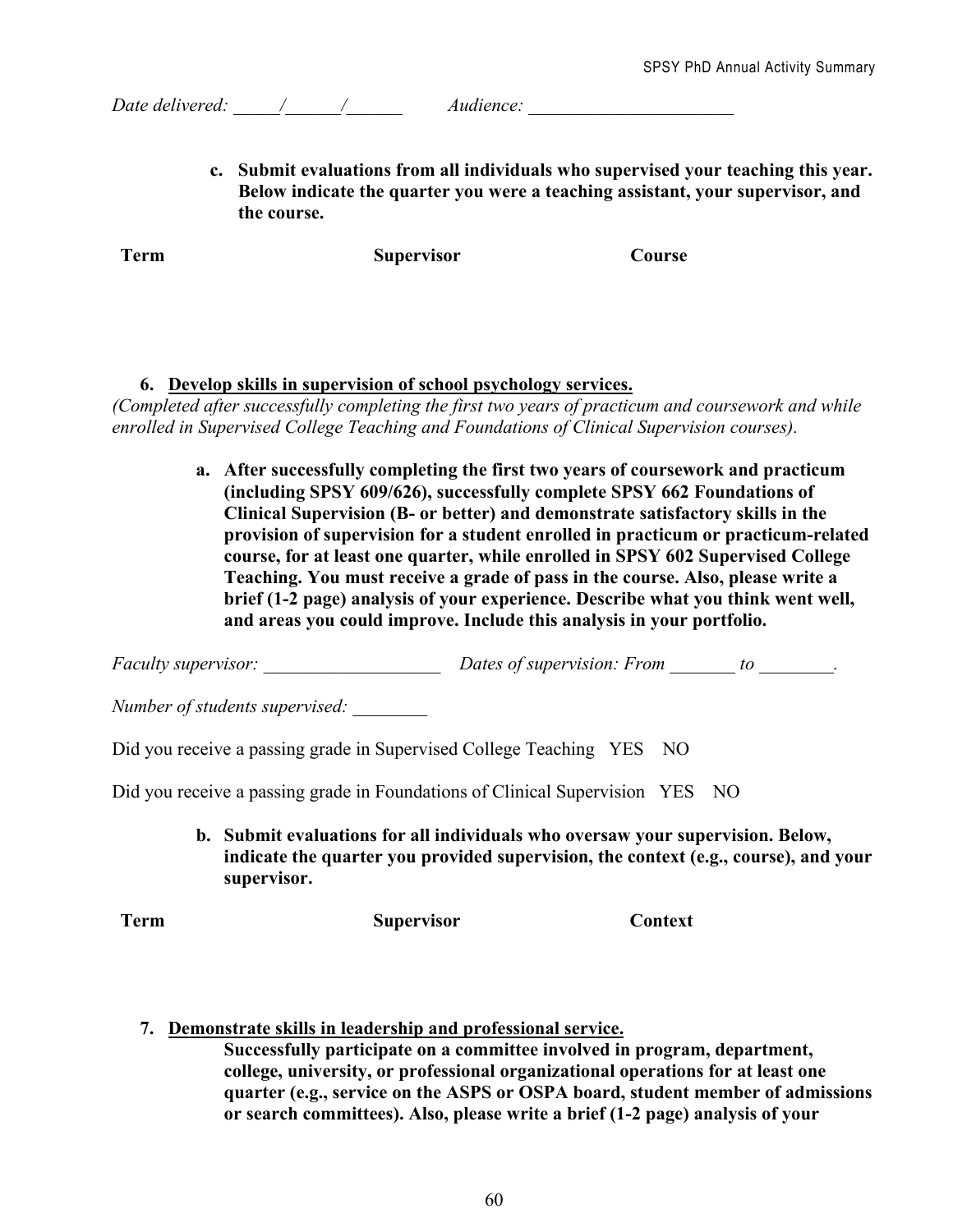**experience. Describe the purpose of the committee and the extent to which committee goals were met, in your view. What did you find especially worthwhile about this experience and, if you directed the committee, what might you change about the process?** 

*Committee: \_\_\_\_\_\_\_\_\_\_\_\_\_\_\_\_\_\_\_\_\_\_\_\_ Your role: \_\_\_\_\_\_\_\_\_\_\_\_\_\_\_\_\_\_\_\_\_\_\_\_*

- **8. Develop patterns of professional behavior and participate in experiences consistent with becoming a lifelong learner in the field of school psychology.**
	- **a. Attend at least two professional conferences or conventions (at least one of which is national), and present a paper, poster or workshop, or participate in a symposium during at least one of these meetings.**

| Year | Conference(s)<br><b>Attended</b> | <b>Presentations at Conference</b> |                       |          |       |                                     |
|------|----------------------------------|------------------------------------|-----------------------|----------|-------|-------------------------------------|
|      |                                  | Poster                             | Paper in<br>symposium | Workshop | Panel | <b>Faculty/students</b><br>involved |
|      |                                  |                                    |                       |          |       |                                     |
|      |                                  |                                    |                       |          |       |                                     |
|      |                                  |                                    |                       |          |       |                                     |
|      |                                  |                                    |                       |          |       |                                     |
|      |                                  |                                    |                       |          |       |                                     |
|      |                                  |                                    |                       |          |       |                                     |
|      |                                  |                                    |                       |          |       |                                     |
|      |                                  |                                    |                       |          |       |                                     |

**b. Satisfactorily reflect upon a professional training experience outside of regular coursework and professional conferences, such as a special workshop, seminar, or in-service training presentation (note this could be documented as well in 5b). Please write a brief (1-2 page) analysis of your experience. Describe the purpose of the professional training opportunity. What did you find especially worthwhile about this training opportunity? How might this experience impact your professional behavior?**

| Date:             | Topic: |           |  |  |
|-------------------|--------|-----------|--|--|
| Type of training: |        | Audience: |  |  |
|                   |        |           |  |  |
|                   |        |           |  |  |

**Doctoral Student Signature** 

**\_\_\_\_\_\_\_\_\_\_\_\_\_\_\_\_\_\_\_\_\_\_\_\_\_\_\_\_\_\_\_\_ \_\_\_\_\_/\_\_\_\_\_/\_\_\_\_\_**